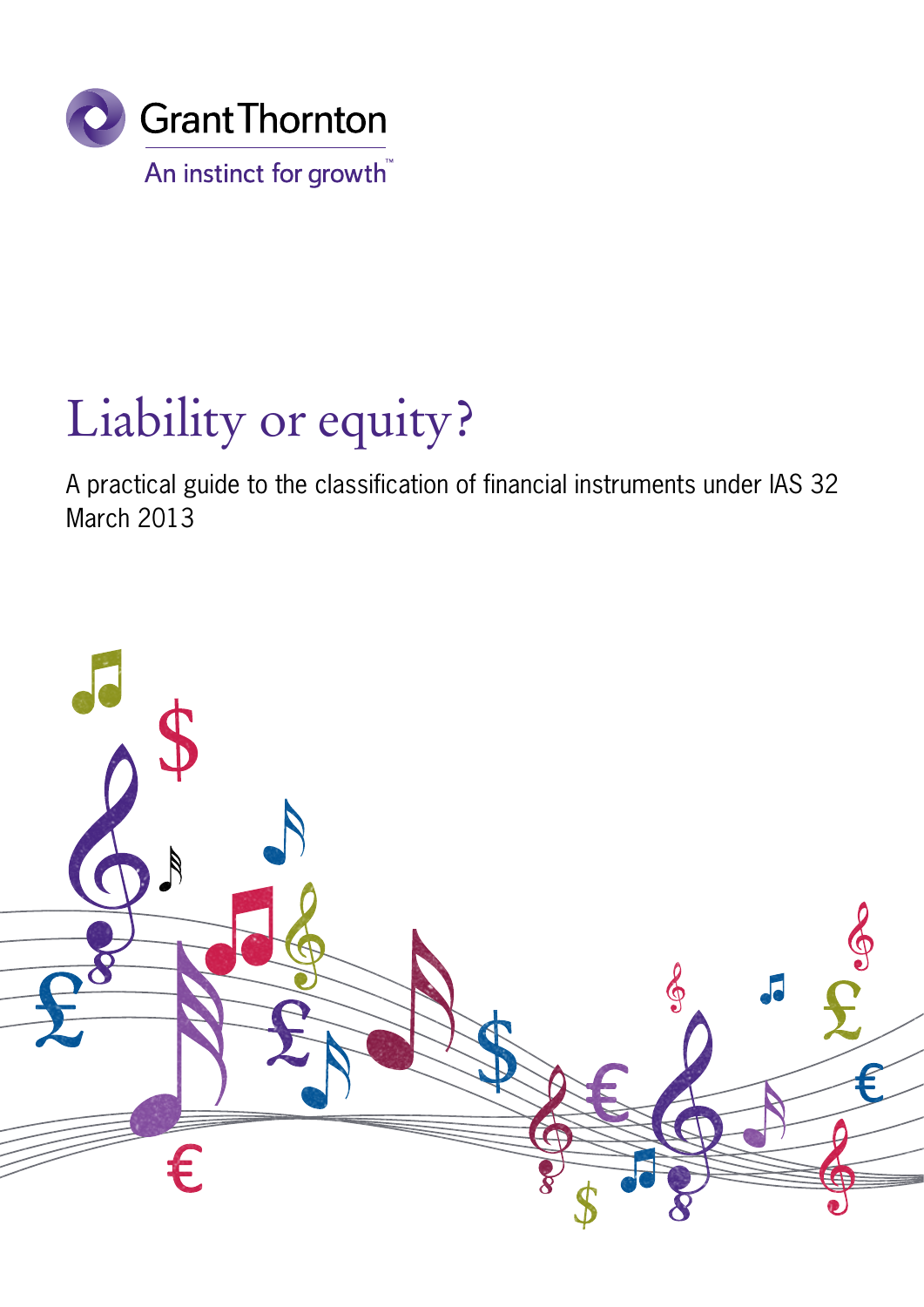#### **Important Disclaimer:**

This document has been developed as an information resource. It is intended as a guide only and the application of its contents to specific situations will depend on the particular circumstances involved. While every care has been taken in its presentation, personnel who use this document to assist in evaluating compliance with International Financial Reporting Standards should have sufficient training and experience to do so. No person should act specifically on the basis of the material contained herein without considering and taking professional advice. Neither Grant Thornton International Ltd, nor any of its personnel nor any of its member firms or their partners or employees, accept any responsibility for any errors it might contain, whether caused by negligence or otherwise, or any loss, howsoever caused, incurred by any person as a result of utilising or otherwise placing any reliance upon this document.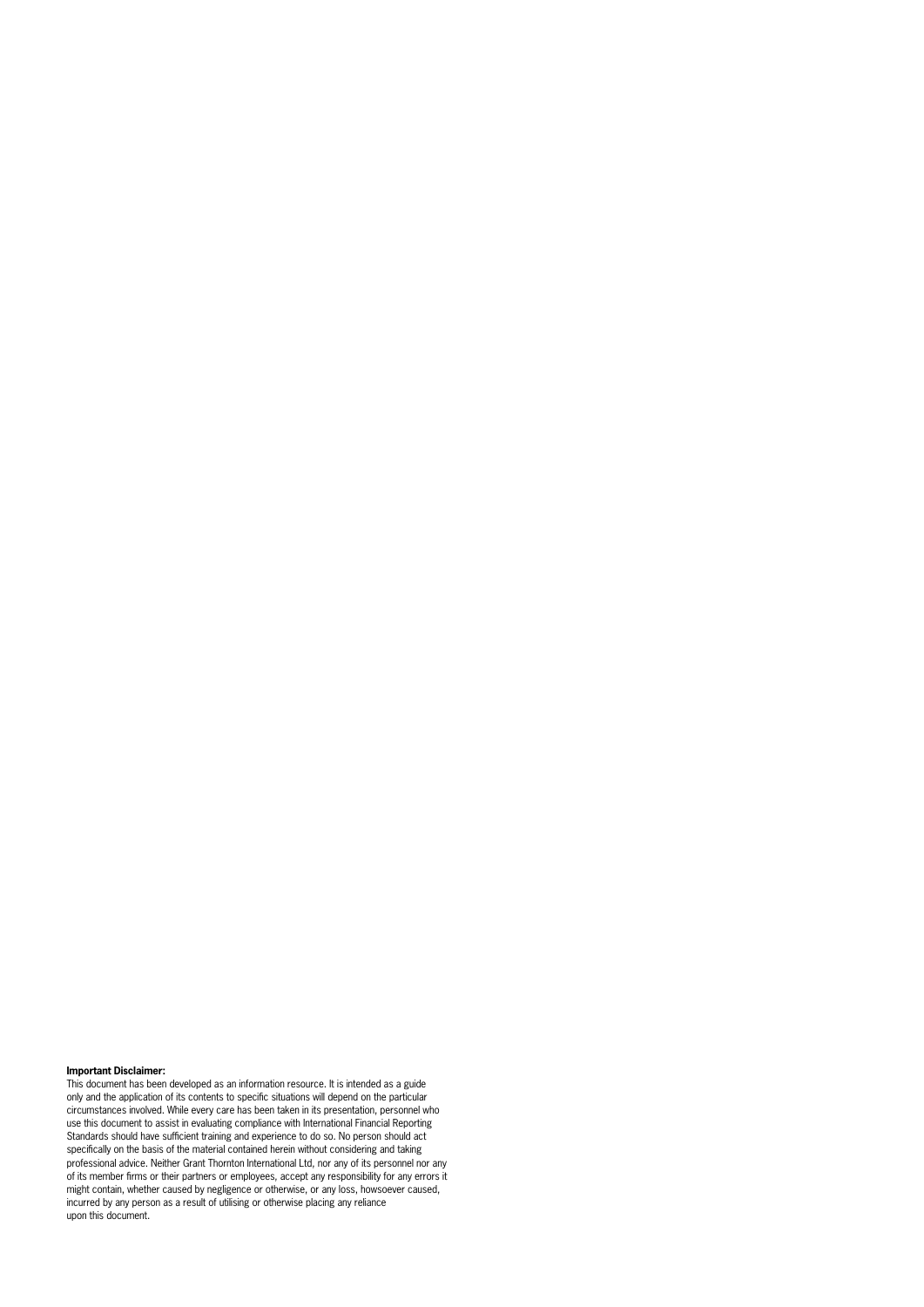## Introduction

#### **Liability or equity?**

When an entity issues a financial instrument, it must determine its classification either as a liability (debt) or as equity. That determination has an immediate and significant effect on the entity's reported results and financial position. Liability classification affects an entity's gearing ratios and typically results in any payments being treated as interest and charged to earnings. Equity classification avoids these impacts but may be perceived negatively by investors if it is seen as diluting their existing equity interests. Understanding the classification process and its effects is therefore a critical issue for management and must be kept in mind when evaluating alternative financing options.

IAS 32 'Financial Instruments: Presentation' (IAS 32) addresses this classification process. Although IAS 32's approach is founded upon principles, its outcomes can sometime seem surprising. This is partly because, unlike previous practice in many jurisdictions around the world, IAS 32 does not look to the legal form of an instrument. Instead, it focuses on the instrument's contractual obligations. Identifying the substance of the relevant obligations can itself be challenging, reflecting the huge variety of instruments issued by different types of entities around the world. Moreover, these principles sometime result in instruments that intuitively seem like equity being accounted for as liabilities. As a result, the IASB has made some amendments to the Standard which depart from its core principles, further complicating the classification process.

Fortunately the member firms within Grant Thornton International – one of the world's leading organisations of independently owned and managed accounting and consulting firms – have gained extensive insights into the more problematic aspects of debt and equity classification under IAS 32. Grant Thornton International, through its IFRS team, develops general guidance that supports its member firms' commitment to high quality, consistent application of IFRS. We are pleased to share these insights by publishing the second edition of 'Liability or equity? A practical guide to the classification of financial instruments under IAS 32' (the Guide). The Guide reflects the collective experience of Grant Thornton International's IFRS team and member firm IFRS experts. It addresses IAS 32's key application issues and includes interpretational guidance in certain problematic areas. The second edition of the Guide reflects amendments that have been made to IAS 32 since the Guide was first published and our latest thinking on some of the more problematic areas of interpretation.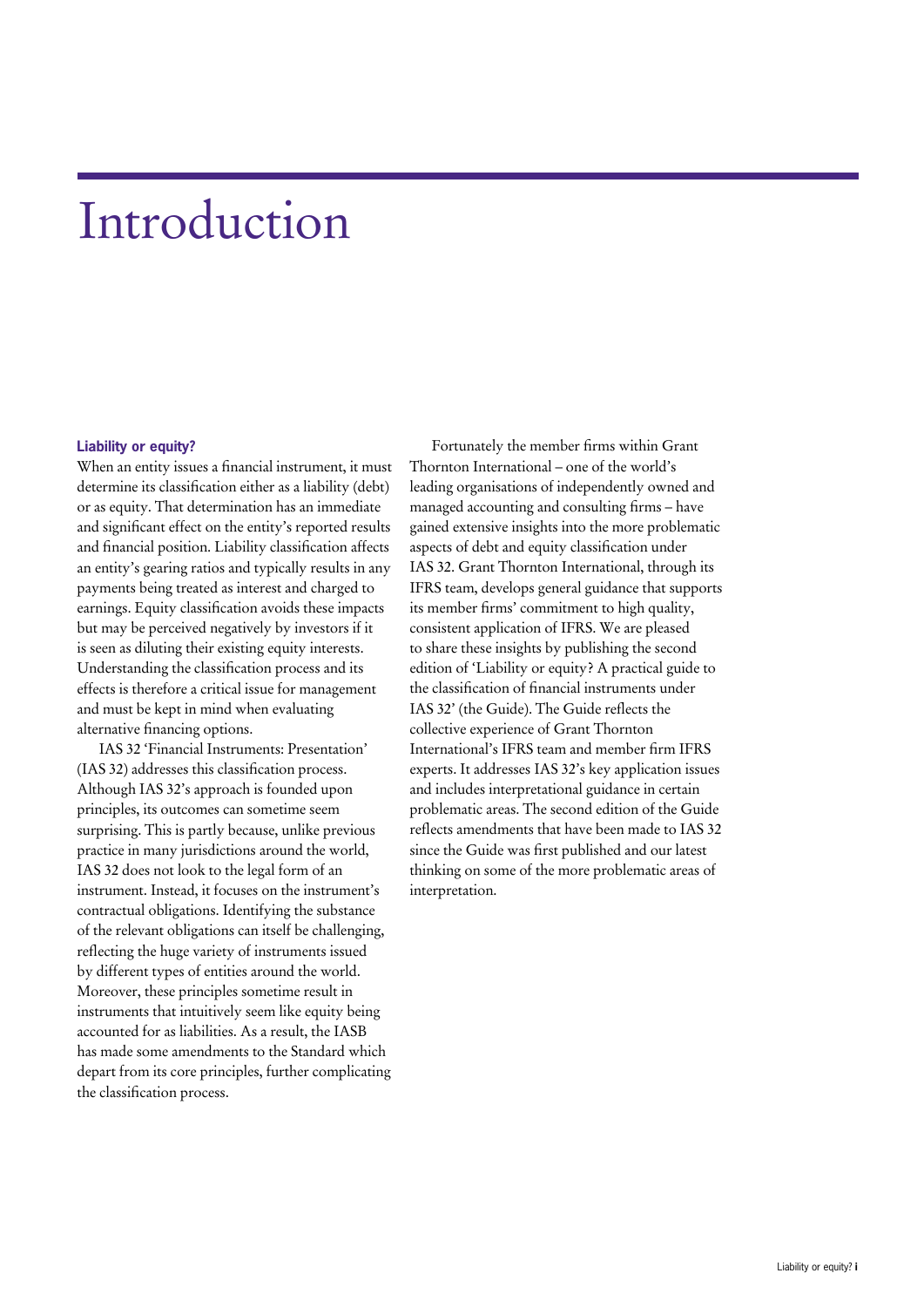## **Sections of the Guide**

The Guide is organised as follows:

- **Section A** gives an overview of the Guide
- **Section B** considers the basic principle of financial liability classification. It discusses contractual obligations, how they arise and their effects
- **Section C** looks at those financial instruments which can be settled in an entity's own equity instruments and considers whether they should be classified as liabilities or as equity
- **Section D** addresses the 2008 amendments to IAS 32 relating to puttable instruments and obligations arising on liquidation
- **Section E** discusses compound financial instruments – instruments which possess both liability and equity components
- **Section F** considers briefly the IASB's potential plans for the development of a new model for liability and equity classification.

Appendices A and B set out the full definitions of 'financial liability' and 'equity' respectively. Appendices C and D discuss certain specific issues raised in the main body of the Guide in further detail.

**Grant Thornton International Ltd** March 2013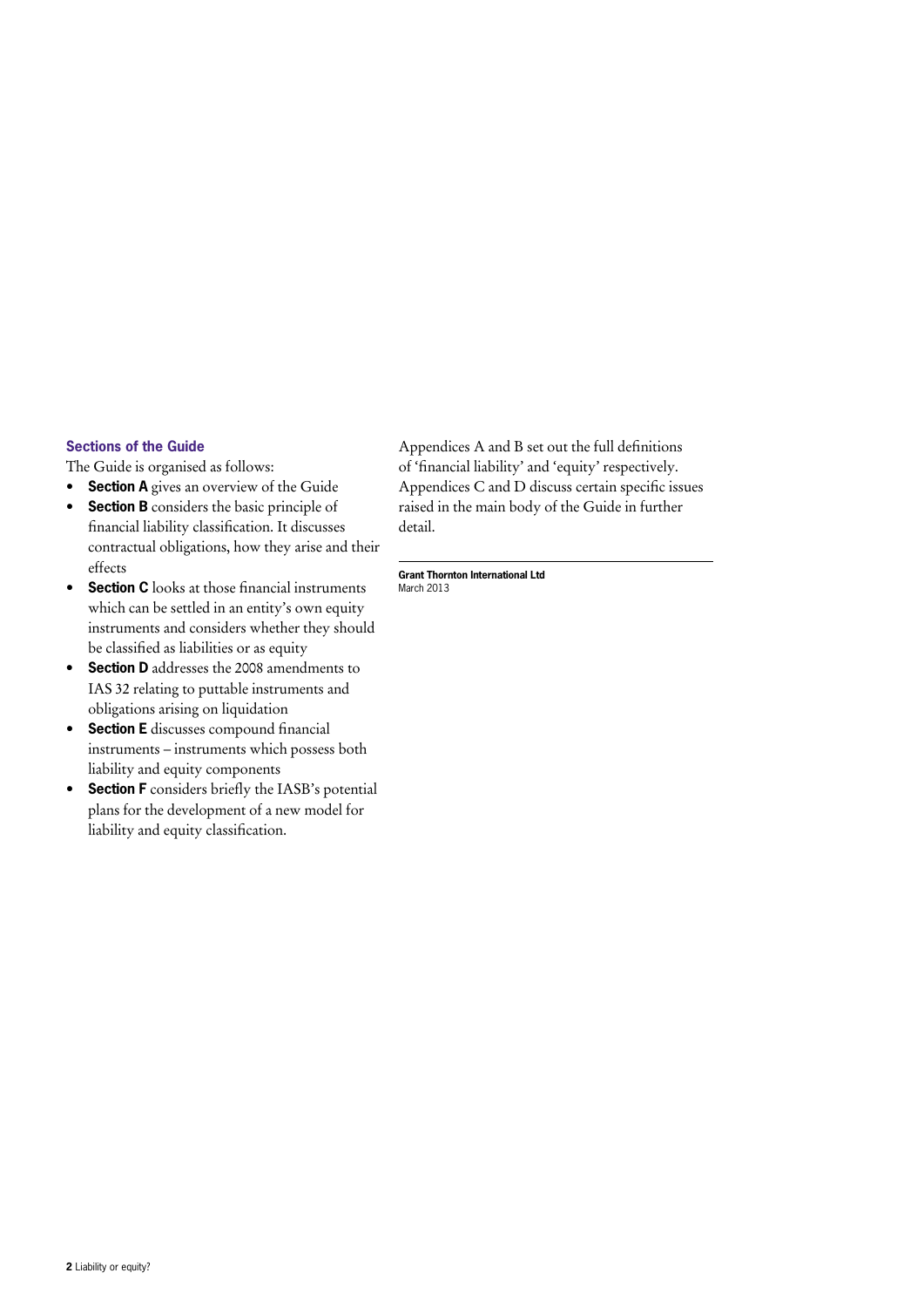## Contents

|                | Introduction                                                                      | $\,1$          |
|----------------|-----------------------------------------------------------------------------------|----------------|
|                | A: Overview of the Guide                                                          | 1              |
| 1              | <b>Purpose of the Guide</b>                                                       | $\mathbf{1}$   |
| $\overline{2}$ | The importance of classification as liability or equity                           | $\mathbf{1}$   |
| 3              | Overview of IAS 32 and its classification process                                 | $\overline{2}$ |
|                | Financial instruments within the scope of IAS 32<br>3.1                           | $\sqrt{2}$     |
|                | 3.2<br>The basics of IAS 32's classification process                              | $\overline{2}$ |
|                | Implications of classification as either liability or as equity<br>3.3            | $\overline{4}$ |
|                | B: What is a contractual obligation to pay cash or another financial asset?       | 5              |
| 1.             | <b>Section overview</b>                                                           | 5              |
| $\overline{2}$ | <b>Contractual obligation</b>                                                     | 6              |
|                | 2.1<br>Examples of contractual obligations to pay cash or another financial asset | 6              |
|                | Members' shares in co-operative entities and similar instruments<br>2.2           | 8              |
|                | Contractual obligation that is not explicit<br>2.3                                | 10             |
| 3              | <b>Economic compulsion</b>                                                        | 11             |
| 4              | <b>Contingent settlement provisions</b>                                           | 12             |
|                | Settlement terms not genuine<br>4.1                                               | 13             |
| 5              | 'Linked' instruments                                                              | 14             |
|                | Dividend pushers and dividend blockers<br>5.1                                     | 14             |
| 6              | <b>Guarantees within a group</b>                                                  | 15             |
|                | C: Instruments settled in an entity's own equity instruments                      | 16             |
| $\mathbf{1}$   | <b>Section overview</b>                                                           | 16             |
| $\overline{2}$ | The 'fixed' test                                                                  | 17             |
| 3              | The 'fixed for fixed' test                                                        | 18             |
|                | Own equity instruments<br>3.1                                                     | 19             |
|                | Obligations to purchase own equity instruments for cash<br>3.2                    | 19             |
|                | Put and call options over non-controlling interests<br>3.3                        | 20             |
|                | Settlement options<br>3.4                                                         | 23             |
| 4              | Problems affecting application of the 'fixed' and 'fixed for fixed' tests         | 23             |
|                | Contracts to be settled by a fixed number of own equity instruments<br>4.1        |                |
|                | in exchange for a fixed amount of foreign currency                                | 23             |
|                | 4.2<br>Changes to the conversion ratio                                            | 24             |
|                | Contingent conversion or exercise<br>4.3                                          | 25             |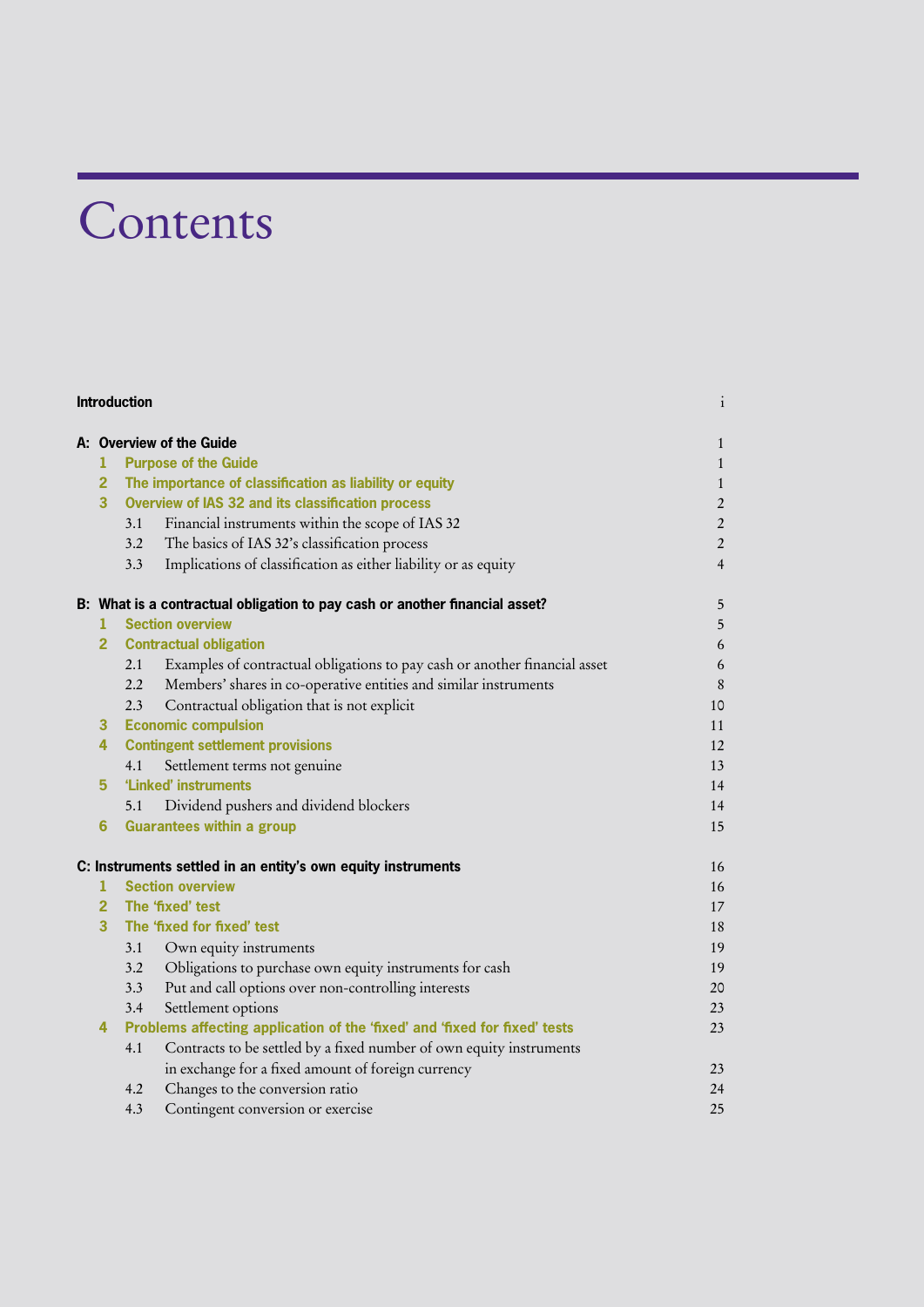|                                                     | D: Puttable instruments and obligations arising on liquidation                        | 27 |  |  |  |
|-----------------------------------------------------|---------------------------------------------------------------------------------------|----|--|--|--|
| 1                                                   | <b>Section overview</b>                                                               | 27 |  |  |  |
| $\mathbf{2}$                                        | The puttable instruments exception                                                    | 28 |  |  |  |
|                                                     | What is a puttable instrument?<br>2.1                                                 | 28 |  |  |  |
|                                                     | 2.2<br>The conditions to be met to achieve equity classification under the Amendments | 29 |  |  |  |
| 3                                                   | The obligations arising on liquidation exception                                      | 36 |  |  |  |
|                                                     | Other contractual obligations<br>3.1                                                  | 36 |  |  |  |
|                                                     | No requirement to consider the expected total cash flows throughout the life<br>3.2   |    |  |  |  |
|                                                     | of the instrument                                                                     | 37 |  |  |  |
|                                                     | The 'identical features' condition<br>3.3                                             | 37 |  |  |  |
| 4                                                   | <b>Changes in classification as a result of the Amendments</b>                        | 38 |  |  |  |
|                                                     | Non-controlling interests<br>4.1                                                      | 38 |  |  |  |
|                                                     | 4.2<br>Derivatives over puttable instruments and obligations arising on liquidation   | 38 |  |  |  |
|                                                     | E: Compound financial instruments                                                     | 39 |  |  |  |
| 1                                                   | <b>Section overview</b>                                                               | 39 |  |  |  |
| $\overline{2}$                                      | <b>Examples of compound financial instruments</b>                                     | 39 |  |  |  |
|                                                     | Financial instruments with payments based on profits of the issuer<br>2.1             | 40 |  |  |  |
|                                                     | Convertible bonds<br>2.2                                                              | 40 |  |  |  |
| 3                                                   | Split accounting for a compound financial instrument                                  | 41 |  |  |  |
| 4                                                   | <b>Compound instruments containing embedded non-equity derivatives</b>                | 42 |  |  |  |
| 5                                                   | <b>Hybrid instruments</b>                                                             | 42 |  |  |  |
| 6                                                   | <b>Conversion of a convertible bond</b>                                               | 43 |  |  |  |
|                                                     | Early settlement of a convertible bond<br>6.1                                         | 43 |  |  |  |
|                                                     | 6.2<br>Amendment of the terms of a compound instrument to induce early conversion     | 44 |  |  |  |
|                                                     | <b>F: Future Developments</b>                                                         | 45 |  |  |  |
|                                                     | Appendix A: Definition of a financial liability                                       | 46 |  |  |  |
|                                                     | <b>Appendix B: Definition of equity</b>                                               | 47 |  |  |  |
|                                                     | Appendix C: Steps to follow in applying 'split accounting' to a compound instrument   | 48 |  |  |  |
| Appendix D: Application of the fixed for fixed test |                                                                                       |    |  |  |  |
|                                                     | Glossary<br>51                                                                        |    |  |  |  |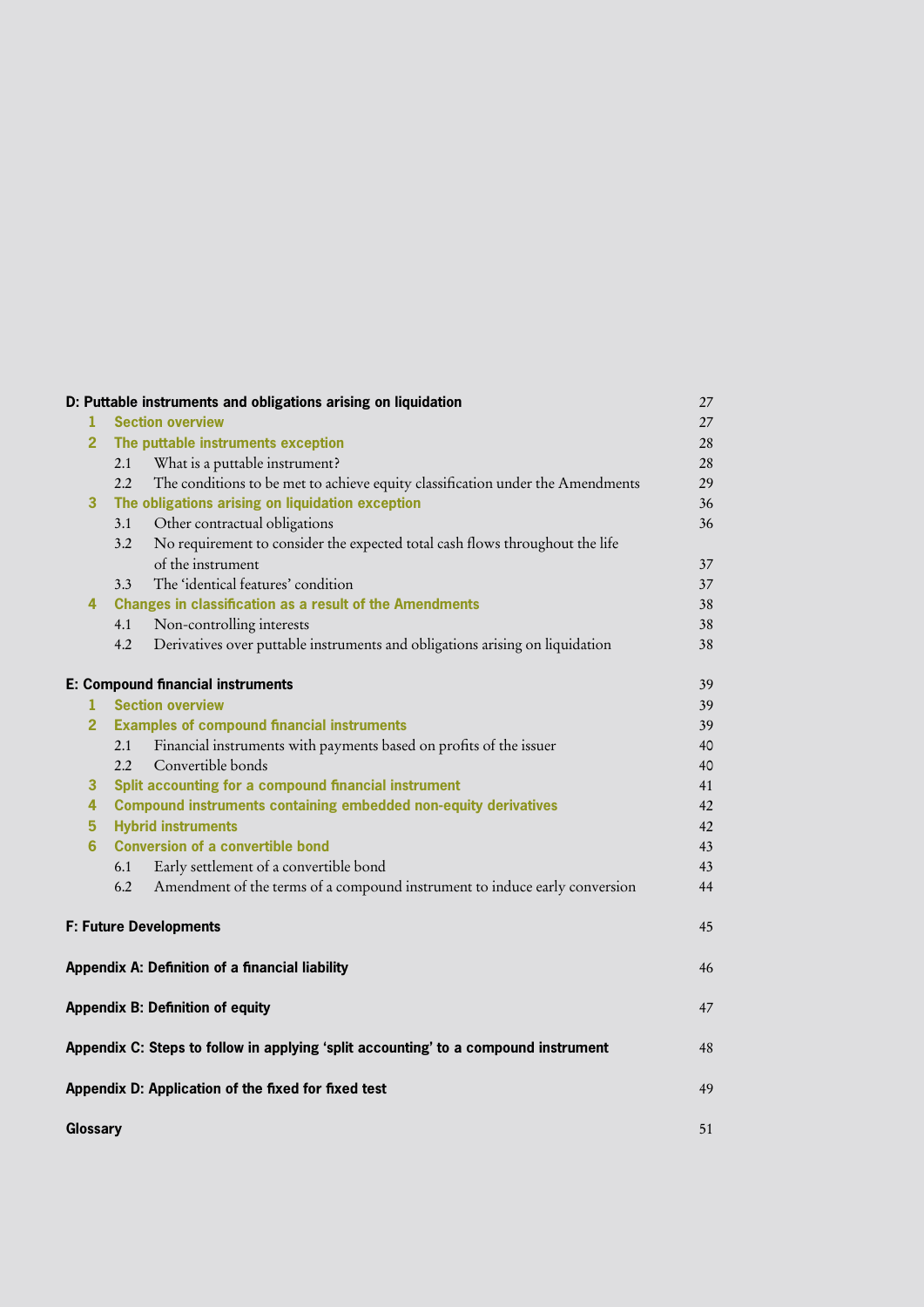## A. Overview of the Guide

#### **Summary of requirements**

- IAS 32 addresses the equity or liability classification of financial instruments. Certain financial instruments are scoped out of IAS 32
- classification as a financial liability or as equity depends on the substance of a financial instrument rather than its legal form. The substance depends on the instrument's contractual rights and obligations
- a basic principle of liability classification is that a financial instrument which contains a contractual obligation whereby the issuing entity is or may be required to deliver cash or another financial asset to the instrument holder is a financial liability
- exceptions to the basic principle of classification were introduced in 2008 by the 'Amendments to IAS 32 and IAS 1: Puttable Financial Instruments and Obligations Arising on Liquidation'
- instruments which may or will be settled in an entity's own equity instruments are classified according to specific criteria – the 'fixed' test for non-derivatives and the 'fixed for fixed' test for derivatives
- instruments possessing the characteristics of both equity and liability classification are compound instruments. The equity and liability components are accounted for separately.

## **1 Purpose of the Guide**

'Liability or equity? A practical guide to the classification of financial instruments under IAS 32' (the Guide) explains the principles for determining whether the issuer of a financial instrument should classify the instrument as a liability, equity or a compound instrument.

The Guide sets out the classification process in IAS 32 'Financial Instruments: Presentation' (IAS 32) and draws out a number of practical application problems that are often encountered.

## **2 The importance of classification as liability or equity**

Whether an instrument is classified as either a financial liability or as equity is important as it has a direct effect on an entity's reported results and financial position.

Liability classification typically results in any payments on the instrument being treated as interest and charged to earnings. This may in turn affect the entity's ability to pay dividends on its equity shares (depending upon the requirements of local law).

Equity classification avoids the negative impact that liability classification has on reported earnings and gearing ratios. It also results in the instrument falling outside the scope of IAS 39 'Financial Instruments: Recognition and Measurement', thereby avoiding the complicated ongoing measurement requirements of that Standard.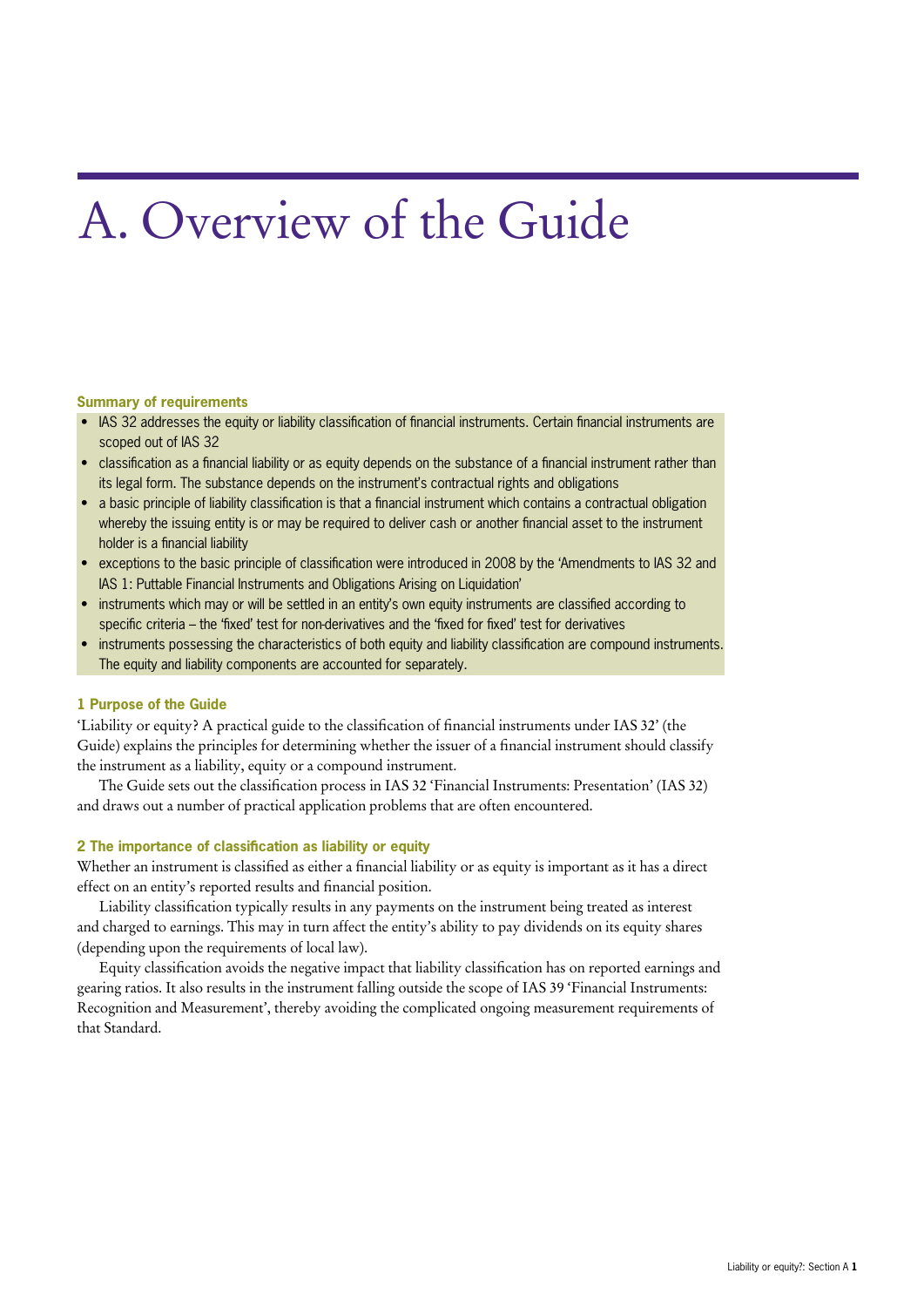#### **3 Overview of IAS 32 and its classification process**

To determine whether a financial instrument should be classified as debt or equity, IAS 32 uses principlesbased definitions of a financial liability and of equity. In contrast to the requirements of generally accepted accounting practice in many jurisdictions around the world, IAS 32 does not classify a financial instrument between equity and financial liability on the basis of its legal form. Instead, it considers the substance of the financial instrument, applying the definitions to the instrument's contractual rights and obligations.

Classification of financial instruments is often a challenging issue in practice. This in part reflects the many variations in the rights and obligations of instruments that are found in different types of entities and in different parts of the world. Moreover, some instruments have been structured with the intention of achieving particular tax, accounting or regulatory outcomes with the effect that their substance can be difficult to evaluate.

#### **3.1 Financial instruments within the scope of IAS 32**

IAS 32 and its classification principles apply only to financial instruments. As a result, the Standard does not deal with the classification of items within equity which are not financial instruments, such as retained earnings and revaluation reserves. Nor does it deal with the classification of non-financial liabilities.

A 'financial instrument' is defined under IAS 32 as:

## **"any contract that gives rise to a financial asset of one entity and a financial liability or equity instrument of another entity."**

Further, not all financial instruments fall within the scope of IAS 32. The Standard contains detailed scoping paragraphs which, in summary, exclude the following financial instruments from its requirements:

- interests in subsidiaries, associates and joint ventures
- employers' rights and obligations under employee benefit plans
- insurance contracts as defined in IFRS 4 'Insurance Contracts'
- financial instruments that are within the scope of IFRS 4 because they contain a discretionary participation feature
- financial instruments, contracts and obligations under share-based payment transactions to which IFRS 2 'Share-based Payment' applies.

#### **3.2 The basics of IAS 32's classification process**

Under IAS 32, a financial instrument can be classified as a liability, as equity or as a compound instrument (an instrument which exhibits elements of both equity and liability classification, which must be accounted for separately).

An equity instrument is defined as **"any contract that evidences a residual interest in the assets of an entity after deducting all of its liabilities"**. Determining whether an instrument is classified as equity is therefore dependent on whether it meets the definition of a financial liability.

3.2.1 Obligations to deliver cash or another financial asset are financial liabilities

The basic principle of liability classification is that a financial instrument which contains a contractual obligation whereby the issuing entity is or may be required to deliver cash or another financial asset to the instrument holder is a financial liability. This principle is reflected in the first part of the definition of a financial liability (the full definition is set out in Appendix A) and is discussed in Section B.

3.2.2 Exceptions: Puttable instruments and obligations arising on liquidation

Exceptions to this basic principle were however introduced in 2008 by the 'Amendments to IAS 32 and IAS 1: Puttable Financial Instruments and Obligations Arising on Liquidation'. The application of these Amendments results in equity classification for instruments which would otherwise be classified as financial liabilities in some narrowly defined cases. Section D discusses these exceptions.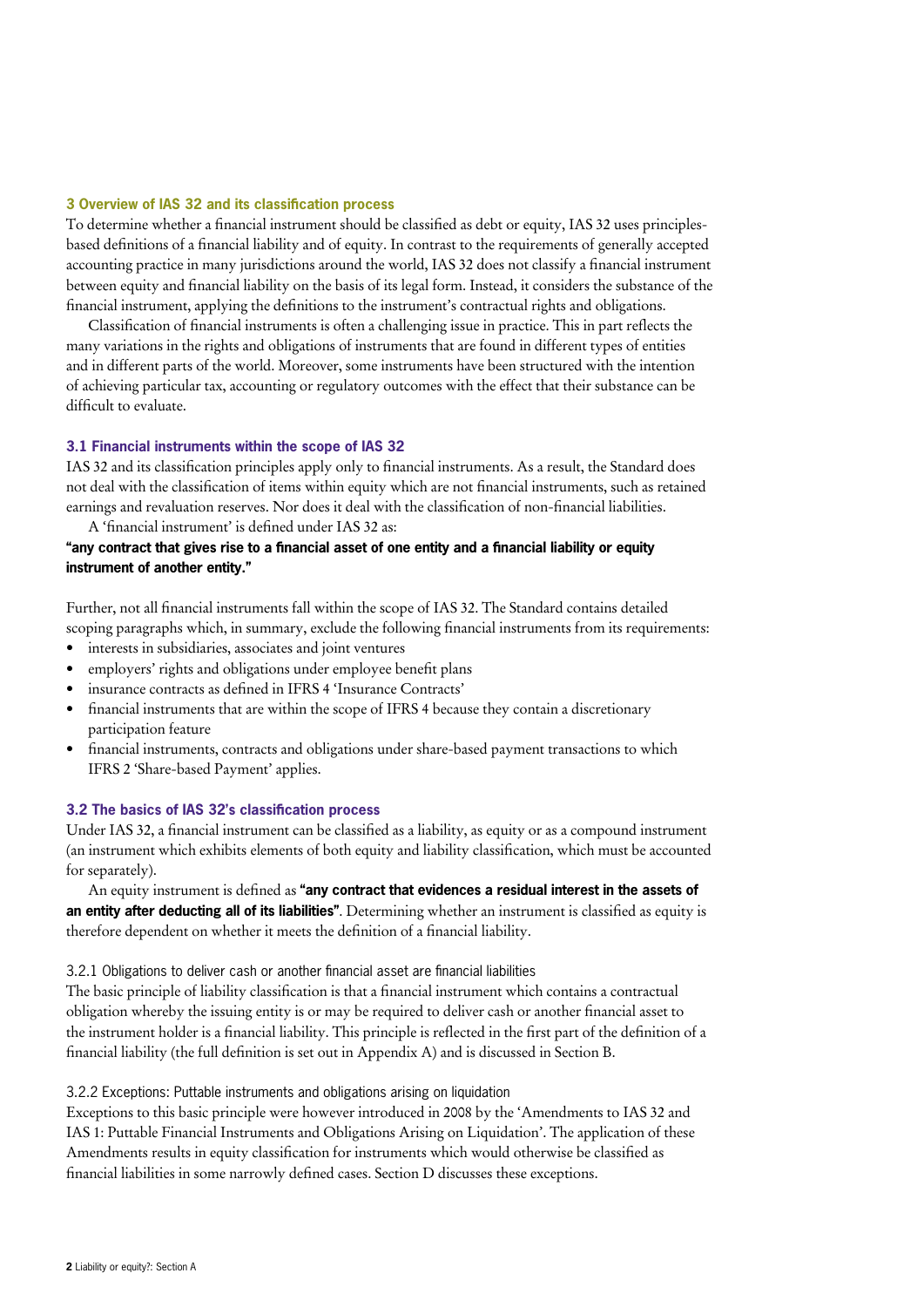

**Diagrammatic illustration of the classification of a financial instrument containing an obligation for the issuer to deliver cash or another financial asset**

## 3.2.3 Instruments settled in an entity's own equity instruments

Applying the basic principle of liability classification to instruments which may or will be settled in an entity's own equity instruments is more complicated. Classification of these instruments is governed by the so-called 'fixed' test for non-derivatives, and the 'fixed for fixed' test for derivatives.

Under the fixed test, a non-derivative contract will qualify for equity classification only where there is no contractual obligation for the issuer to deliver a variable number of its own equity instruments. Under the fixed for fixed test, a derivative will qualify for equity classification only where it will be settled by the issuer exchanging a fixed amount of cash or another financial asset for a fixed number of its own equity instruments. The application of these rules is discussed in Section C.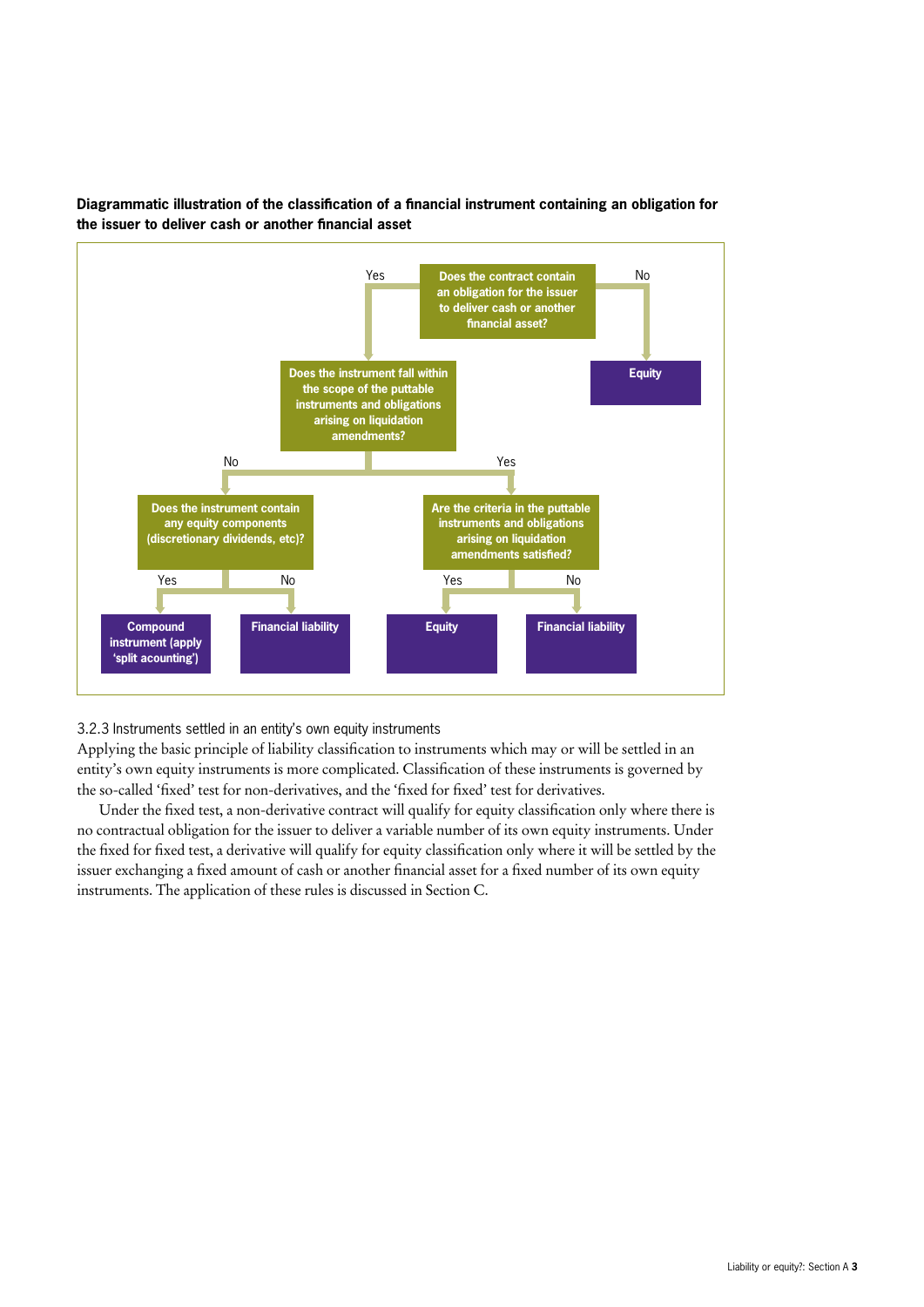

**Diagrammatic illustration of the classification of a financial instrument that will be settled by issue of the entity's own equity instruments**

## 3.2.4 Compound instruments

Finally, some financial instruments contain both equity and liability components. These are referred to as compound instruments. IAS 32 separates a compound instrument into its equity and liability components on initial recognition, a process sometimes referred to as 'split accounting'. The accounting for compound instruments is discussed in Section E.

For completeness, Section F of the Guide discusses possible future developments in the approach to distinguishing between financial liabilities and equity. Appendices A and B set out the current definitions of a financial liability and of equity in full.

### **3.3 Implications of classification as either liability or as equity**

| <b>Liability classification</b>                                                                                                                                                                                                                            | <b>Equity classification</b>                                                                                                               |  |  |
|------------------------------------------------------------------------------------------------------------------------------------------------------------------------------------------------------------------------------------------------------------|--------------------------------------------------------------------------------------------------------------------------------------------|--|--|
| instrument is within the scope of IAS 39 and is therefore<br>measured in accordance with that Standard in future<br>periods                                                                                                                                | instrument is outside the scope of IAS 39 and is not<br>$\bullet$<br>generally remeasured                                                  |  |  |
| interest, dividends, losses and gains on a financial<br>instrument classified as a financial liability are recognised as<br>income or expense in profit or loss                                                                                            | distributions to holders of an equity instrument are debited<br>by the entity directly to equity, net of any related income tax<br>benefit |  |  |
| under IAS 39, any transaction costs are included in the<br>calculation of the effective interest rate and amortised over<br>the expected life of the instrument (or a shorter period<br>where that is the period to which the transaction costs<br>relate) | transaction costs are accounted for as a deduction from<br>equity, net of any related income tax benefit                                   |  |  |
| presented as a liability in the Statement of Financial Position<br>and increases the entity's debt-equity ratio                                                                                                                                            | reduces the entity's debt-equity ratio but may dilute existing<br>$\bullet$<br>owners' equity interests                                    |  |  |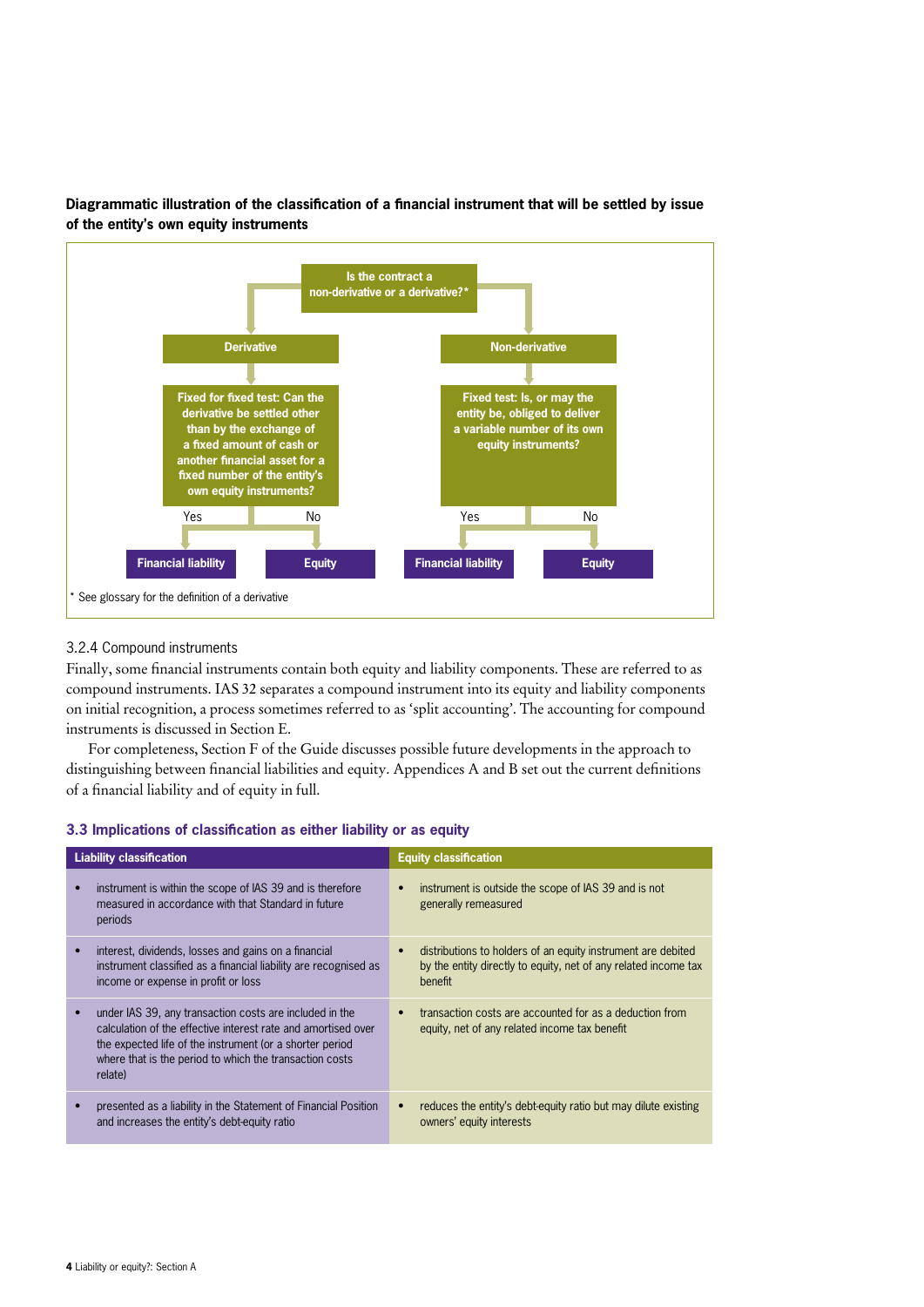## B. What is a contractual obligation to pay cash or another financial asset?

#### **Summary of requirements**

- a basic principle of liability classification is that a financial instrument which contains a contractual obligation whereby the issuing entity is or may be required to deliver cash or another financial asset to the instrument holder is a financial liability
- a contractual obligation may not be explicit but may be established indirectly through the terms and conditions of the instrument
- economic compulsion on its own is not enough to establish a contractual obligation. The obligation must be established through the terms and conditions of the financial instrument
- a financial instrument containing a contingent settlement provision, under which the instrument would be classified as a financial liability on the occurrence or non-occurrence of some uncertain future event beyond the control of both the issuer and the holder, will usually be classified as a financial liability unless the part of the contingent settlement provision that indicates liability classification is not genuine; or the issuer can be required to settle the obligation in cash or another financial asset only in the event of liquidation of the issuer
- exceptions to the basic principle of liability classification were introduced in 2008 by the 'Amendments to IAS 32 and IAS 1: Puttable Financial Instruments and Obligations Arising on Liquidation'. The application of these Amendments may result in equity classification for instruments which would otherwise be classified as financial liabilities.

## **1 Section overview**

A basic principle of IAS 32 is that a financial instrument is a liability if it contains a contractual obligation for the issuer to deliver either cash or another financial asset to the holder or to exchange financial assets or financial liabilities with the holder (see box).

## A **financial liability** is defined under IAS 32.11 as:

## **"any liability that is:**

- a) a contractual obligation:
	- (i) to deliver cash or another financial asset to another entity; or
	- (ii) to exchange financial assets or financial liabilities with another entity under conditions that are potentially unfavourable to the entity; or

b) …

```
 As an exception,…"
```
By way of contrast, both the payment of dividends and the repayment of capital are discretionary.

Section B answers the question 'What is a contractual obligation to deliver cash or another financial asset?'. It starts by giving common examples of 'basic' contractual obligations that result in liability classification. The Section goes on to consider more complex instruments such as members' shares in co-operative entities and situations where the contractual obligation is not itself explicit.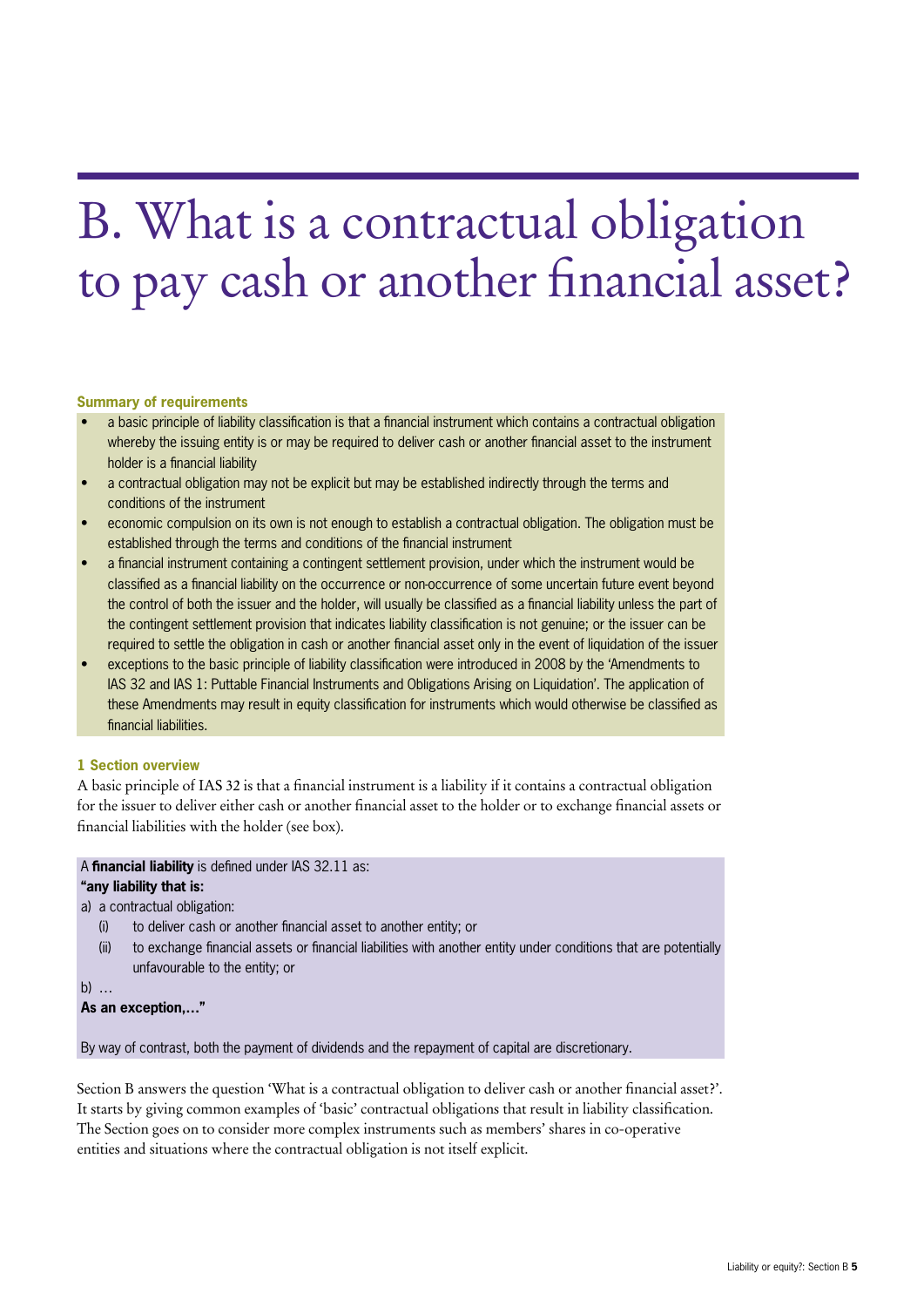Section B also considers the more problematic areas of:

- economic compulsion
- contingent settlement provisions
- 'dividend pushers' and 'dividend blockers'
- guarantees within a group.

Exceptions to the general principle that a contractual obligation to deliver cash or another financial asset results in the instrument concerned being classified as a liability are discussed in Section D.

#### **2 Contractual obligation**

IAS 32's classification requirements look to an instrument's contractual rights and obligations. It is therefore necessary to consider what is meant by a contract. IAS 32.13 explains that:

**" 'contract' and 'contractual' refer to an agreement between two or more parties that has clear economic consequences that the parties have little, if any, discretion to avoid, usually because the agreement is enforceable by law. Contracts, and thus financial instruments, may take a variety of forms and need not be in writing."**

Liabilities or assets that are not contractual are not financial liabilities or financial assets. For example, income tax liabilities that arise from statutory requirements imposed by governments are not within the scope of IAS 32 (but are accounted for under IAS 12 'Income Taxes'). Similarly, constructive obligations, as defined in IAS 37 'Provisions, Contingent Liabilities and Contingent Assets', do not arise from contracts and are not financial liabilities.

#### **2.1 Examples of contractual obligations to pay cash or another financial asset**

The following sub-sections discuss common types of contractual obligation that give rise to financial liability classification under IAS 32.

| Examples of contractual obligations to deliver cash or another financial asset to the holder<br>of an instrument |                                                                                                                                                                                                                                                        | <b>See Section</b> |
|------------------------------------------------------------------------------------------------------------------|--------------------------------------------------------------------------------------------------------------------------------------------------------------------------------------------------------------------------------------------------------|--------------------|
| $\bullet$                                                                                                        | redeemable shares – a fixed redemption date or redemption at the holder's discretion typically results<br>in liability classification (exceptions exist – see Section D)                                                                               | 2.1.1              |
|                                                                                                                  | mandatory dividends – a contractual obligation exists where distributions on an instrument are not at<br>the issuer's discretion                                                                                                                       | 2.1.2              |
|                                                                                                                  | distributions of a specified percentage of profits – distributions are not at the issuer's discretion where<br>the terms and conditions of an instrument contain a formula under which a specified percentage of<br>profits must be paid to the holder | 2.1.3              |

#### 2.1.1 Redeemable shares

The basic principle of IAS 32 has the effect that shares which have a fixed date for redemption, or which give the holder an option to redeem the shares at some point in time, are classified as financial liabilities<sup>1</sup>. This is because the entity is not able to avoid the obligation to pay cash upon the redemption of the shares<sup>2</sup>.

<sup>&</sup>lt;sup>1</sup> Exceptions to this basic principle were however introduced by the publication in 2008 of 'Amendments to IAS 32 and IAS 1: Puttable Financial Instruments and Obligations Arising on Liquidation' (see Section D).

<sup>&</sup>lt;sup>2</sup> For members' shares in co-operative entities and similar instruments, the application of this basic principle is more complicated – see Section 2.2 for details.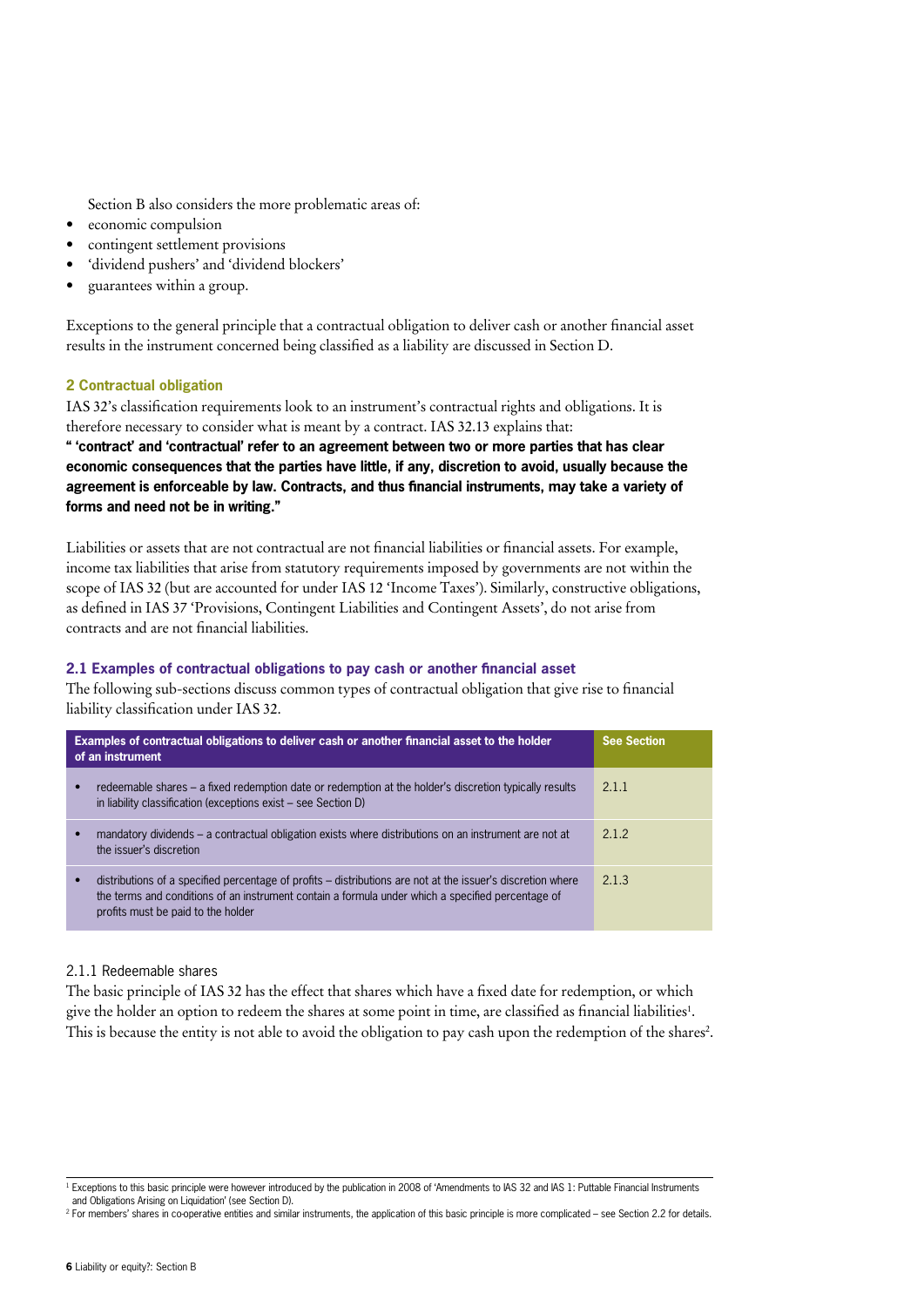#### **Example: Shares redeemable at the holder's option**

 Entity A issues 1,000 shares with a par value of Currency Unit (CU) 100 each. The holder of the shares has the option to require Entity A to redeem the shares at par at any given time.

These shares are classified as liabilities. This is because Entity A does not have the ability to avoid the obligation to redeem the shares for cash should the holder exercise his option to redeem the shares.

If the option to redeem the entity's shares had instead been at the discretion of the issuer, the shares would have been classified as equity. In this situation, the issuer has a right to pay cash to buy back the shares but no obligation to do so.

### 2.1.2 Shares with mandatory dividend payments

Where shares are non-redeemable, classification will depend on the other rights attaching to them. It will often be clear from the terms and conditions attaching to an ordinary share that there is no obligation to pay cash or other financial assets, and that it should therefore be classified as equity.

The classification of preference shares may be less straightforward. IAS 32.AG26 contains specific guidance on non-redeemable preference shares. It clarifies that when preference shares are nonredeemable, the classification depends on a careful analysis of the other rights attaching to them. For instance, if distributions to holders of the preference shares (whether cumulative or non-cumulative) are at the discretion of the issuer, the shares are equity instruments. If distributions are mandatory the shares will be classified as financial liabilities.

#### **Example: Mandatory dividend payments of a fixed percentage**

 An entity issues preference shares with a par value of CU 100 each. The preference shares are non-redeemable but require the entity to make annual dividend payments equal to a rate of 8% on the par amount. There are no equity components such as the possibility of further discretionary dividends.

The preference shares will be classified as financial liabilities, as the entity has a contractual obligation to make a stream of fixed dividend payments in the future. This means that the 'dividends' will be treated as interest payments and included as an expense in the Statement of Comprehensive Income.

### *2.1.2.1 Perpetual debt instruments*

The non-redeemable preference shares in the above example are one type of 'perpetual' debt instrument. Other forms of perpetual debt instrument include some bonds, debentures and capital notes. Perpetual debt instruments normally provide the holder with the contractual right to receive payments of interest at fixed dates extending indefinitely. Holders normally have no right to receive a return of principal (although sometimes, in specified circumstances, they may).

A perpetual debt instrument which has mandatory interest payments (but no equity components) is a liability in its entirety. The value of the instrument is wholly derived from the mandatory interest payments.

#### 2.1.3 Financial instruments with payments based on profits of the issuer

Financial instruments that include contractual obligations to make payments linked to the financial performance of the issuer are quite common. An example of such an instrument is a share that pays a specified percentage of profits of the issuer each period. The terms of the instrument usually include a definition of "profit" for this purpose. The instrument might be either redeemable or perpetual.

An obligation to pay a specified percentage of the profits of the issuer is a contractual obligation to deliver cash. Such an obligation therefore meets the definition of a financial liability (IAS 32.11(a)(i)). This is the case even if the issuer has not yet earned sufficient profits to pay any interest or dividend (see Section B.2.1.4). IAS 32 also makes clear that the ability of the issuer to influence its profits does not alter this classification (IAS 32.25 & IAS 32.AG26(f)).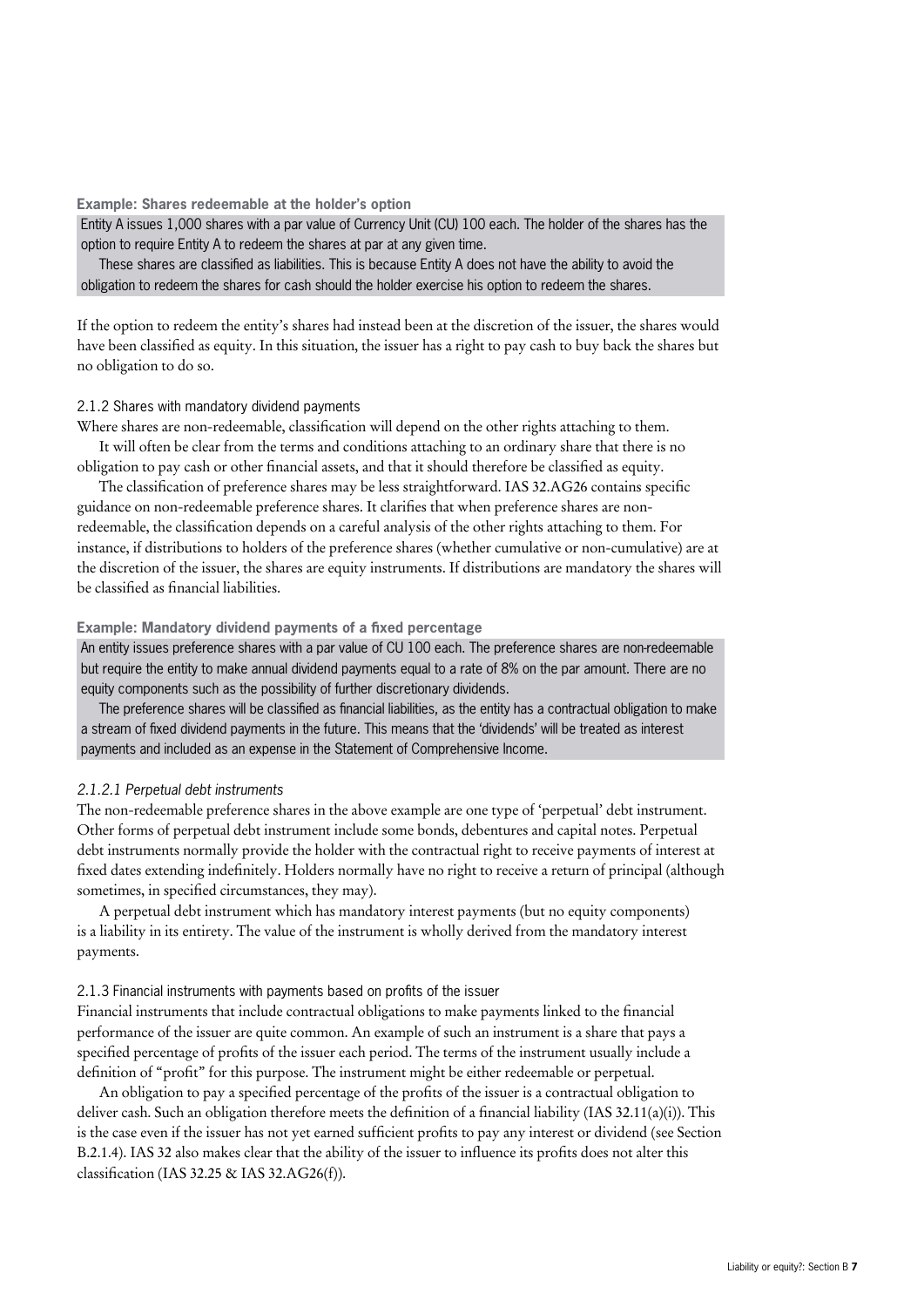#### **Statutory dividend obligations**

IAS 32.AG12 makes it clear that liabilities or assets that are not contractual (such as income taxes arising from statutory requirements) are not financial liabilities or financial assets.

In some countries entities may be required under national legislation to pay a dividend equal to a certain percentage of their profits or a certain proportion of their share capital. This is an example of a situation in which the overall obligations conveyed by an instrument are affected by the relevant governing law of the jurisdiction of the issuer.

Application of IAS 32 in this situation requires the issuer to consider whether the statutory imposition is part of the contractual terms of the instrument, or should alternatively be viewed as a separate, non-contractual obligation that is outside IAS 32's scope. This is a point of interpretation. Our preferred view is that the statutory imposition should be viewed as a contractual term if the issuer and the counter-party entered into the arrangement with the knowledge and expectation that the instrument's cash flows would be affected by the applicable law.

In some cases, the law may create incentives to pay dividends but does not impose an obligation. For example, an entity may be required under statute to pay a dividend equal to a certain percentage of profits in order to retain a particular tax status. In this case, a contractual obligation does not exist. This reflects the fact that the company is not obliged to pay a dividend even though the tax benefits may be so advantageous as to make it very likely that it will do so in practice.

#### 2.1.4 Restrictions on ability to satisfy contractual obligation

A restriction on the ability of an entity to satisfy a contractual obligation, such as lack of access to foreign currency or the need to obtain approval for payment from a regulatory authority, does not negate the entity's contractual obligation or the holder's contractual right under the instrument.

#### **Example: Lack of distributable profits to pay a dividend**

 An entity issues preference shares with a mandatory redemption date and a fixed dividend rate. Under local company law, the dividends can only be paid and the shares redeemed if there are sufficient distributable profits to do so. The entity currently has no distributable profits.

The lack of distributable profits has no impact on the classification of the shares, which should be accounted for as liabilities (IAS 32.AG26(d)).

Conversely, where payment is at the issuer's discretion, equity classification should not be affected by an issuer's expectation of a profit or loss for a period, its intention to make distributions or a past history of making distributions (IAS 32.AG26(a) & (b)).

#### **2.2 Members' shares in co-operative entities and similar instruments**

#### 2.2.1 Background

IFRIC Interpretation 2 'Members' Shares in Co-operative Entities and Similar Instruments' (IFRIC 2) clarifies how the requirements of IAS 32 relating to debt/equity classification should be applied to co-operative entities.

A co-operative entity is typically defined by national law along the lines of a society endeavouring to promote its members' economic advancement by way of a joint business operation (the principle of selfhelp). Members' interests in such entities are often referred to as 'members' shares'.

Under the version of IAS 32 prior to the amendments relating to 'Puttable Financial Instruments and Obligations Arising on Liquidation' (see Section D), all instruments which gave the holder the right to demand redemption were classified as liabilities.

Many financial instruments issued by co-operative entities, including members' shares, have characteristics of equity, including voting rights and rights to participate in dividend distributions. However, some such instruments also give the holder the right to redeem them for cash or another financial asset. The co-operative entity's governing charter, local law or other applicable regulation may in turn set limits on the extent to which the instruments may be redeemed.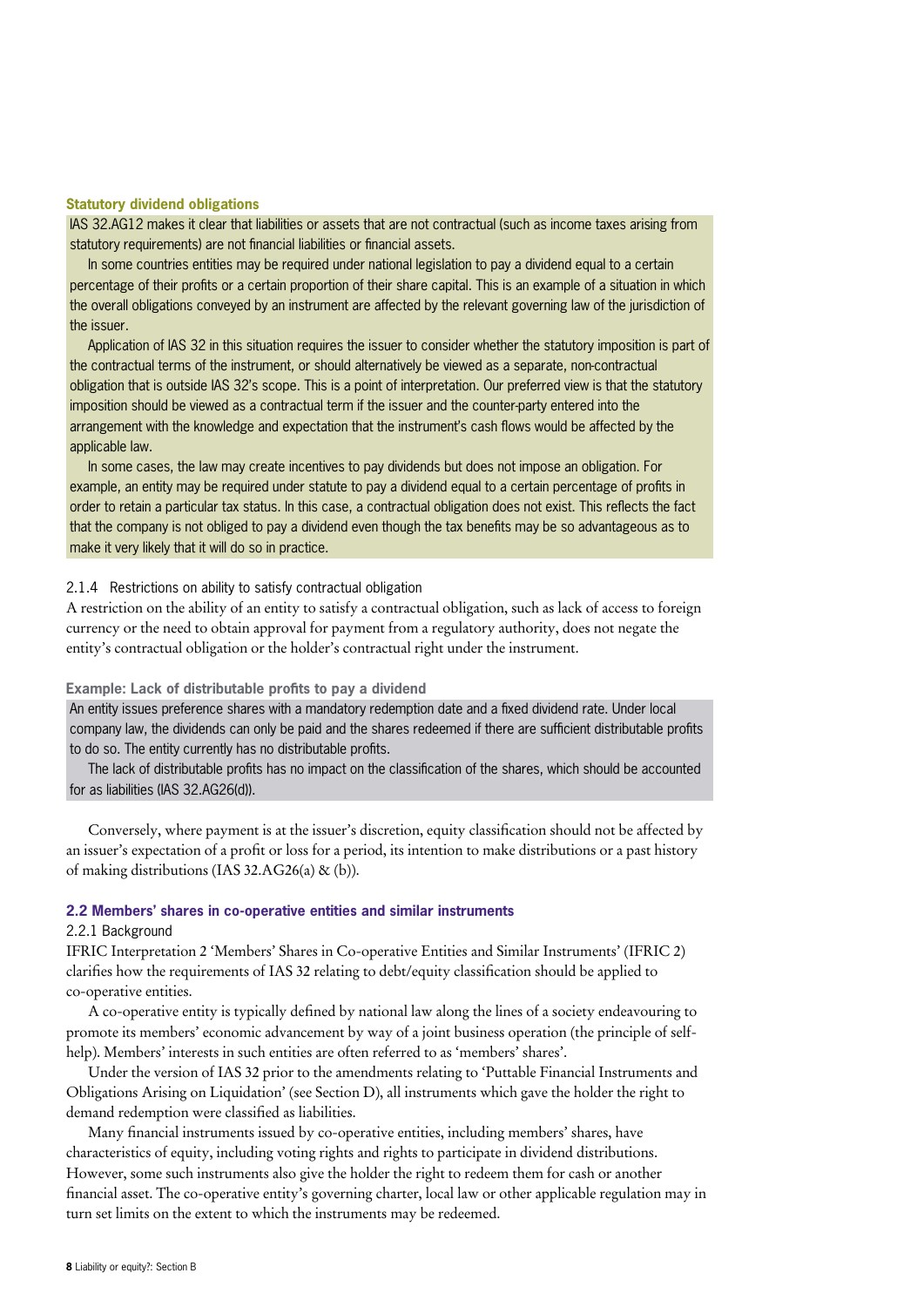IFRIC 2 was issued to address how the principles of IAS 32 should be applied to such redemption terms in determining whether the financial instruments should be classified as liabilities or equity.

## 2.2.2 Conditions required for equity classification

IFRIC 2 clarifies that where members' shares in a co-operative would be classified as equity were it not for the ability of members to request redemption of their shares, it is still possible to achieve equity classification of those shares if:

- either of the two conditions described below are present or
- the members' shares have all the features and meet the conditions relating to the exceptions for puttable instruments and obligations arising on liquidation discussed in Section D.

#### *2.2.2.1 The two conditions*

The conditions are as follows:

- 1) members' shares are equity if the entity has an unconditional right to refuse redemption of the members' shares
- 2) members' shares are equity if redemption is unconditionally prohibited by local law, regulation or the entity's governing charter.

With regard to the second condition, it should be noted that there may be circumstances in which redemption is unconditional only where certain circumstances exist. For example, redemption might be prohibited only as a result of the co-operative failing to meet liquidity constraints set by regulators. This is not an 'unconditional prohibition' and, accordingly, the members' shares are classified as liabilities.

An unconditional prohibition may also apply to only some of the issued shares. For example, redemption may be prohibited only if it would cause the number of members' shares or the amount of paid-in capital to fall below a specified level. In this situation, members' shares that are redeemable without breaching the specified limit are liabilities (assuming the co-operative entity has no other unconditional right to refuse redemption, and that the shares do not meet the puttable instruments criteria discussed in Section D).

#### **Example: Redemption prohibited by local law**

In Country A, local law prohibits co-operative entities from redeeming members' shares if, by redeeming them, it would reduce paid-in capital from members' shares below 80% of the original paid-in-capital from members' shares. The original paid-in capital is CU 800,000.

This is an example of an unconditional prohibition on redemptions beyond a specified amount, regardless of the entity's ability to redeem members' shares. While each member's share may be redeemable individually, a portion of the total shares outstanding is not redeemable in any circumstances other than upon the liquidation of the entity.

Accordingly CU 640,000 will be classified as equity and CU 160,000 as financial liabilities\*.

 \* It is assumed that the shares do not meet the criteria required for equity classification under either the puttable instruments exception or the obligations arising on liquidation exemptions discussed in Section D.

#### **Example: Liquidity requirements under local law**

 The example is the same as above, except that liquidity requirements imposed in the local jurisdiction prevent the entity from redeeming any members' shares unless its holdings of cash and short-term investments are greater than a specified amount. The effect of these liquidity requirements at the end of the reporting period is to prevent the co-operative from paying more than CU 100,000 to redeem the members' shares.

As in the example above, the entity classifies CU 640,000 as equity and CU 160,000 as financial liabilities\*. This is because the amount classified as a liability is based on the entity's unconditional right to refuse redemption and not on conditional restrictions that prevent redemption only if liquidity or other conditions are not met.

 \* Again it is assumed that the shares do not meet the criteria required for equity classification under either the puttable instruments exception or the obligations arising on liquidation exemptions discussed in Section D.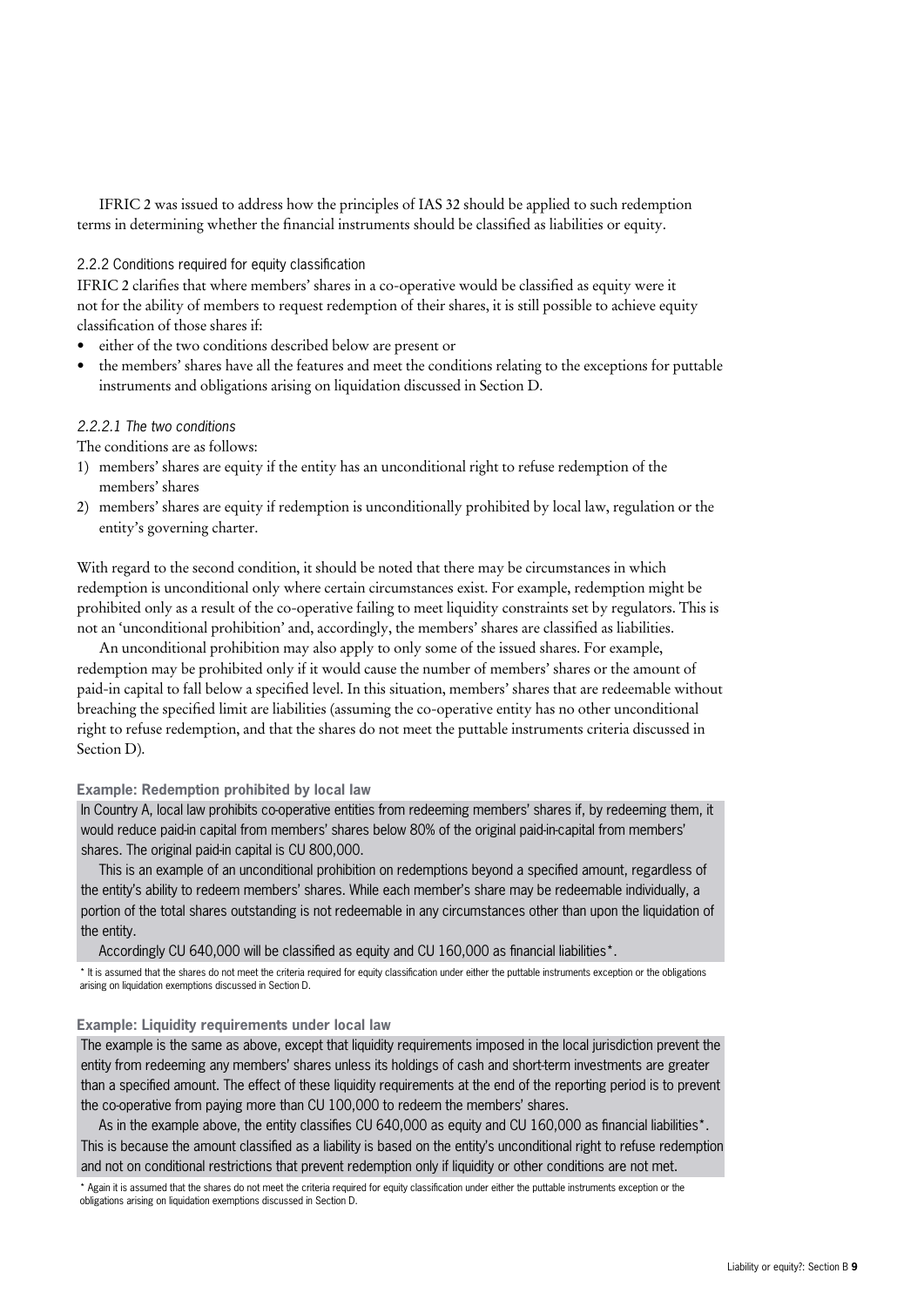#### 2.2.3 Measurement

Where a financial liability is recognised, IFRIC 2 requires the financial liability to be measured on initial recognition at its fair value. It notes that the fair value of the financial liability for redemption should be measured at no less than the maximum amount payable under the redemption provisions, discounted from the first date that the amount could be required to be paid.

Where the amount subject to a partial redemption prohibition changes for whatever reason over the course of time, this will cause there to be a transfer between financial liabilities and equity.

#### **Example: Redemption prohibited by governing charter**

 The charter of a co-operative states that cumulative redemptions of member shares cannot exceed 20% of the highest number of its member shares ever outstanding. The co-operative entity has issued 100,000 shares at CU 10 each and 50,000 shares at CU 20 each, giving a total at the period end of CU 2,000,000. The shares are redeemable on the holder's demand.

In such a situation, members' shares in excess of the prohibition against redemption are financial liabilities\* and are measured at fair value on initial recognition. As the shares are redeemable on demand, the fair value of the liability is not less than the amount payable on demand.

This results in the co-operative classifying CU 400,000 as financial liabilities and CU 1,600,000 as equity. Should the co-operative subsequently amend its charter so that cumulative redemptions cannot exceed 25% of member shares outstanding, then it will need to transfer CU 100,000 from equity to liabilities.

 \* It is assumed that the shares do not meet the criteria required for equity classification under either the puttable instruments exception or the obligations arising on liquidation exemptions discussed in Section D.

2.2.4 Interaction with the puttable instruments and obligations arising on liquidation amendments Shares in co-operative entities are often redeemable at the option of the holder. If so, the share meets the definition of a puttable instrument in the 'Amendments to IAS 32 and IAS 1: Puttable Financial Instruments and Obligations Arising on Liquidation' ('the Amendments') published in 2008 (see Section D.2.1).

As a result, a co-operative with member shares that meet the conditions for equity classification under the Amendments need not consider IFRIC 2.

**Example: Interaction with the Amendments to IAS 32 for puttable financial instruments**  As in the earlier example, local law prohibits co-operative entities from redeeming members' shares if, by redeeming them, it would reduce paid-in capital from members' shares below 80% of the paid-in-capital from members' shares. At the end of the period, the balance of paid-in capital is CU 800,000.

If the members' shares meet all of the conditions set out in the Amendments to IAS 32 for equity classification of puttable instruments, they will all be classified as equity. Accordingly, there is no need to consider how IFRIC 2 would otherwise require only a proportion of them to be classified as equity.

Section D explains the Amendments in more detail.

#### **2.3 Contractual obligation that is not explicit**

A contractual obligation need not be explicit. It may instead be established indirectly through the terms and conditions of the financial instrument. IAS 32.20 provides two examples of this:

**"(a) a financial instrument may contain a non-financial obligation that must be settled if, and only if, the entity fails to make distributions or to redeem the instrument. If the entity can avoid a transfer of cash or another financial asset only by settling the non-financial obligation, the financial instrument is a financial liability."**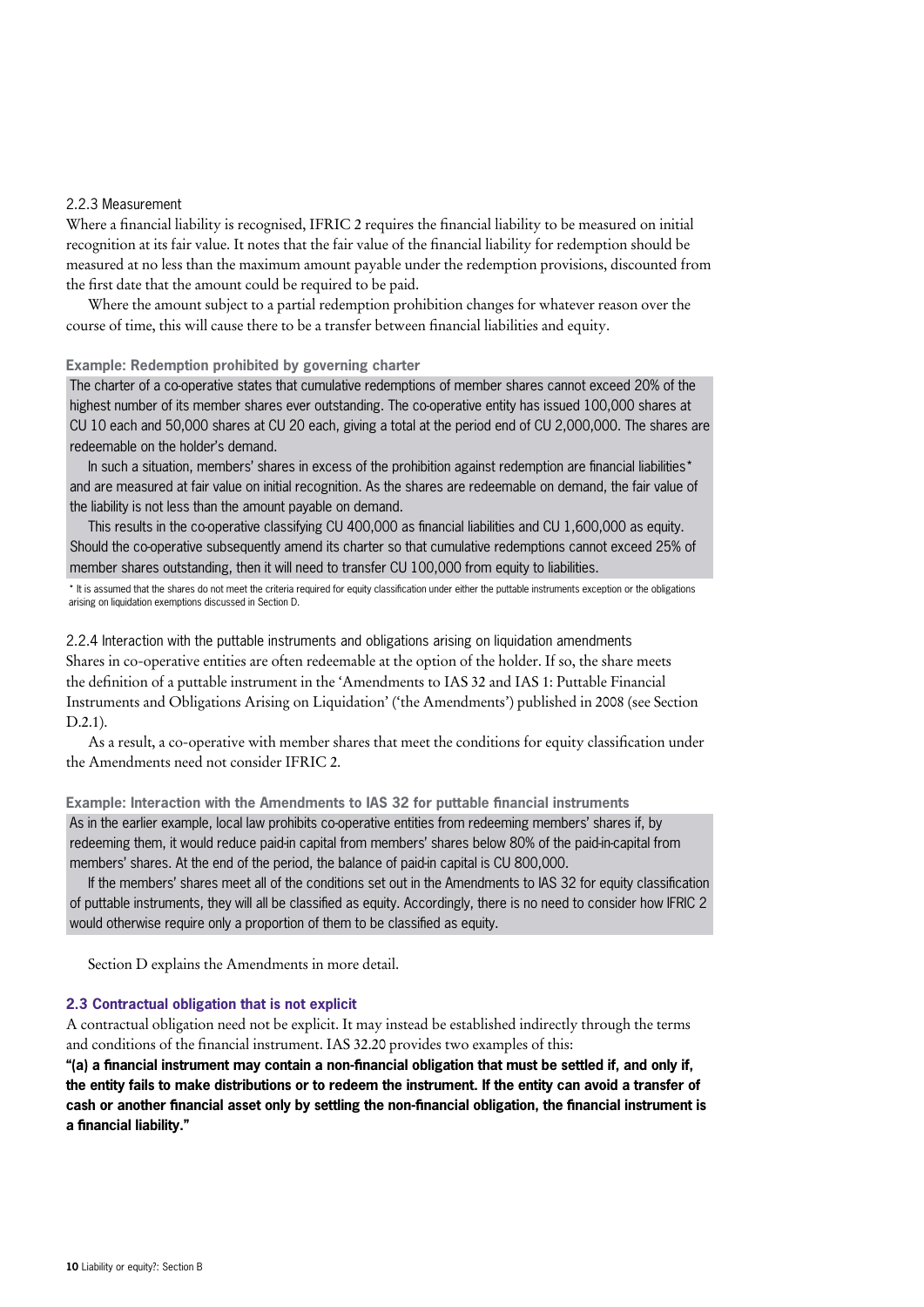#### **Example: Indirect obligation to pay dividends**

 A financial instrument might contain a condition that the issuer has to transfer a property to the holder of the instrument if it fails to make dividend payments on the instrument. This creates an indirect obligation to make the dividend payments, and the instrument is therefore classified as a liability.

- **"(b) a financial instrument is a financial liability if it provides that on settlement the entity will deliver either:**
- **ii) cash or another financial asset; or**
- **iii) its own shares whose value is determined to exceed substantially the value of the cash or other financial asset."**

This second example makes it clear that liability classification is not avoided by a share settlement alternative that is uneconomic in comparison to the cash obligation (for the issuer).

#### **Example: Own share alternative substantially exceeding cash settlement option**

Entity A has in issue two classes of shares: A shares and B shares. The A shares are correctly classified as equity. The B shares have a nominal value of CU 1 each and are redeemable in 5 years time at the option of the issuer.

Under the terms of the redemption agreement, Entity A has a choice as to the method of redemption. It may either redeem the shares for their nominal value or it may issue 100 A shares. An A share currently has a value of CU 20 and has never traded at a price below CU 10.

The B shares will be classified as a liability. This is because the value of the own share settlement alternative substantially exceeds that of the cash settlement option, meaning that Entity A is implicitly obliged to redeem the option for a cash amount of CU 1 (IAS 32.20(b)).

#### **3 Economic compulsion**

As discussed above, a contractual obligation can be explicitly established in an instrument's contractual terms or could be indirectly established. In relation to this latter issue, IFRIC was asked to consider whether the concept of being economically compelled to pay dividends or to redeem a financial instrument would give rise to a financial liability.

IFRIC noted in their March 2006 meeting that an obligation must be established through the terms and conditions of the financial instrument. Economic compulsion, by itself, does not result in a financial instrument being classified as a liability. IFRIC noted that IAS 32 restricted the role of 'substance' to consideration of the contractual terms of an instrument. Anything outside the contractual terms is not therefore relevant to the classification process under IAS 32.

#### **Example: Step-up clause**

 Entity X has two classes of shares: Class A and Class B shares. The Class A shares are Entity X's ordinary shares and qualify for equity classification. The Class B shares are not mandatorily redeemable shares but contain a call option allowing Entity X to repurchase them.

Dividends are payable on the Class B shares if and only if dividends have been paid on the Class A ordinary shares. Under the terms and conditions of the Class B shares, dividends are initially payable at a rate equal to that on the Class A ordinary shares. However, the class B shares also contain a 'step-up' dividend clause that will increase the (linked) dividend in three years time to a punitive rate of 25% unless Entity X exercises its call option before then.

Does the 'step-up' dividend clause mean that the instrument should be classified as a financial liability? No. The instrument should be classified as equity as there is no contractual obligation to pay the dividends or to call the instrument.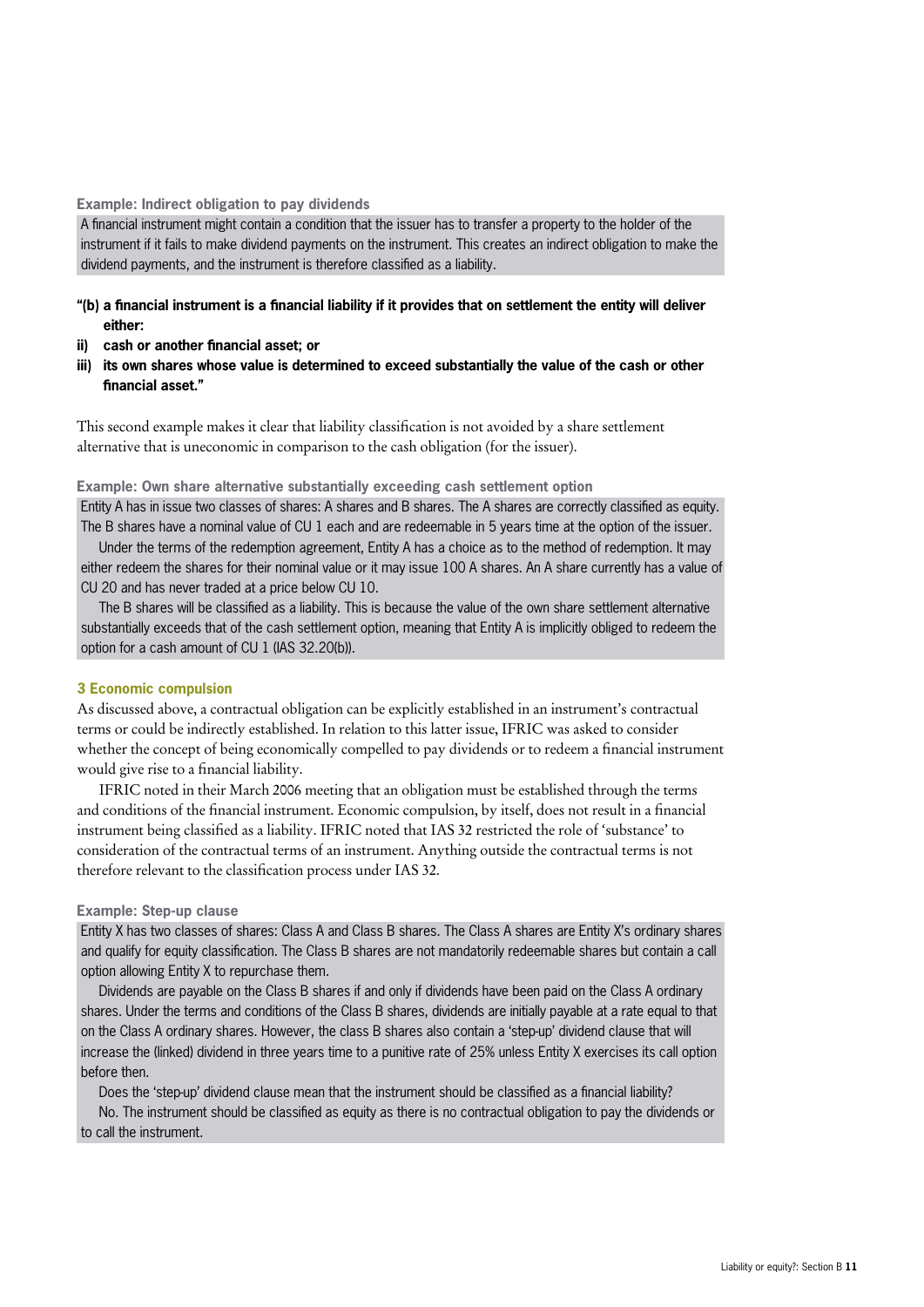#### **4 Contingent settlement provisions**

A financial instrument may require an entity to deliver cash or another financial asset, or settle it in some other way that would require it to be classified as a financial liability, but only in the event of the occurrence or non-occurrence of some uncertain future event. The 'event' may be within the control of the issuer or of the holder, or beyond the control of both. These types of contractual arrangements are referred to as 'contingent settlement provisions'.

If the issuer is able to control the outcome of the event that would otherwise trigger a payment obligation, it is able to avoid payment. Accordingly, no liability arises. Conversely, if the holder can control the outcome, the holder is effectively able to demand payment and the instrument is classified as a liability. In many instruments, however, neither party controls the 'event' in question. Examples of such provisions are payments triggered by:

- changes in a stock market or other index
- changes in specified interest rate indices
- taxation requirements
- the financial results of the issuer (such as future revenues or net income).

Where a financial instrument contains such a provision, the issuer of the instrument does not have the unconditional right to avoid delivering cash or another financial asset. Therefore the contingent settlement provision results in a financial liability unless one of the following applies:

- the part of the contingent settlement provision that indicates liability classification is 'not genuine' (see Section B.4.1)
- the issuer can be required to settle the obligation in cash or another financial asset (or such other way that would cause it to be a financial liability) only in the event of liquidation of the issuer
- (in relatively rare circumstances) the instrument has all the features and meets the conditions relating to the exceptions for puttable instruments and obligations arising on liquidation (see Section D).

#### **Illustration of classification process for contingent settlement provisions**

Classification process for an instrument containing an obligation arising only on the occurrence or non-occurrence of uncertain future events

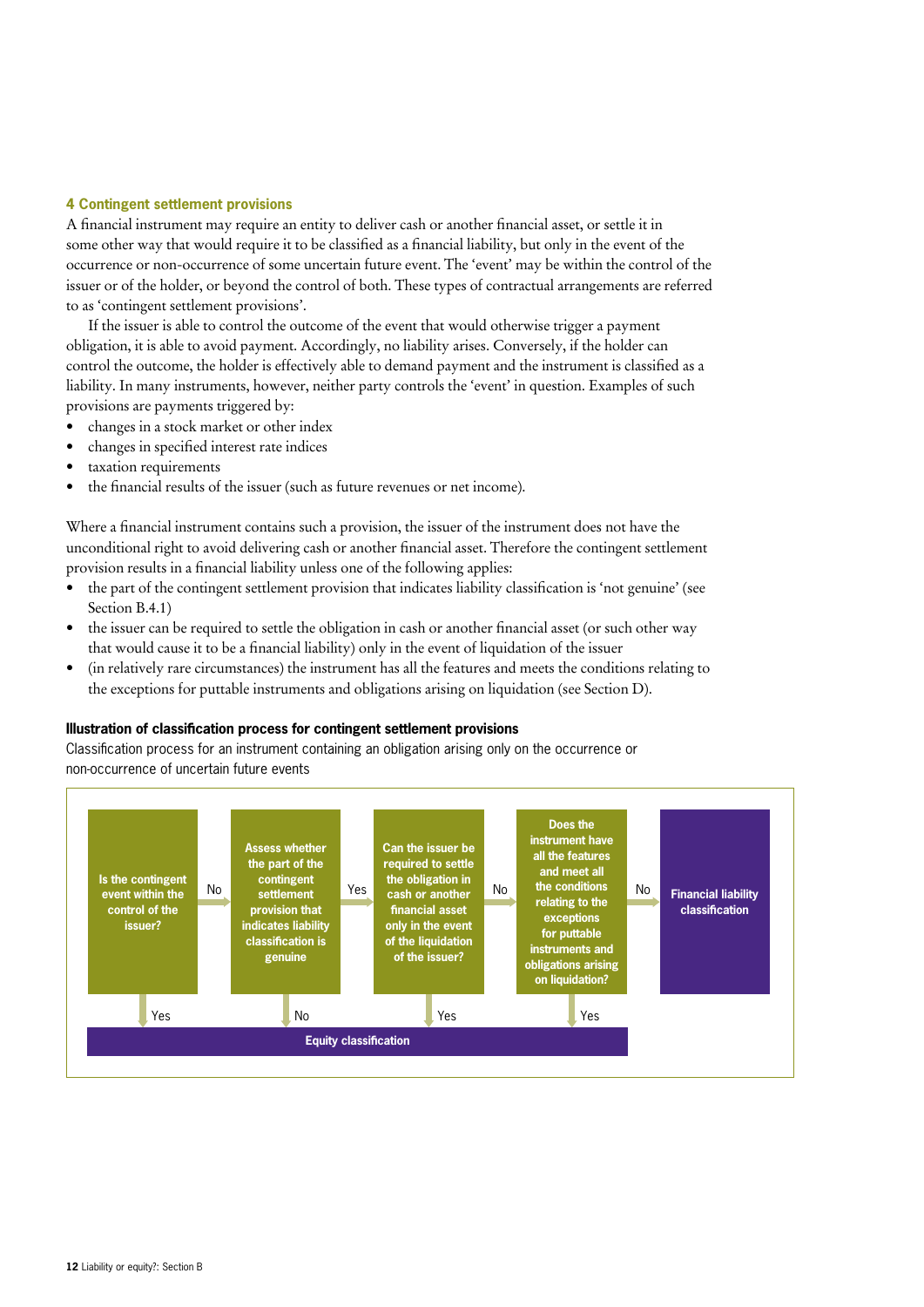**Example: Ordinary shares redeemable in event of stock exchange listing**

Entity A issues shares that are redeemable at par in the event of Entity A listing on a stock exchange.

The possibility of Entity A listing on a stock exchange is a contingent settlement provision. However, it is not clear-cut whether this 'event' is within Entity A's control.

Our view is that there is a reasonable argument that an entity is able to avoid listing on a stock exchange if it so chooses (the converse is perhaps more debatable, as obtaining a listing requires the involvement and approval of third parties such as exchange regulators). Under this view, the event in question is within Entity A's control (and not the holder's control). Hence the shares would be classified as equity instruments.

Note that the same analysis would not apply if redemption in the example was instead contingent on the sale of the company (via current shareholders selling their shares). Normally the sale of the company would be within the holders' control meaning the shares would be classified as financial liabilities. However, if redemption was only on the sale of the company's assets, then this may be an event within the company's control (and hence the shares would not be classified as financial liabilities).

#### **What is within the control of the entity?**

The examples above indicate some of the complexities involved in 'drawing the line' between what is within the control of the entity and what is not. Differing views exist however on where to draw this line in practice. A common practical issue concerns 'obligations' where payments must be approved by the shareholders in general meeting. The question is whether the shareholders are regarded as an extension of the entity in this situation. If so, the shareholders' rights to approve or reject payments being made amount to a discretion of the entity to refuse payment.

Some commentators hold the view that the shareholders are not part of the entity even when voting as a collective body in general meeting. This view regards the shareholders as acting in their personal capacity as individuals when voting.

Other commentators make a distinction between actions of shareholders as a body under an entity's governing charter and other individual actions of the shareholders such as selling their shares.

In summary, there is no clear consensus on this issue and judgement will need to be applied in evaluating each particular situation in practice.

#### **4.1 Settlement terms not genuine**

IAS 32 does not directly address when contingent settlement terms are not considered to be genuine. However IAS 32's Application Guidance notes that:

**"a contract that requires settlement in cash or a variable number of the entity's own shares only on the occurrence of an event that is extremely rare, highly abnormal and very unlikely to occur is an equity instrument. Similarly, settlement in a fixed number of an entity's own shares may be contractually precluded in circumstances that are outside the control of the entity, but if these circumstances have no genuine possibility of occurring, classification as an equity instrument is appropriate." (IAS 32.AG28)**

It is apparent from this guidance then that 'not genuine' implies much more than the possibility of settlement being remote.

This is consistent with the Basis for Conclusions section in the Standard, where it is noted that **"The Board concluded that it is not consistent with the definitions of financial liabilities and equity instruments to classify an obligation to deliver cash or another financial asset as a financial liability only when settlement in cash is probable." (IAS 32.BC17)**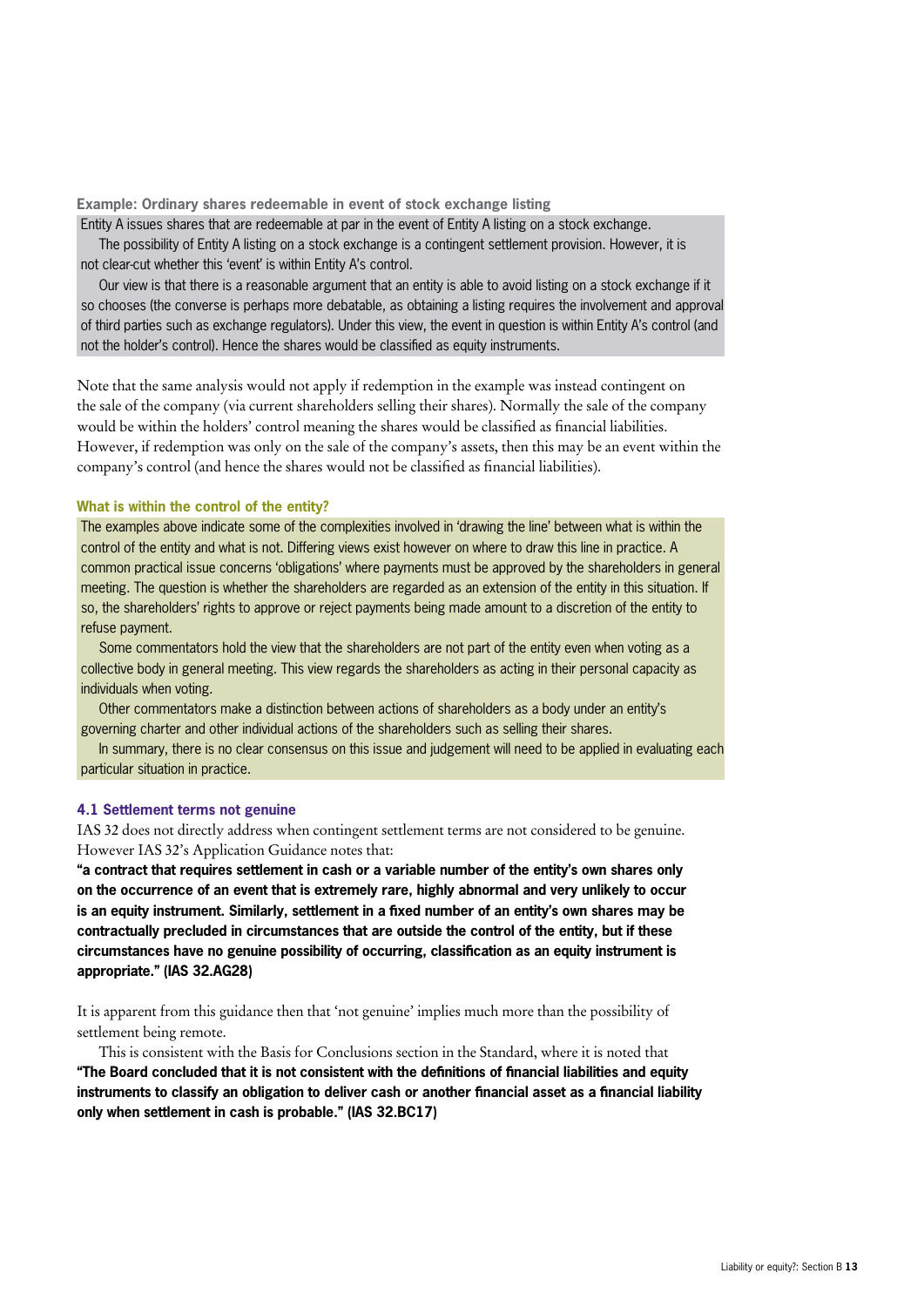#### **Example: Changes in a stock market index**

 A financial instrument which must be repaid in the event of a specified change in the level of a stock market index is an example of an uncertain future event that is beyond the control of both the issuer and the holder of the financial instrument, and which would normally result in classification of the instrument as a financial liability.

It is possible however, that the change required in the level of the stock market could be set at such a high level as to be 'not genuine'. For example, a five-fold increase in the stock market index in a six month period may be historically unprecedented and therefore sufficiently unlikely to be considered 'not genuine'.

#### **Regulatory change clauses**

There has been some debate as to whether 'regulatory change' clauses, found in the terms of some instruments issued by financial institutions, contain 'genuine' contingent settlement obligations.

Financial institutions are generally required by regulators to maintain certain minimum levels of regulatory capital (equity and some forms of highly subordinated debt). The regulatory capital essentially forms a safeguard to absorb losses to reduce the risk of losses for depositors.

A regulatory change clause will typically require an instrument which, at the date of issue, is classified as regulatory capital to be repaid in the event that it ceases to be so classified. As discussed above, if such a contingent settlement condition is genuine it will result in the instrument being classified as a financial liability.

In many jurisdictions, however, industry regulators have a history of applying changes in the rules regarding regulatory capital prospectively. This means that any existing instruments continue to be regarded as regulatory capital even though they do not meet the new rules, and are not therefore repayable.

In some circumstances, it can then be questioned whether the contingent settlement provision in these instruments is genuine. This requires careful consideration based on each individual set of facts and circumstances.

#### **5 'Linked' instruments**

IFRIC addressed the subject of 'linked' instruments in its March 2006 meeting.

It noted that where a financial instrument (the 'base' instrument) contains a clause whereby dividends must be paid if dividends are paid on another instrument (the 'linked' instrument), and that instrument itself contains a contractual payment obligation, then an indirect contractual obligation is created to pay dividends on the base instrument. Accordingly, the base instrument is classified as a liability under IAS 32.

This principle is often relevant to situations where a 'dividend pusher' or 'dividend blocker' exists, and is discussed in Section B.5.1.

#### **5.1 Dividend pushers and dividend blockers**

The term 'dividend pusher' denotes a clause in the terms of a financial instrument under which the holder becomes automatically entitled to receive a distribution when a distribution is made on another separate financial instrument.

The term 'dividend blocker' is used to denote the converse situation, which is where a distribution cannot be made on a financial instrument unless a distribution has been made on another financial instrument.

Such clauses are sometimes found within an individual entity where the entity has issued more than one type of financial instrument.

#### **Example: Dividend blocker**

 Entity X has issued two classes of instruments, Class A instruments and Class B instruments. Class A instruments are correctly classified as equity shares. The terms of the Class B instruments are identical to those of Class A other than that they contain a 'dividend blocker' under which a dividend cannot be paid on the B instruments unless one has been paid on the A instruments.

In this situation, Entity X has discretion over whether dividends are paid on both the A instruments and the B instruments, and both will therefore be classified as equity.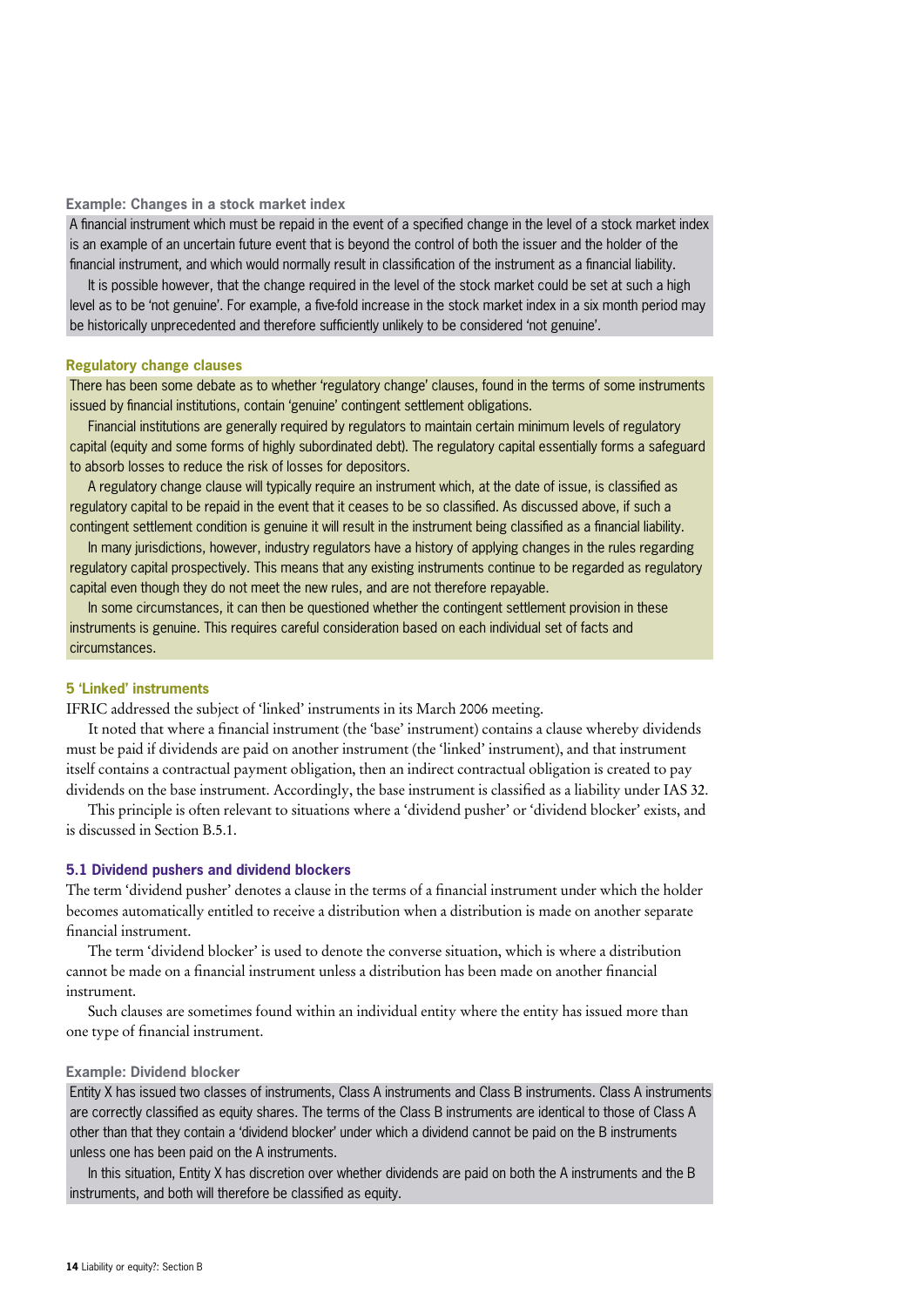Dividend pushers and blockers can also be encountered within groups of companies. For instance, an entity within a group may be prohibited from paying a dividend on the financial instruments that it has issued unless a dividend has been declared on a financial instrument issued by another entity within the group. The effect of such clauses may result in the classification of an instrument differing between the consolidated financial statements and the separate financial statements of the entity that has issued the instrument.

#### **Example: Dividend pusher within a group of companies**

 Group A consists of Parent A and Subsidiary B. Parent A has issued one class of shares which have been correctly classified as equity instruments. Subsidiary B has also issued one class of financial instruments. The terms of the financial instruments issued by Subsidiary B are identical to those issued by Parent A except that they include a 'dividend pusher' clause, under which Subsidiary B is obliged to declare a dividend whenever Parent A declares a dividend on its instruments.

In this example, the dividend pusher means that Subsidiary B has no discretion over whether dividends are paid on the instruments it has issued (that decision being taken by the parent). Consequently, should Subsidiary B prepare financial statements, the instruments will be classified as financial liabilities in those statements.

In the consolidated financial statements, however, Subsidiary B's instruments will be classified as equity (to the extent of any non-controlling interests – the instruments held by parent A will be eliminated on consolidation). This is because Parent A has discretion over whether dividends are paid on its own financial instruments and also, by virtue of the dividend pusher clause, on those of Subsidiary B.

## **6 Guarantees within a group**

The issue of guarantees within a group can result in the classification of a financial instrument differing between the consolidated financial statements and the separate financial statements of the company that has issued the instrument.

Such a situation often arises where one company within a group issues an instrument, and another group company guarantees the instrument by agreeing additional terms directly with the holder of the instrument.

At consolidated financial statement level, all the terms and conditions agreed between the holders of the instrument and all the companies within the group must be considered when deciding whether the group has an obligation to deliver cash or another financial asset or to settle it in a way that causes it to be classified as a financial liability (IAS 32.AG29). The effect of the guarantee is that there is a potential obligation for the group as a whole to transfer cash or other assets on unfavourable terms. The instrument will therefore be classified as a financial liability rather than equity in the consolidated financial statements.

In contrast, the company that has issued the instrument does not consider the additional terms and conditions relating to the guarantee given by the other group company. This means that the instrument may be classified as equity in the separate financial statements of the company that issued it.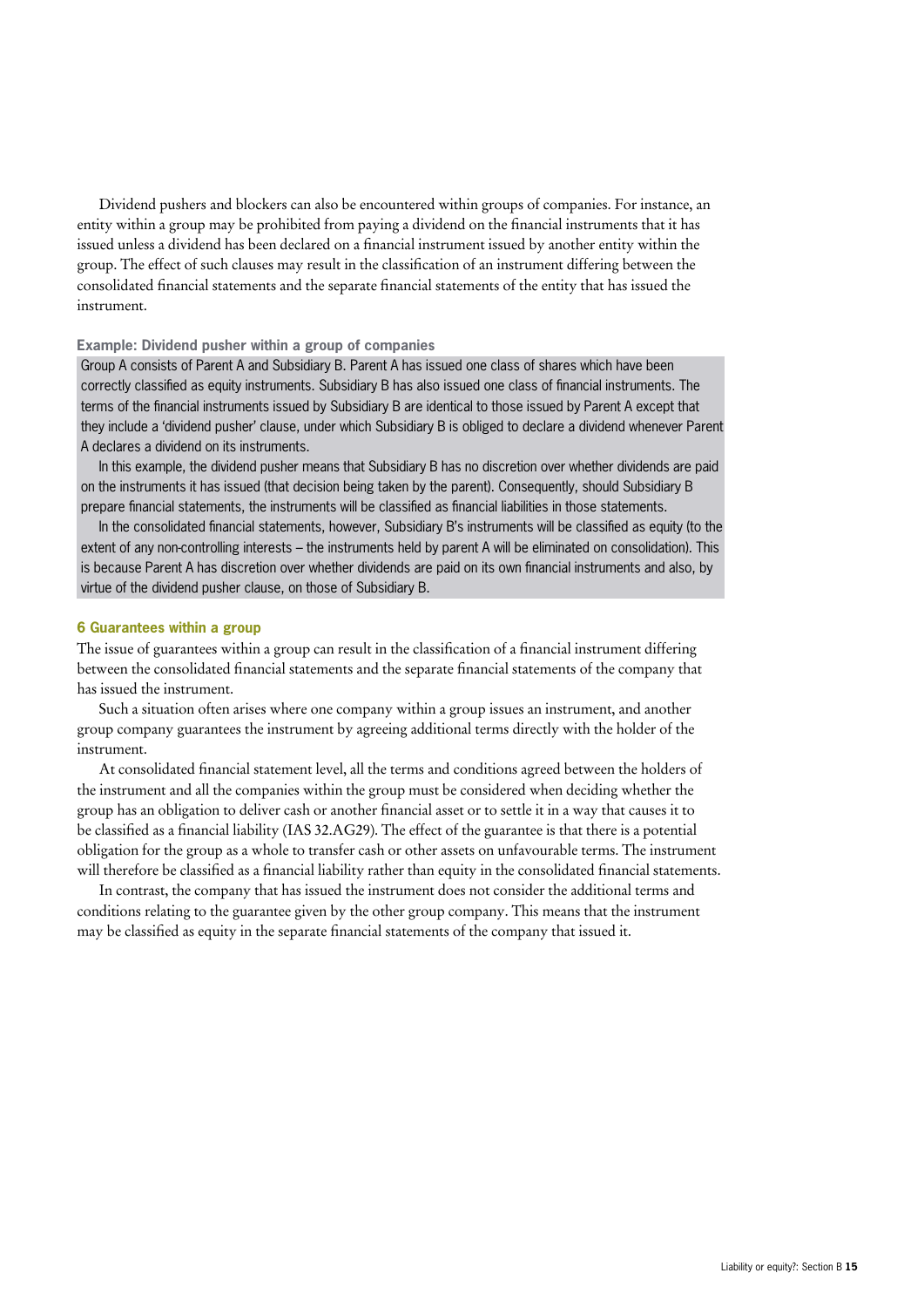## C. Instruments settled in an entity's own equity instruments

#### **Summary of requirements**

- specific rules determine whether instruments that may or will be settled in an entity's own equity instruments are classified as financial liabilities or as equity
- for a non-derivative financial instrument, equity classification is required if and only if the 'fixed' test is met. Where an instrument can be settled using a variable number of an entity's own equity instruments, it is classified as a liability
- for a derivative financial instrument, equity classification is required if and only if the 'fixed for fixed' test is met. If it is possible to settle the derivative other than by exchanging a fixed amount of cash or another financial asset for a fixed number of the entity's own equity instruments the instrument is classified as a liability
- instruments classified as equity are outside the scope of IAS 39 'Financial Instruments: Recognition and Measurement'. Subsequent changes in the value of the instrument are not recognised in the financial statements.

## **1 Section overview**

Equity is defined as "any contract that evidences a residual interest in the assets of an entity after deducting all of its liabilities" (IAS 32.11). Only those instruments which fail the definition of a financial liability can be classified as equity.

 The expanded definition of equity in IAS 32.16 states that, as well as including no contractual obligation to deliver cash or another financial asset, an instrument that will or may be settled in the issuer's own equity instruments will only be classified as equity if "it is:

- i) a non-derivative that includes no contractual obligation for the issuer to deliver a variable number of its own equity instruments; or
- ii) a derivative that will be settled only by the issuer exchanging a fixed amount of cash or another financial asset for a fixed number of its own equity instruments."

#### Exceptions to the rules for equity classification are discussed in Section C.4.1.1 below and in Section D.

An instrument that will be settled by an entity issuing its own equity instruments does not contain an obligation for the issuer to deliver cash or another financial asset. In the absence of this expanded definition, such an instrument would be classified as equity. However, the IASB concluded that such an outcome would not reflect the substance of some of these instruments. IAS 32 therefore includes specific rules to govern their classification. Section C discusses these rules, namely the application of:

- the 'fixed test' for non-derivatives that may be settled in an entity's own equity instruments
- the 'fixed for fixed test' for derivatives that may be settled in an entity's own equity instruments.

Where equity classification is met, any consideration received is added directly to equity while any consideration paid is deducted directly from equity. Changes in the fair value of an equity instrument are not recognised in the financial statements.

Where equity classification is not met, the contract will be accounted for either as a non-derivative financial liability, or as a derivative asset or liability, depending on the nature of the contract.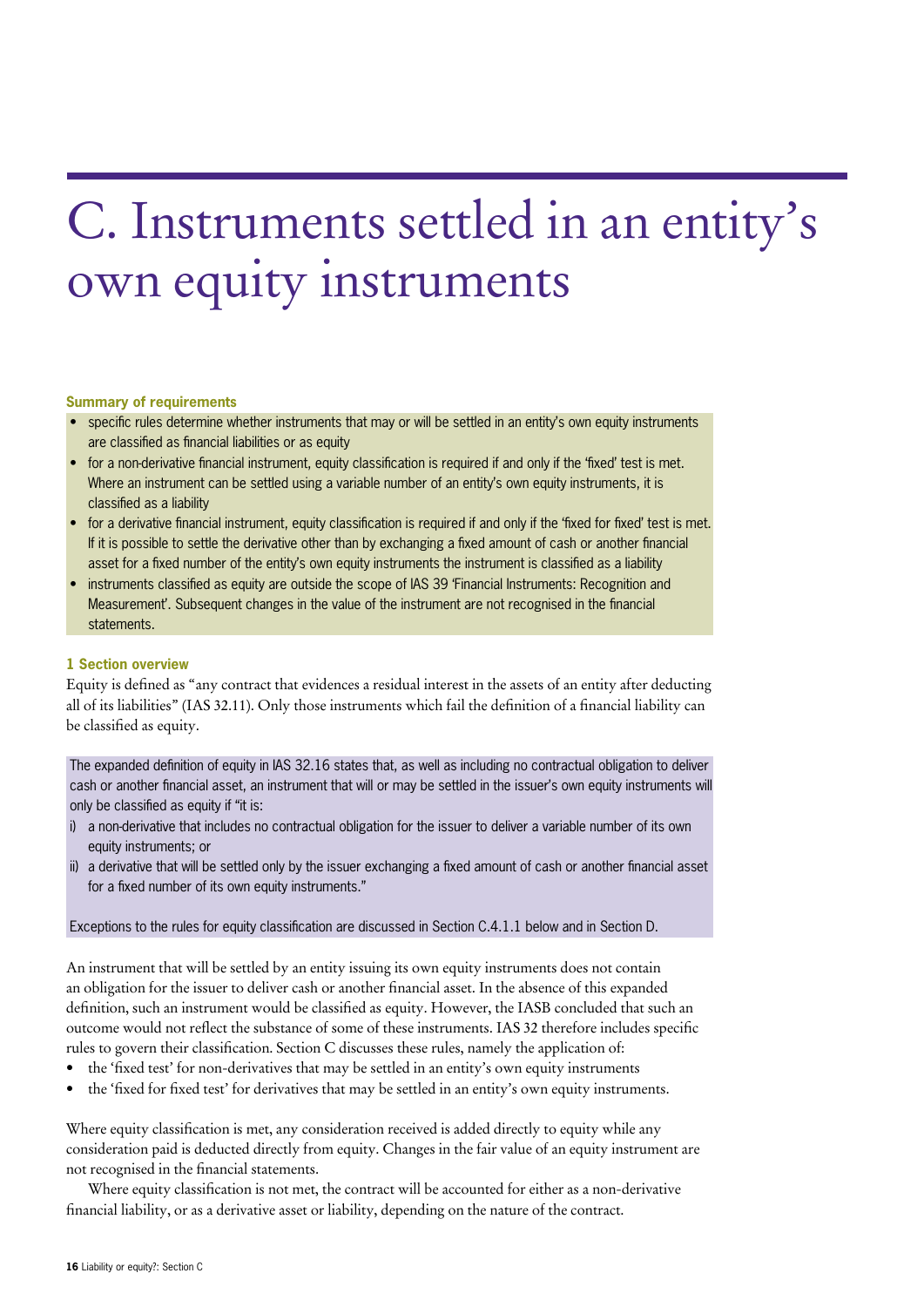### **Classification process for instruments settled in an entity's own equity instruments**



#### **2 The 'fixed' test**

For a non-derivative financial instrument that will or may be settled by an entity issuing its own equity instruments, equity classification is required if and only if the so-called 'fixed test' in IAS 32 is met.

#### **The 'fixed' test**

IAS 32.11(d) states that a financial liability is any liability that is:

"(d) a contract that will or may be settled in the entity's own equity instruments and is:

- i) a non-derivative for which the entity is or may be obliged to deliver a variable number of the entity's own equity instruments; or
- ii) …"

 This part of the definition is sometimes referred to as the fixed test. By fixing upfront the number of shares to be received or delivered on settlement of the instrument in concern, the holder is exposed to the upside and downside risk of movements in the entity's share price.

A contractual right or obligation to receive or deliver anything other than a fixed number of the entity's own shares will result in liability classification of the instrument in concern.

The logic behind this test is that using a variable number of own equity instruments to settle a contract can be similar to using own shares as 'currency' to settle what in substance is a financial liability. Such a contract does not evidence a residual interest in the entity's net assets. Equity classification is therefore inappropriate.

IAS 32 contains two examples of contracts where the number of own equity instruments to be received or delivered varies so that their fair value equals the amount of the contractual right or obligation:

1) A contract to deliver a variable number of own equity instruments equal in value to a fixed monetary amount on the settlement date is classified as a financial liability.

### **Example: Shares used as currency**

 Entity A issues an instrument for which it receives CU 100,000. Under the terms of the issue, Entity A will repay the debt in 3 years time by delivering ordinary shares to the value of CU 115,000.

Entity A is using its own shares as currency, and the instrument should therefore be classified as a financial liability.

2) A contract to deliver as many of the entity's own equity instruments as are equal in value to the value of 100 ounces of a commodity results in liability classification of the instrument.

## **Example: Shares to the value of a commodity**

 Entity B issues preference shares for CU 1,000. The shares pay no interest and will be settled in three years time by Entity B delivering a number of its own ordinary shares (which are correctly classified as equity) as are equal to the value of 100 ounces of gold. Can the preference shares be classified as equity under the fixed for fixed test?

No. The shares must be classified as financial liabilities as the delivery of ordinary shares to the value of 100 ounces of gold represents an amount that fluctuates in part or in full in response to changes in a variable other than the market price of the entity's own equity instruments.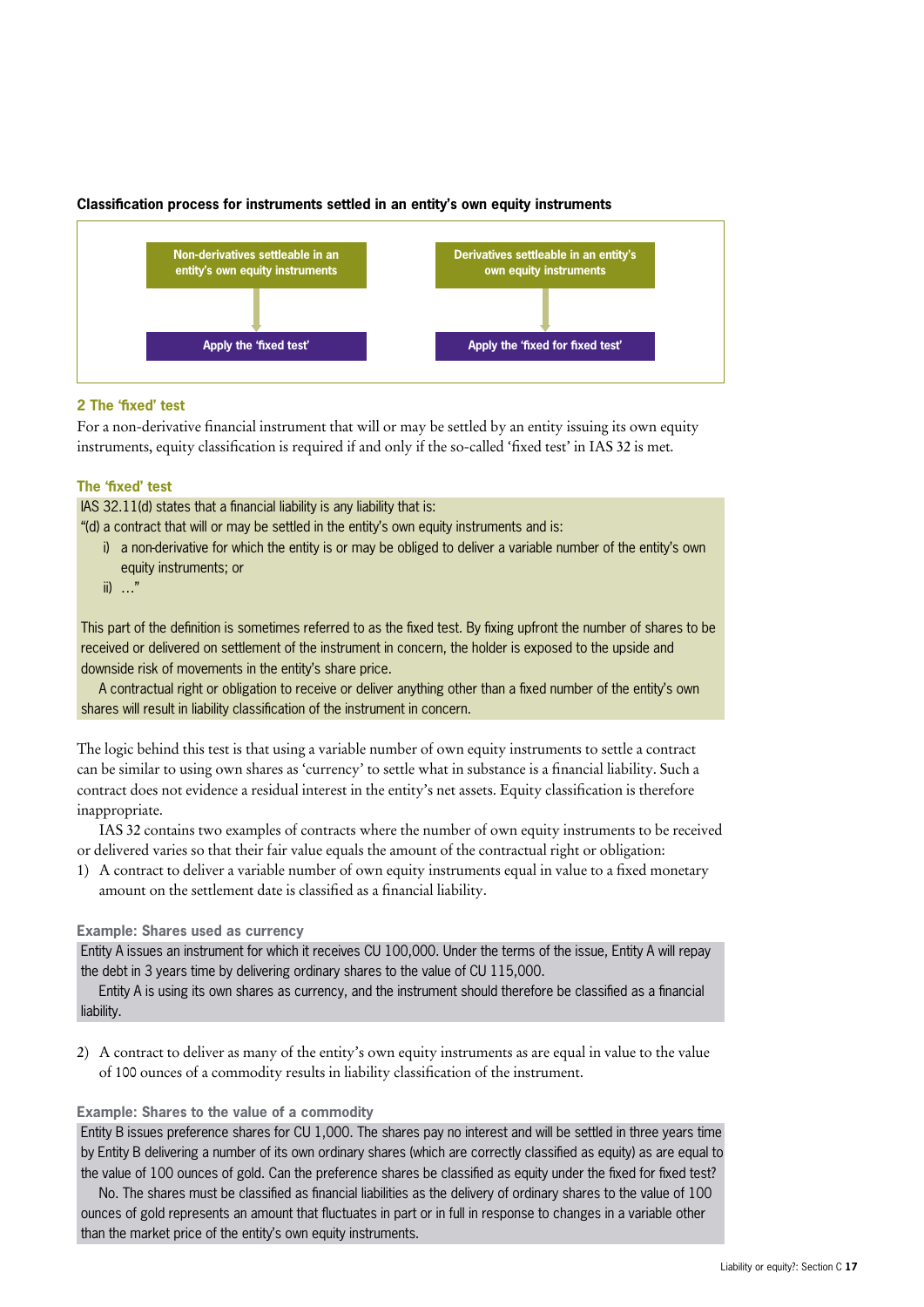Even though both of the contracts in these examples are settled by the entity delivering its own equity instruments, the contracts are not equity themselves. In both cases the entity uses a variable number of its own equity instruments to settle them. They are therefore classified as financial liabilities.

### **3 The 'fixed for fixed' test**

In the case of a derivative financial instrument which is to be settled by an entity issuing its own equity instruments, equity classification is required if and only if the so-called 'fixed for fixed' test in IAS 32 is met. This test is based on similar logic to the 'fixed' test discussed in Section C.2 above.

#### **The 'fixed for fixed' test**

IAS 32.11(d) states that a financial liability is any liability that is:

- "(d) a contract that will or may be settled in the entity's own equity instruments and is:
	- i) …
	- ii) a derivative that will or may be settled other than by the exchange of a fixed amount of cash or another financial asset for a fixed number of the entity's own equity instruments…"

 This part of the definition of a liability is often referred to as the 'fixed for fixed' rule, as a fixed number of shares must be exchanged for a fixed amount of cash in order for an instrument to avoid classification as a financial liability.

## **Significance of the fixed for fixed test**



If the fixed for fixed test is met, the derivative is classified as equity and falls outside the scope of IAS 39. Subsequent changes in fair value are not recognised in the financial statements. Note however that special rules apply to derivative contracts which include an obligation for the issuer to purchase its own equity instruments (a written put option) – see Section C.3.2 below.

The fixed for fixed test is therefore typically crucial when an entity issues (i) a convertible bond or (ii) share warrants or options.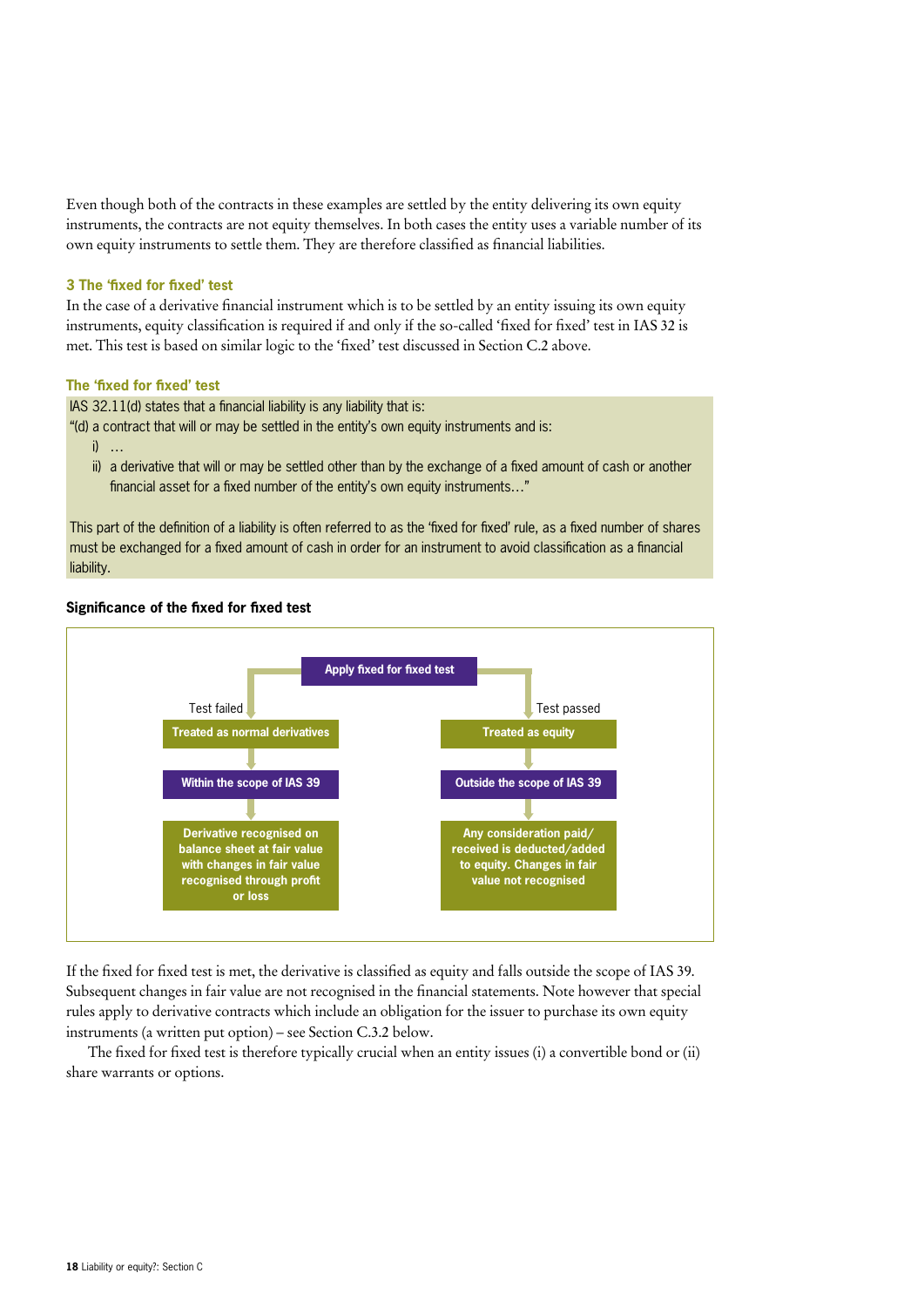**Example: Call share option that meets the definition of equity**

 An issued share option that gives the counterparty a right to buy a fixed number of an entity's shares for a fixed amount of functional currency is an example of an instrument that meets the fixed for fixed test. Note however that equity classification applies only if the contract can be settled only by 'gross physical settlement' – in other words by actual issuance of shares for cash.

For the entity that has issued the option, the contract is an equity instrument as it will settle it by issuing a fixed number of its own equity instruments in return for a fixed amount of cash.

**Example: Call share option that fails the definition of equity**

 An entity issues a share option that gives the counterparty a right to buy a number of shares for a fixed price. Under the terms of the option agreement, however, the number of shares that the counterparty obtains by paying the exercise price varies according to the level of sales that the entity achieves.

The option fails the fixed for fixed test as it is over a variable number of the entity's shares. The definition of equity is not met, and the option will therefore be accounted for as a derivative in accordance with the requirements of IAS 39.

It should be noted however that if share options are issued in exchange for goods or services, then IFRS 2 'Share-based Payment' would apply. The fixed for fixed test is not then relevant.

#### **3.1 Own equity instruments**

For the purpose of applying the fixed for fixed test, 'own equity instruments' do not include instruments classified as equity under the 'Amendments to IAS 32 and IAS 1: Puttable Financial Instruments and Obligations Arising on Liquidation' (see Section D).

Nor do 'own equity instruments' include instruments that are contracts for the future receipt or delivery of the issuer's own equity instruments.

#### **3.2 Obligations to purchase own equity instruments for cash**

A contract that contains an obligation for the entity to purchase its own equity instruments for cash or another financial asset gives rise to a financial liability for the present value of the redemption amount (the forward repurchase price, option exercise price or other specified redemption amount) (IAS 32.23). This is the case even for derivatives over equity instruments that meet the fixed for fixed test and would be equity in the absence of the rule in IAS 32.23.

IAS 32.23 also notes that a contractual obligation for an entity to purchase its own equity instruments gives rise to a financial liability for the present value of the redemption amount even if the obligation is conditional on the counterparty exercising a right to redeem.

## **Treatment of options over own equity instruments (settled gross by receipt or delivery of own equity instruments)**

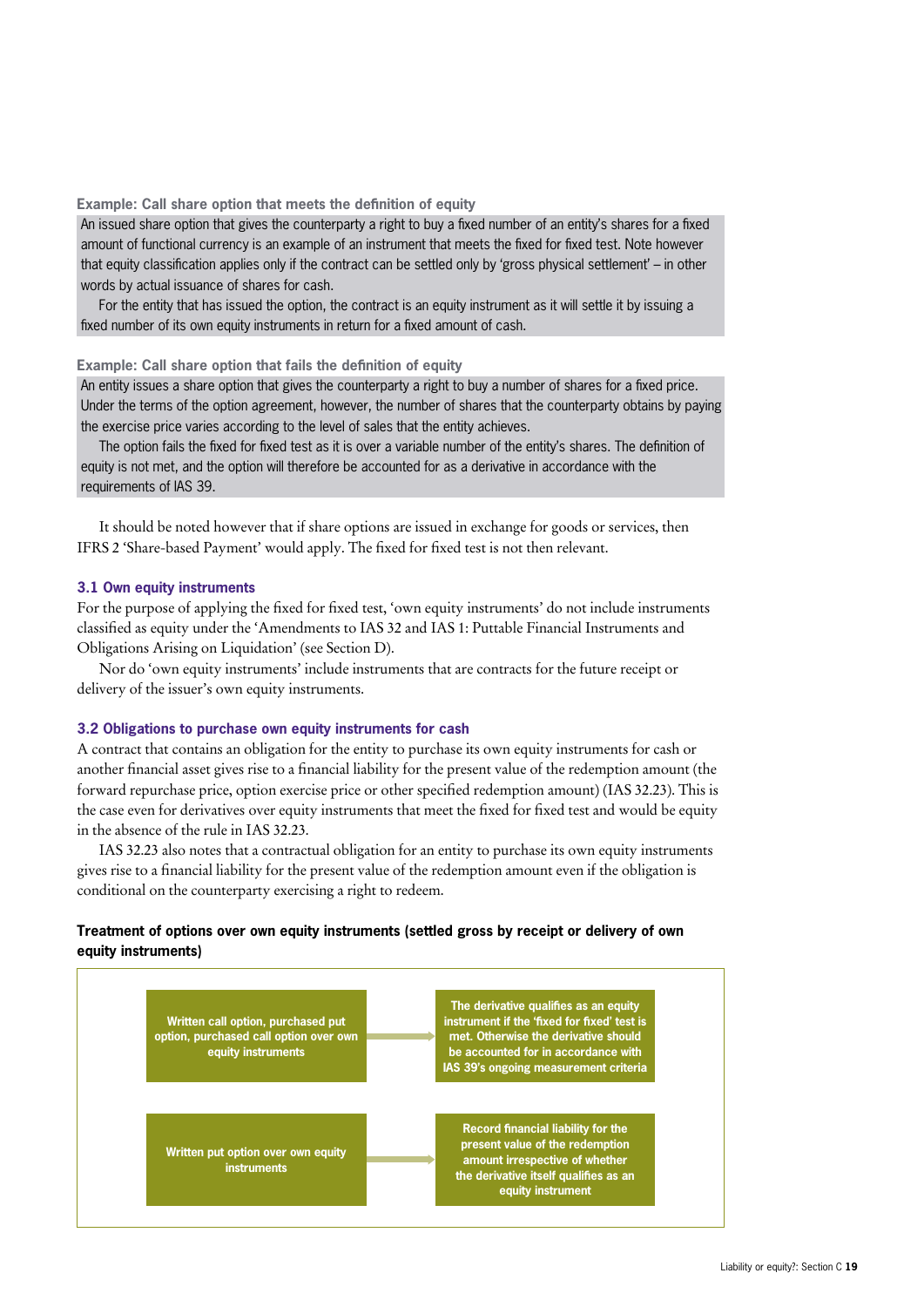#### **Example: Written put option**

 On 1 January 20X1, Entity A writes a put option over 1,000 of its own (equity) shares for which it receives a premium of CU 5,000. Entity A's year end is 31 December 20X1.

Under the terms of the option, Entity A may be obliged to take delivery of 1,000 of its own shares in one year's time and to pay the option exercise price of CU 210,000. The option can only be settled through physical delivery of the shares (gross physical settlement).

Although the derivative involves Entity A taking delivery of a fixed number of equity shares for a fixed amount of cash, Entity A has an obligation to deliver cash which it cannot avoid (note that this is irrespective of the fact that the obligation for Entity A to purchase its own equity shares for CU 210,000 is conditional on the holder of the option exercising the option). On entering into the instrument on 1 January 20X1, the following entries are therefore required to record the premium received and the obligation to deliver CU 210,000 at its present value of CU 200,000 (discounted using an appropriate interest rate).

|           | <b>Debit CU</b> | <b>Credit CU</b> |
|-----------|-----------------|------------------|
| Cash      | 5,000           |                  |
| Equity    |                 | 5,000            |
| Equity    | 200,000         |                  |
| Liability |                 | 200,000          |

 At the year end (31 December 20X1), interest will be recognised in order to unwind the discount that was recorded when the liability was recorded at its present value on its initial recognition.

|                  | <b>Debit CU</b> | <b>Credit CU</b> |
|------------------|-----------------|------------------|
| Interest expense | 10,000          |                  |
| Liability        |                 | 10,000           |

 Assuming that the option holder exercises the option, the following entries will be made on 1 January 20X2 to record the derecognition of the liability

|           | <b>Debit CU</b> | <b>Credit CU</b> |
|-----------|-----------------|------------------|
| Liability | 210,000         |                  |
| Cash      |                 | 210,000          |

 If the option holder does not exercise the option by the end of the stated option period, then the liability will be derecognised with a corresponding entry being made to equity.

#### **3.3 Put and call options over non-controlling interests**

It is common for a parent entity to hold a controlling interest in a subsidiary in which there are also noncontrolling shareholders and to enter into arrangements that:

- grant the non-controlling interest shareholders an option to sell their shares to the parent entity (a "non-controlling interest written put option") and/or
- grant the parent an option to acquire the shares held by the non-controlling interest shareholders (a "non-controlling interest purchased call option").

<sup>&</sup>lt;sup>3</sup> Note that such arrangements are sometimes entered into as a result of a business combination and may represent contingent consideration, in which case additional considerations may arise from the application of IFRS 3 'Business Combinations'.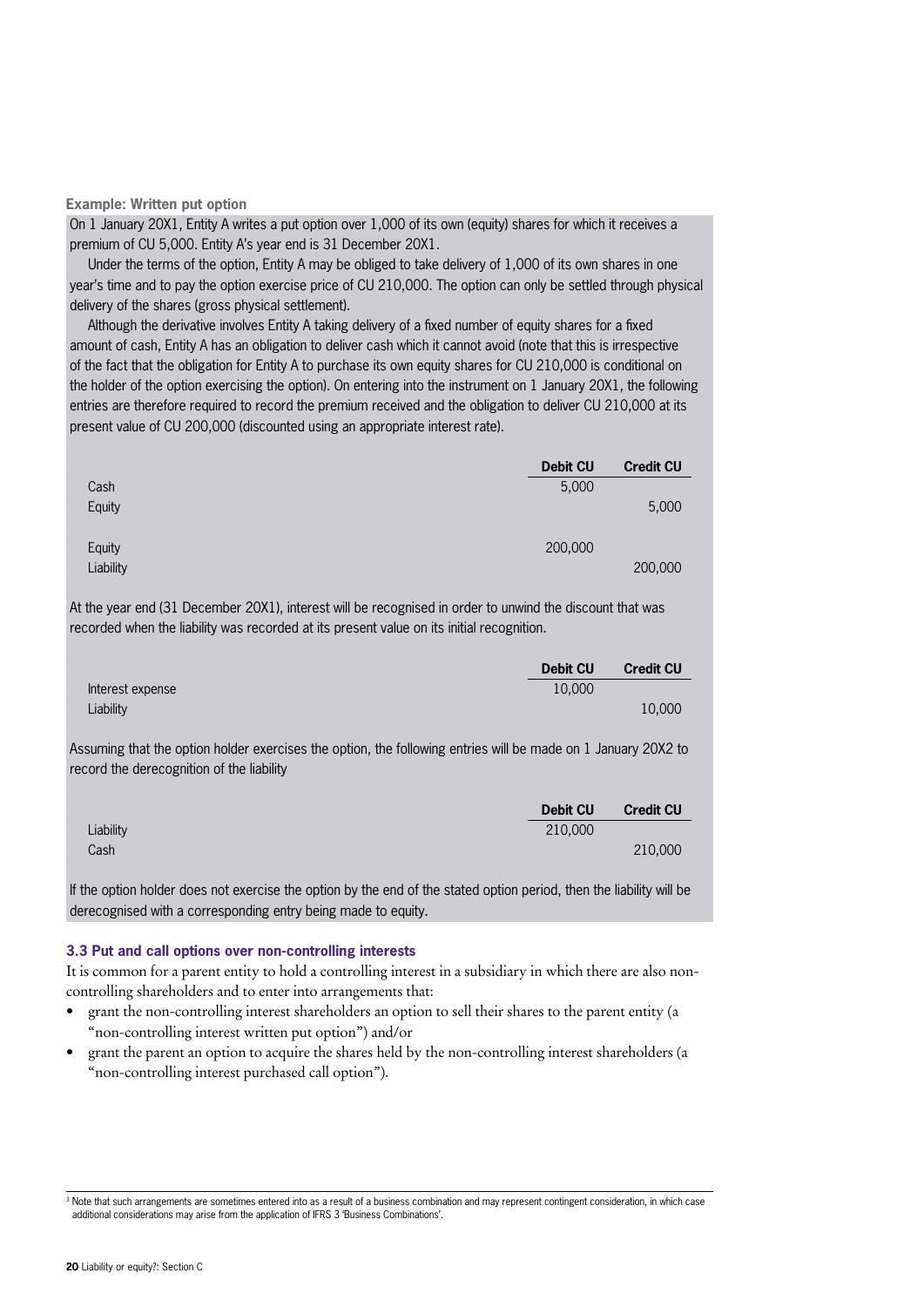The accounting for put and call options relating to shares in a subsidiary held by non-controlling interest shareholders is not specifically addressed in IAS 32. The following sub-sections describe some of the application issues that arise as a result.

#### 3.3.1 Written put options over non-controlling interests

IFRIC considered the classification of written put options entered into by parents over the shares of subsidiaries in its November 2006 meeting.

In the context of consolidated financial statements, non-controlling interests are regarded as own equity instruments unless the terms and conditions which have been agreed between the members of the group and the holders of the instruments mean that the group as a whole has an obligation to deliver cash or another financial asset in respect of the instrument or to settle it in a manner that results in liability classification (IAS 32.AG29).

In relation to a written put option entered into by a parent over the shares of a subsidiary IFRIC confirmed that IAS 32.23 applies and such an option is therefore not itself an equity instrument. This is because it contains an obligation to transfer cash on purchase of the non-controlling interests' shares (this is the case regardless of the fact that the transfer of cash is dependent on the holder of the option exercising it). Consequently, when a non-controlling interest put option is initially issued, a liability should be recorded for the present value of the redemption amount (which should be estimated if it is not contractually fixed). In our view, this liability should subsequently be accounted for in accordance with IAS 39.

IFRIC did not however address where in equity the corresponding debit to the liability should be recognised.

#### **Where does the debit go?**

Written put options entered into by a parent over non-controlling interests in a subsidiary are accounted for differently to most other derivatives in that they are reported at a gross liability amount with a corresponding debit to equity. This 'gross' approach contrasts with the usual method of accounting for derivatives at their (net) fair value (the different approach stems from the fact that IFRS does not regard own shares as an asset).

While IAS 32 is clear that the debit entry on initial recognition is to equity, there is no guidance on which component of equity should be debited.

Some commentators take the view that the non-controlling interest associated with shares subject to such a written put option should be derecognised when the put is written. This is an acceptable approach when the overall terms of the arrangement indicate that the risks and rewards of ownership of the non-controlling interest shares have in substance transferred to the parent when the put is written.

In cases when the risks and rewards of ownership remain with the non-controlling shareholders, however, this approach does not in our view reflect the true economic position as the non-controlling interest continues to exist until the option is actually exercised. Adopting the other approach would also create difficulties should the option lapse unexercised.

We therefore believe that in such circumstances, the debit entry should be made to a component of equity other than non-controlling interest (with disclosure of the element relating to the put option where material) and the non-controlling interest component of equity should continue to be recognised until the put option is exercised.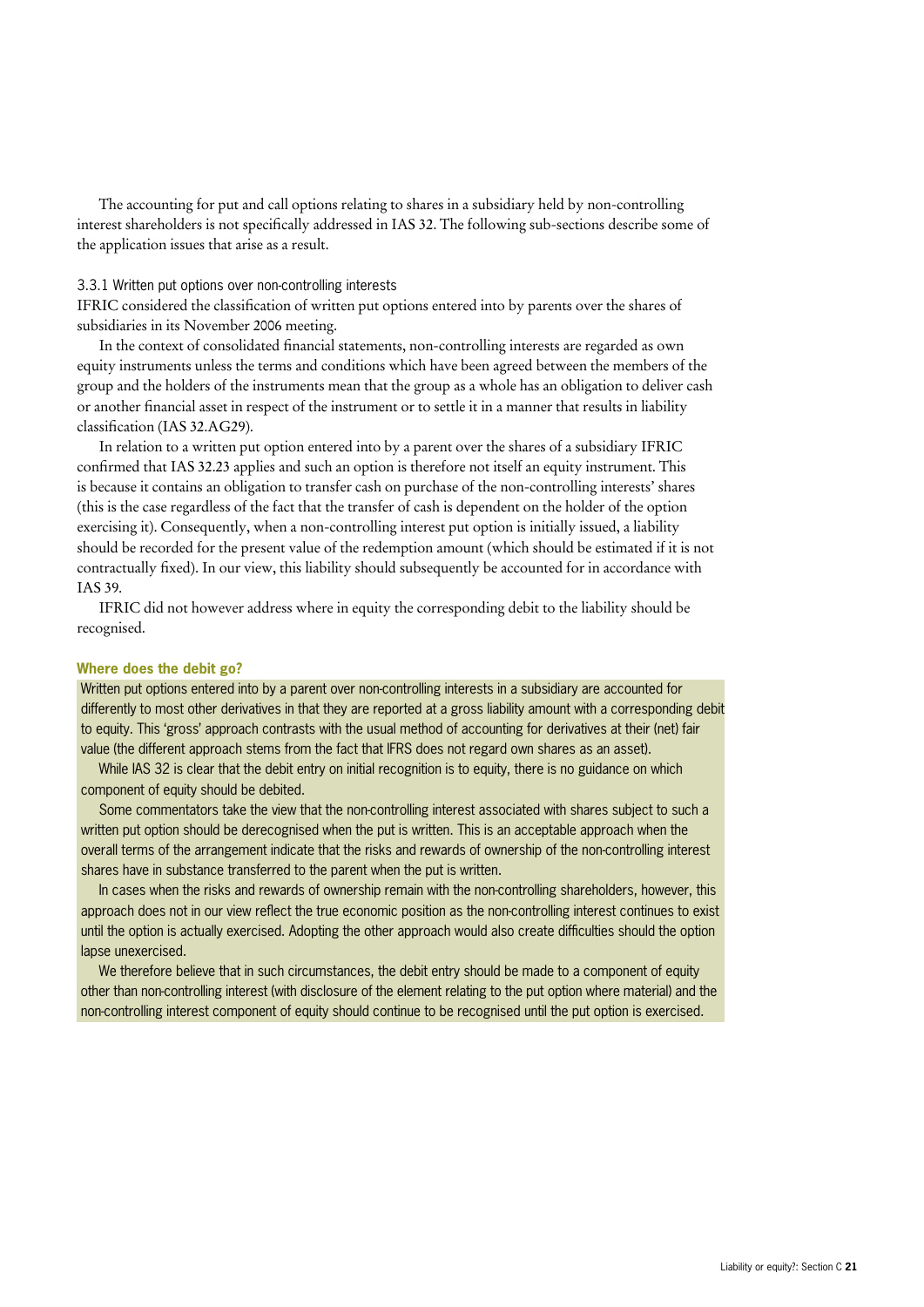#### **Example: Written put option**

 Parent P holds a 70% controlling interest in Subsidiary S. The remaining 30% is held by Entity Z. On 1.1.X1 P writes an option to Z which grants Z the right to sell its shares to Parent P on 31.12.X2 for CU 1,000. Parent P receives a payment of CU 100 for the option.

The applicable discount rate for the put liability is determined to be 6%.

#### **Analysis**

 On 1.1.X1 the present value of the (estimated) exercise price is CU 890 (CU 1,000 discounted over 2 years at 6%). The respective entries in Parent P's consolidated financial statements on 1.1.X1 are:

|                                  | Debit CU | <b>Credit CU</b> |
|----------------------------------|----------|------------------|
| Cash                             | 100      |                  |
| Financial liability – put option |          |                  |
| Equity – other (balancing entry) | 790      |                  |
|                                  |          |                  |

 The liability will subsequently be accounted for in accordance with the ongoing measurement requirements of IAS 39.

### Future developments

In May 2012, IFRIC published draft Interpretation DI/2012/2 'Put Options Written on Non-controlling Interests'. The draft Interpretation would apply to a put option written by a parent on the shares of its subsidiary held by a non-controlling interest shareholder that, if exercised, obliges the parent to purchase those shares.

The consensus reached in the draft Interpretation over how to account for changes in the measurement of the financial liability for a put option written on non-controlling interests is consistent with the approach advocated in our Guide. The draft Interpretation has however been the subject of some controversy. As a result, IFRIC has referred the matter to the IASB, who will now make the decision on whether to proceed with the draft Interpretation or to explore another route forward. Readers are advised to monitor developments in this area.

### 3.3.2 Purchased call option over non-controlling interests

In contrast to a written put option, a purchased call option entered into by a parent over shares of a subsidiary held by non-controlling interests contains no obligation for the parent entity to transfer cash. Accordingly, such a contract is capable of meeting the definition of an equity instrument. Equity classification is by no means automatic, however, as it is quite common for the exercise price of the option to be variable (eg the exercise price might be determined using a formula linked to the profitability of the subsidiary). A call option over non-controlling interests will only meet the definition of an equity instrument if its terms are 'fixed for fixed' (see Section C.3) ie it can only be settled by exchanging a fixed amount of cash for a fixed number of shares.

The cost of acquiring a call option over non-controlling interests that meets the definition of an equity instrument is debited to equity, with no further accounting entries being made for changes in the option's value or on its expiry. Conversely if the call option failed the fixed for fixed test then it would be accounted for as a derivative asset.

Note that options that may or will be net cash-settled are accounted for as normal derivatives, at fair value through profit or loss.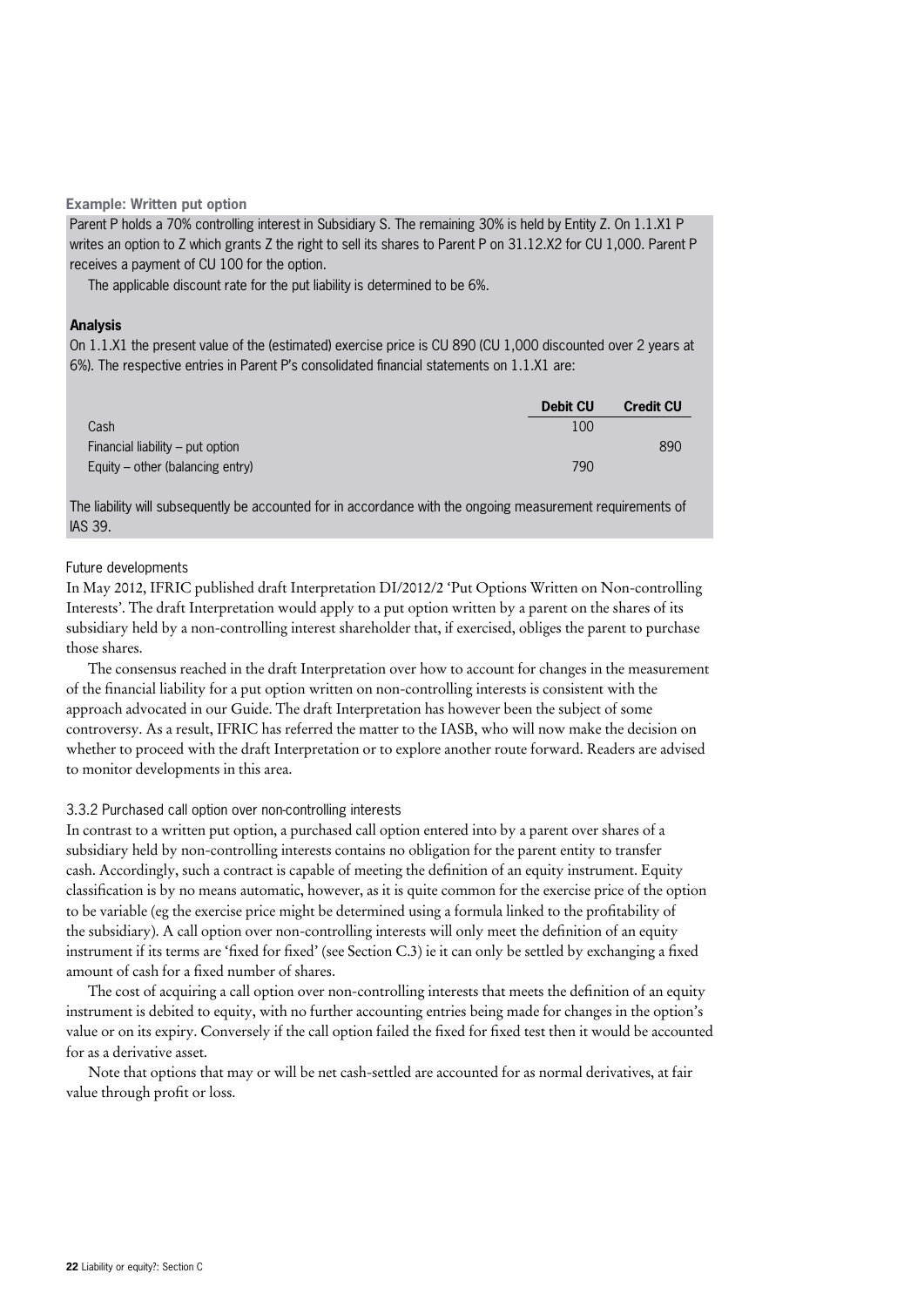#### **3.4 Settlement options**

Where a derivative financial instrument gives one party a choice between alternative settlement options, for instance where the holder can choose to have the instrument settled net in cash or by exchanging shares for cash, it will be a financial liability unless all of the settlement alternatives would result in it being an equity instrument.

#### **Example: Option allowing cash settlement**

 A share option that the issuer can decide to settle either by exchanging its own shares for cash or by settling net in cash will be classified as a financial liability.

#### **4 Problems affecting application of the 'fixed' and 'fixed for fixed' tests**

Whilst the above examples are relatively straightforward, in practice a number of problems emerge when applying these rules.

One of the main problems is determining what exactly is a 'fixed' amount of cash or a 'fixed' number of equity instruments. Three situations which create particular problems in relation to this are contracts to be settled by a fixed number of own equity instruments in exchange for a fixed amount of foreign currency, changes to the conversion ratio in relation to convertible debt, and contingent conversion or exercise. We discuss these situations below.

## **4.1 Contracts to be settled by a fixed number of own equity instruments in exchange for a fixed amount of foreign currency**

The question of what exactly is a fixed amount of cash was asked of IFRIC in 2005, in relation to contracts that will be settled by an entity delivering a fixed number of its own equity instruments in exchange for a fixed amount of foreign currency.

IFRIC concluded that such contracts, which would for example include a conversion option in a foreign currency denominated convertible bond, are liabilities. They did however decide to recommend that the IASB consider amending IAS 32 so that, for classification purposes only, a fixed amount of foreign currency would be treated as a fixed amount of cash. To date no such amendment has been made (although a more limited amendment relating to the classification of rights issues denominated in a foreign currency was issued in October 2009, see Section C.4.1.1 below). Accordingly, a derivative contract which involves an entity delivering a fixed number of its own equity instruments in exchange for a fixed amount of foreign currency fails the 'fixed for fixed' test and will be classified as a liability.

#### 4.1.1 Classification of rights issues

In October 2009, the IASB issued 'Classification of Rights Issues (Amendments to IAS 32)', making a narrow, targeted amendment to the requirements of IAS 32.

The amendment alters IAS 32 so that rights issues, options or warrants to acquire a fixed number of the entity's own equity instruments for a fixed amount of any currency are equity instruments if the entity offers the rights pro rata to all of its existing shareholders.

Prior to the amendment, rights issues denominated in a foreign currency were considered not to result in the issuing entity receiving a fixed amount of cash for a fixed number of equity instruments due to the possibility of exchange rate fluctuations (see Section C.4.1 above). This resulted in such rights being treated as derivative liabilities and re-measured through profit or loss until exercise or expiry.

Many commentators questioned whether this reflected the substance of such transactions, given that rights are issued only to existing shareholders on the basis of their existing shareholdings. The IASB agreed and therefore decided that a pro rata issue of rights, options or warrants to all existing shareholders to buy additional shares is a transaction with an entity's owners in their capacity as owners and should be classified as equity. A narrow, targeted amendment to the requirements of IAS 32 was therefore made. In practice, rights issues denominated in a foreign currency are relatively rare.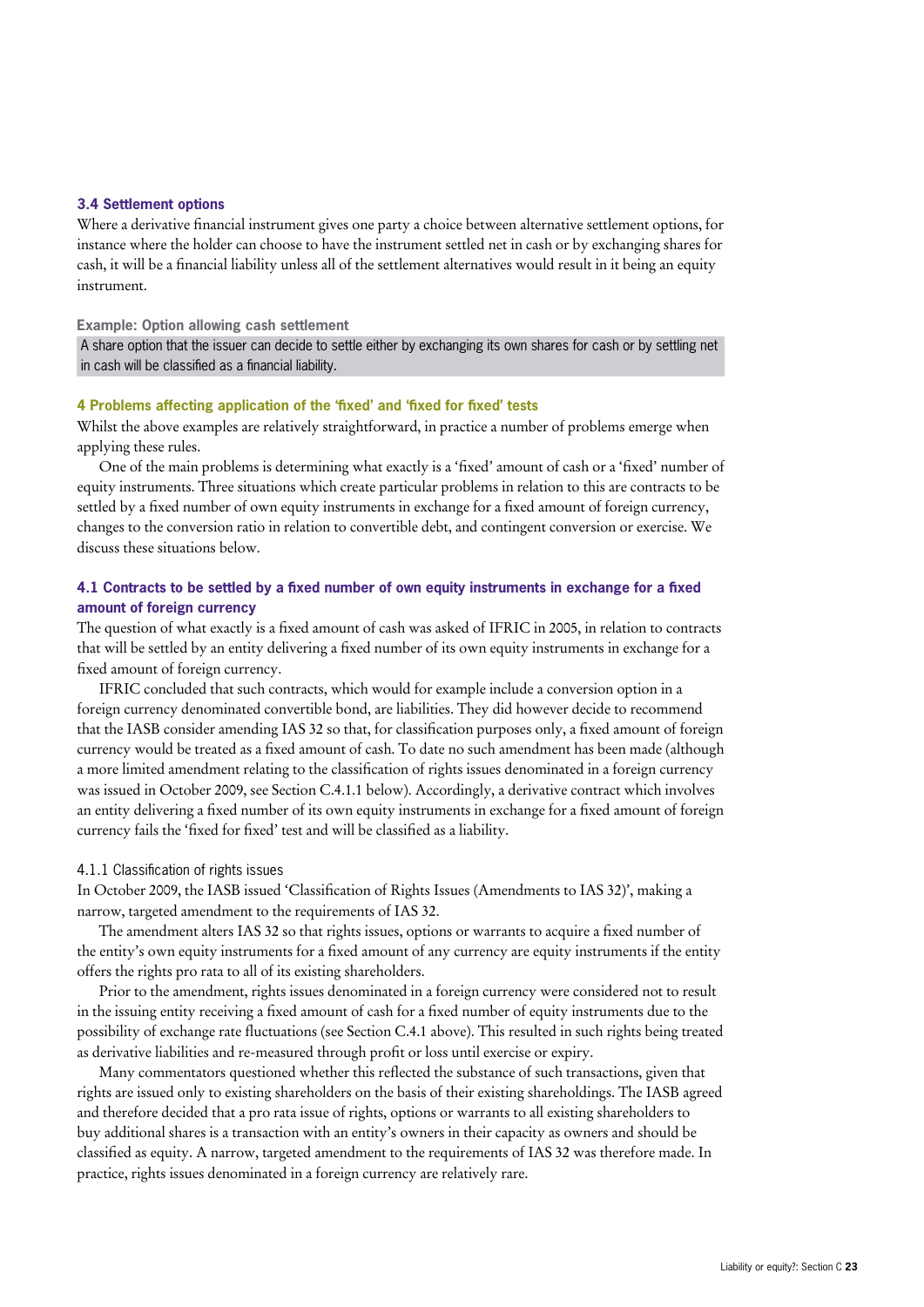#### **4.2 Changes to the conversion ratio**

Another area that frequently raises problems in deciding whether the fixed for fixed test relates to contractual features that cause the conversion price or ratio in convertible debt to change in particular circumstances. The same issues also arise in standalone options and warrants that will be settled in the issuer's own shares.

Many convertible bonds include conversion options in which the number of ordinary shares received in exchange for each bond (or conversion price) varies in some circumstances. Common types of variation provision include adjustments in the event of:

- a share split, share consolidation, bonus issue or rights issue
- dividend payments in excess of a certain level
- a change of control of the issuer.

A very narrow or mechanical reading of the fixed for fixed requirement would imply that any such adjustment would result in the conversion option failing the definition of equity. In our view, however, the fixed for fixed test should be applied based on the substance of the arrangement. If the conversion ratio varies in certain circumstances, the fixed for fixed requirement may be breached. However the factors that cause the conversion ratio to vary should be analysed.

#### **Adjustments to conversion price that preserve the rights of bondholders**

In our view, adjustments to the conversion ratio whose effect is simply to preserve the rights of the bondholders relative to the entity's other equity shareholders do not breach the fixed for fixed requirement.

An adjustment to the conversion ratio will preserve the rights of the bondholders relative to other equity shareholders if its effect is to ensure that all classes of equity interest are treated equally. Such types of adjustment are often referred to as 'anti-dilutive' and do not underwrite the value of the conversion option. Rather they preserve the value of the option relative to the other ordinary shares in specified circumstances. Caution must always be exercised, however, as a clause headed 'anti-dilutive' in a legal document may in reality go further than pure anti-dilution and so could cause the fixed for fixed test to be failed.

Other adjustments, for example those that link the number or value of the shares to be received on exercise to the entity's share price or some other price or index, will breach the fixed for fixed requirement. These conversion options are not equity components although they do represent embedded derivatives within the scope of IAS 39. The embedded conversion option must be accounted for as a derivative at fair value through profit or loss although problems of separating the embedded derivative can be avoided by designating the entire instrument at fair value through profit or loss.

In practice, the terms of convertible bonds will need to be analysed carefully to determine the substance of the conversion feature. Judgement will be required to decide whether a conversion option is fixed in economic terms.

#### 4.2.1 Examples

Appendix D sets out various detailed scenarios in which the conversion feature in a convertible bond is affected by a change of conversion price clause. The appendix sets out our interpretation of whether or not the fixed for fixed test is met in these situations, ie whether the specific contract terms create an equity instrument / component or not. The underlying technical analysis applies equally to embedded conversion options and to standalone options and warrants.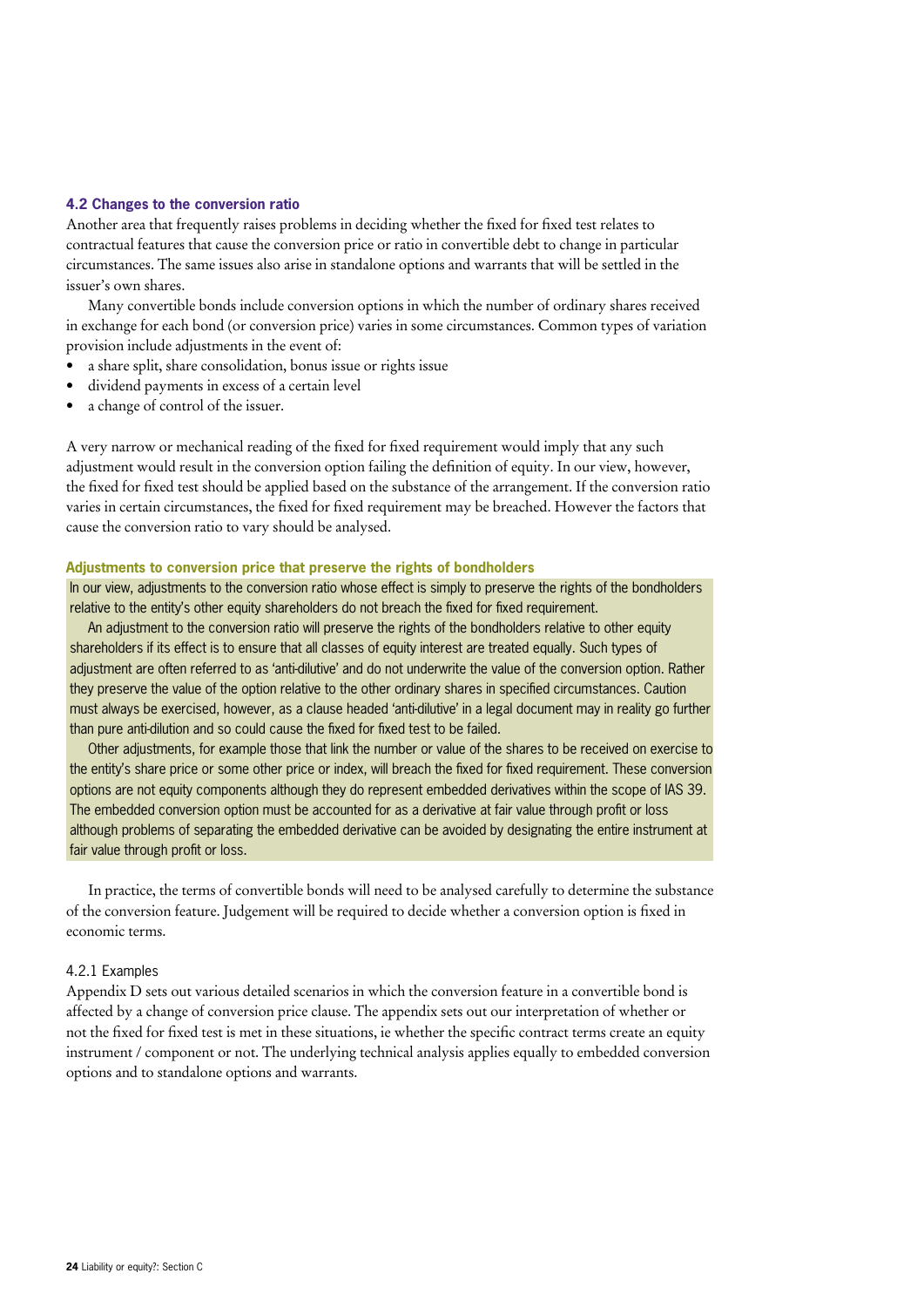#### **4.3 Contingent conversion or exercise**

Another area which leads to questions of how to interpret the fixed for fixed test is where an option or forward contract over own shares can be exercised or converted only in particular circumstances (in other words, the instrument is contingently convertible or exercisable).

In our view the fact that conversion or exercise can only occur in certain situations does not in itself cause an option to fail the definition of equity. For example, a purchased option to issue a fixed number of shares for a fixed amount of cash that is exercisable only if the issuer achieves a stated milestone (such as an IPO) is in our view an equity instrument. However, contracts with more than one possible outcome and multiple contingencies can raise further questions over what is considered to be a fixed number of own equity instruments under IAS 32.16(b)(ii).

Consider for example, a call option written by Entity A that gives the counterparty the right to buy a certain number of Entity A's shares for CU 100 per share in a year's time. The number of shares that may be purchased is contingent on Entity A achieving stated milestones or targets, for example:

- 100 shares if Target 1 is met
- 200 shares if Target 2 is met
- 300 shares if Target 3 is met.

Different views can be taken over whether such an arrangement meets the fixed for fixed test. Some might view the arrangement as failing the fixed for fixed test on the grounds that there are four possible outcomes in terms of the absolute amount of cash to be paid and the absolute amount of shares to be issued. Others might view the arrangement as meeting the requirements of the fixed for fixed test on the basis that the amount to be paid per share is always fixed.

Our view is that it depends on whether the individual milestones, targets or other contingencies are discrete outcomes that can be achieved independently of one another or, by contrast, are significantly interdependent. If they are discrete outcomes, we believe the arrangement can be considered as being in effect three separate contracts for the purpose of the fixed for fixed test, meaning that (in this example) the test is met. If the outcomes are interdependent, however, we believe that the fixed for fixed test is failed.

#### **Example 1**

 Entity B enters into a written call option that gives the counterparty the right to buy equity of Entity B for CU 100 per share as follows:

- 1,000 shares if Entity B achieves Earnings Before Interest, Tax, Depreciation and Amortisation (EBITDA) of CU 20m in year 1
- 2,000 shares if Entity B achieves EBITDA of CU 60m in year 2
- 3,000 shares if Entity B achieves EBITDA of CU 100m in year 3.

#### **Analysis**

 In this case the three EBITDA targets can be viewed as discrete because the achievement of each target can occur independently of the other targets (as they relate to financial performance in different periods). The arrangement can therefore be considered to be economically equivalent to three separate contracts. The price per share and the amount of shares to be issued is fixed in each of these three discrete periods, with each target relating to a different year and therefore a separate risk. The fixed for fixed test is therefore met.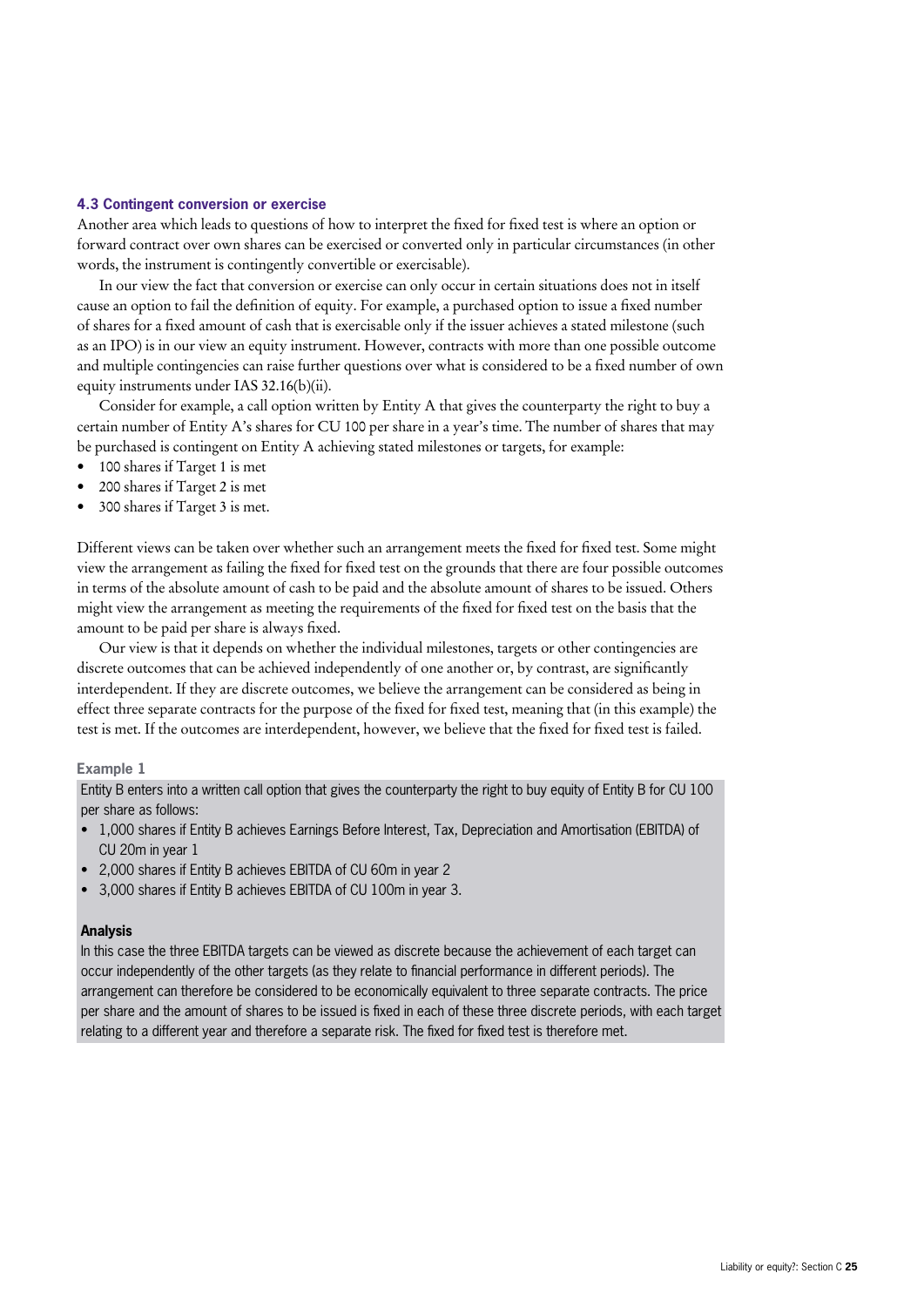## **Example 2**

 Entity C enters into a written call option that gives the counterparty the right to buy equity of Entity C for CU 100 per share in a year's time as follows:

- 1,000 shares if Entity C achieves EBITDA of CU 45m for the year
- 2,000 shares if Entity C achieves EBITDA of CU 95m for the year
- 3,000 shares if Entity C achieves EBITDA of CU 150m for the year.

## **Analysis**

 The three EBITDA targets are interdependent because the second target cannot be met without also meeting the first target, and the third target cannot be met unless the first two are met. Although it might be possible to achieve the same outcome using three separate contracts, those contracts would need to be structured specifically to achieve that outcome with the likely effect that they would need to be assessed as linked agreements in any case. Our view is therefore that this contract should be treated as a single instrument when applying the fixed for fixed test. The test is then failed because both the number of shares and the amount of cash to be exchanged are variable.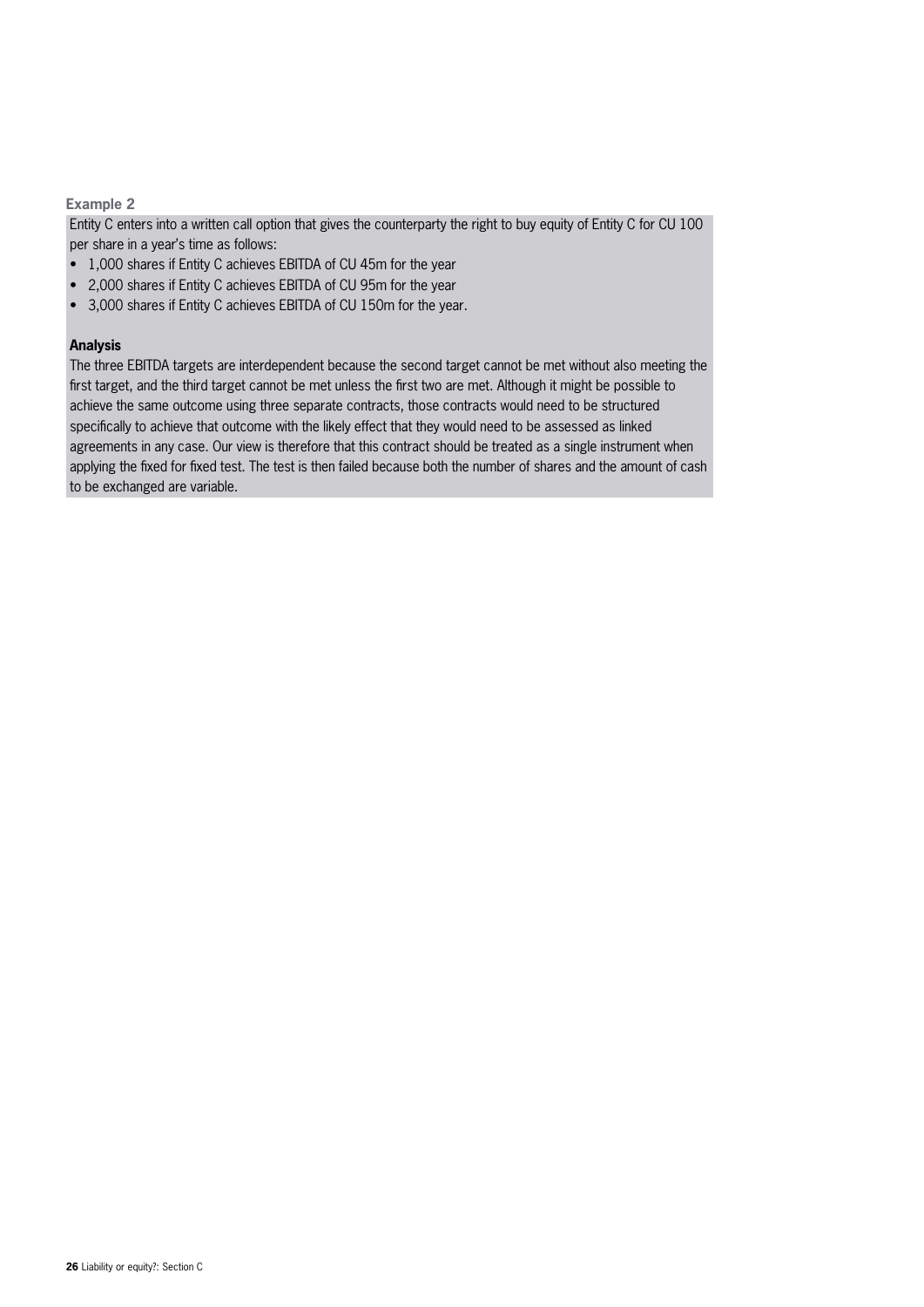## D. Puttable instruments and obligations arising on liquidation

#### **Summary of requirements**

- exceptions to IAS 32's basic principle of liability and equity classification were introduced in 2008 by the 'Amendments to IAS 32 and IAS 1: Puttable Financial Instruments and Obligations Arising on Liquidation'
- the Amendments introduce a set of criteria which, if met, require some instruments which would otherwise have been classified as liabilities to be classified as equity. These criteria are intentionally rule-based and narrow in their focus.

#### **1 Section overview**

Under the basic definition of a financial liability in Section B, instruments containing an obligation for the issuer to transfer cash are classified as liabilities.

Some types of entity, however, commonly issue shares which give the holder the right to redeem the instrument for cash in certain situations but otherwise give an equity-like return. Examples of these types of entity include partnerships, co-operatives and collective investment vehicles.

Applying the basic definition of a liability led to many instruments issued by such entities being classified as liabilities because the entity has an obligation to transfer cash that it cannot avoid. As a result, the financial statements of some types of partnerships and co-operative organisations showed no equity.

This led in some circumstances to counter-intuitive results. For example, strong financial performance by an issuer would often increase the value of the underlying entity and therefore the value of the instrument in concern, with the consequent effect that reported liabilities and finance costs would also increase.

To address such problems, the IASB published 'Amendments to IAS 32 Financial Instruments: Presentation and IAS 1 Presentation of Financial Statements: Puttable Financial Instruments and Obligations Arising on Liquidation' ('the Amendments') in 2008.

The Amendments are effective for annual periods beginning on or after 1 January 2009, with early adoption permitted. Adoption of the Amendments is retrospective.

The Amendments have introduced a set of criteria which, if met, require some instruments which would otherwise have been classified as liabilities to be classified (or, if applicable, reclassified) as equity. The criteria set are stringent such that the Amendments will only alter classification in some narrowly defined cases. As the name suggests, they cover two types of financial instruments:

- puttable instruments
- instruments with obligations arising on liquidation.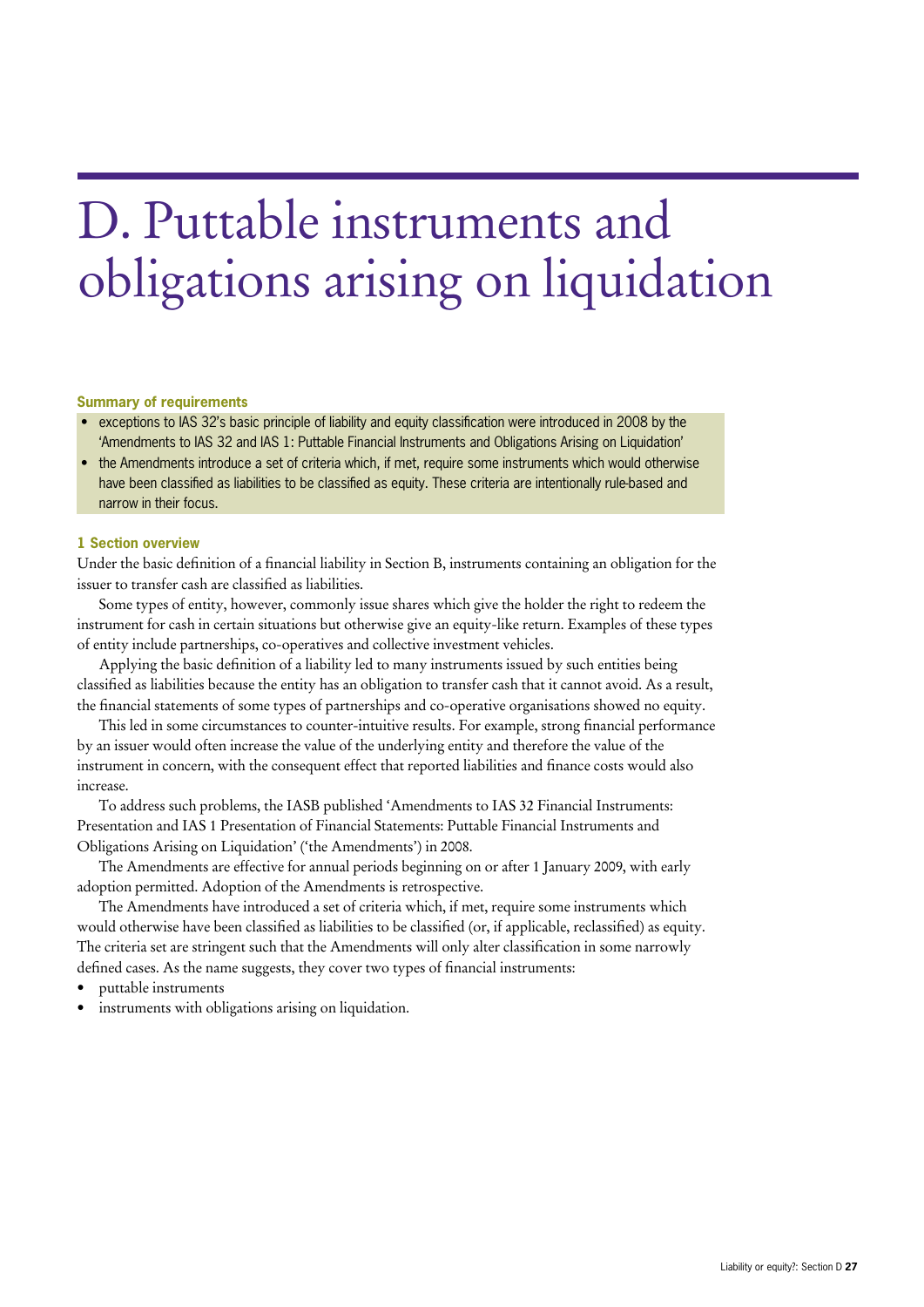



Section D discusses the criteria that must be met in order to achieve equity classification under the Amendments and illustrates some of the issues that arise when applying them. The Section starts by looking at the part of the Amendments that addresses 'puttable' financial instruments before considering financial instruments with obligations arising on liquidation.

## **2 The puttable instruments exception**

### **2.1 What is a puttable instrument?**

A puttable instrument is defined under the Amendments as:

**"a financial instrument that gives the holder the right to put the instrument back to the issuer for cash or another financial asset or is automatically put back to the issuer on the occurrence of an uncertain future event or the death or retirement of the instrument holder."**

It should be noted that this definition does not therefore capture instruments that are mandatorily redeemable on a set date or instruments that are redeemable on an event that is certain to happen. (Note, however, that in certain situations, the obligations arising on liquidation amendments discussed in Section D.3 may be relevant to such instruments.)

The Amendments introduce rules-based exceptions to the general principles behind liability or equity classification. Their effect is that if (and only if) certain strict conditions are met, puttable instruments are classified as equity. The conditions to be met to achieve equity classification are discussed in Section D.2.2.

#### **Example: Partnership shares**

 Partnership A is an incorporated partnership that provides legal services. Under the terms of the partnership agreement, new partners are required to pay capital into the partnership. When a partner leaves or retires from the partnership, the capital that he or she initially paid in is repayable at fair value.

Before the publication of the Amendments, partners' capital was always presented as a liability in the partnership accounts because the partnership was obliged to pay cash to a partner leaving the firm or retiring from it.

Following the publication of the Amendments, however, the partners' capital meets the definition of a puttable instrument. This means that it will be presented as equity if all of the conditions in the Amendments are met.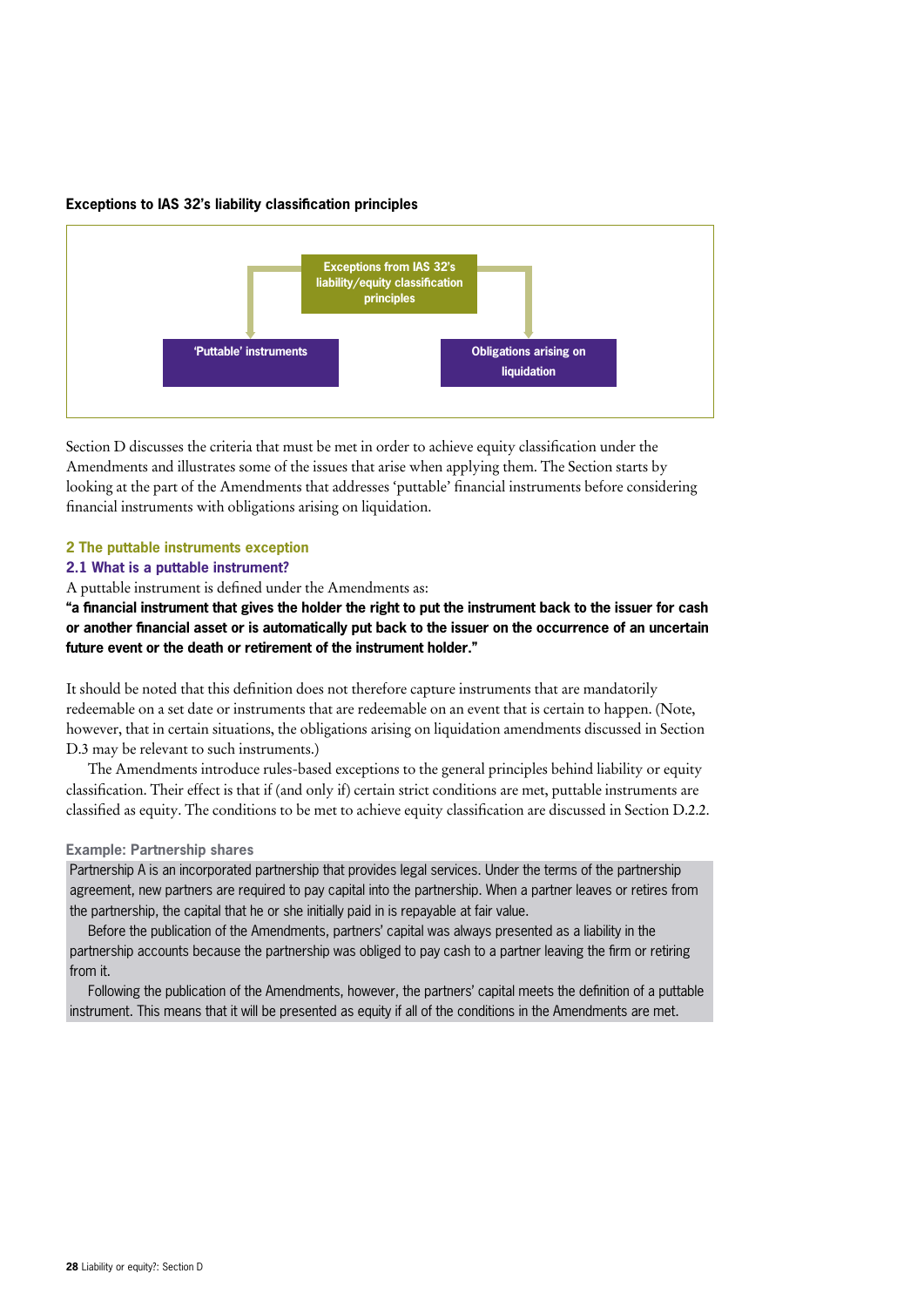## **Examples of instruments that do and do not meet the definition of a puttable instrument under the Amendments**

| <b>Puttable instruments</b>                                                                                                                                                        | Not puttable instruments                                                                                             |  |  |
|------------------------------------------------------------------------------------------------------------------------------------------------------------------------------------|----------------------------------------------------------------------------------------------------------------------|--|--|
| instruments giving holder option to redeem                                                                                                                                         | instruments with a mandatory fixed redemption date                                                                   |  |  |
| instruments automatically put back to the issuer on<br>occurrence of an uncertain future event (eg change of<br>$-$<br>control)<br>death of the holder<br>retirement of the holder | instruments giving the issuer an option to redeem<br>instruments redeemable on an event that is certain to<br>happen |  |  |

## **2.2 The conditions to be met to achieve equity classification under the Amendments**

The conditions which must be met to achieve equity classification can be briefly summarised as follows:

- 1) the instrument entitles the holder to a pro rata share of the entity's net assets on liquidation
- 2) the instrument is part of a class of instruments that is subordinate to all other classes of instruments
- 3) all financial instruments in this most subordinate class have identical features
- 4) apart from the put feature, the instrument must not include any other contractual obligation to deliver cash or another financial asset to another entity
- 5) the total expected cash flows attributable to the instrument over the life of the instrument are based substantially on the profit or loss, the change in the recognised net assets or the change in the fair value of the recognised and unrecognised net assets of the entity over the life of the instrument
- 6) the issuer must have no other financial instrument or contract that has (a) total cash flows based substantially on the profit or loss, the change in the recognised net assets or the change in the fair value of the recognised and unrecognised net assets of the entity (excluding any effects of such instrument or contract) and (b) the effect of substantially restricting or fixing the residual return to the puttable instrument holders.

The full text of each of the conditions is set out below, together with a discussion of the application issues that arise from them.

2.2.1 The Instrument entitles the holder to a pro rata share of the entity's net assets on liquidation The first of the criteria that must be met for a puttable instrument to be classified as equity in accordance with the Amendments is:

**"(a) It entitles the holder to a pro rata share of the entity's net assets in the event of the entity's liquidation. The entity's net assets are those assets that remain after deducting all other claims on its assets. A pro rata share is determined by:**

**i) dividing the entity's net assets on liquidation into units of equal amount; and**

**ii) multiplying that amount by the number of the units held by the financial instrument holder." (IAS 32.16A(a))** 

The rationale which underpins this condition is that an entitlement to a pro rata share of the entity's residual assets on liquidation is consistent with having a residual interest in the assets of an entity.

If the holder of an instrument is not entitled to a pro rata share of the residual assets (ie those assets that remain after all claims have been deducted) on liquidation then the condition is not met and it will not be possible to classify the instrument as equity.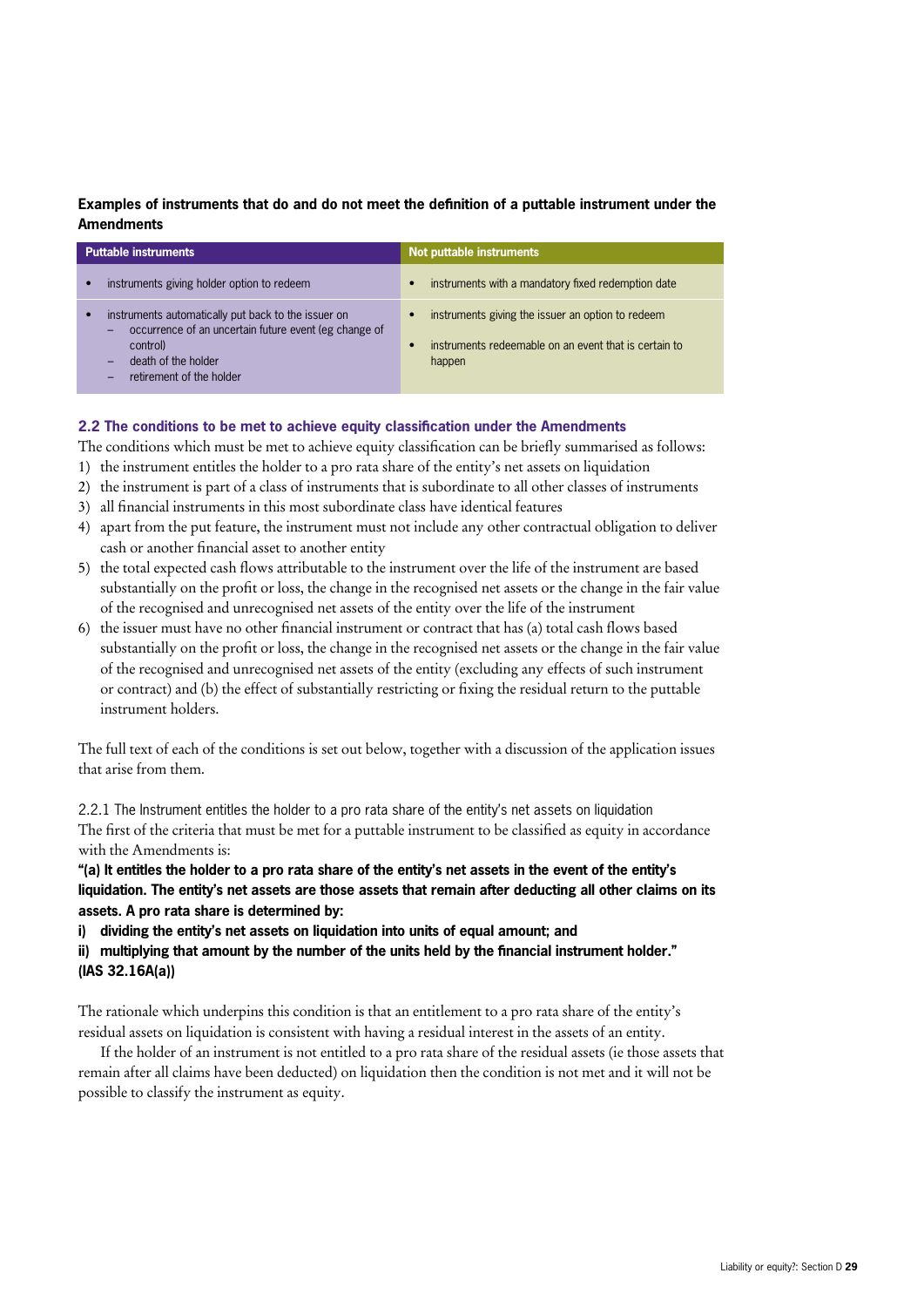**Example: Instrument entitled to limited payment on liquidation**

 Entity Z has two classes of puttable shares – Class A shares and Class B shares. On liquidation, Class B shareholders are entitled to a pro rata share of the entity's residual assets up to a maximum of CU 100,000. There is no limit to the rights of the Class A shareholders to share in the residual assets on liquidation.

The cap of CU 100,000 means that the B shares do not have entitlement to a pro rata share of the residual assets of the entity on liquidation. They cannot therefore be classified as equity.

The holder's entitlement to a pro rata share of the residual assets must also be based on the assets of the entity as a whole and not on that of a sub-part of the entity for the condition to be met.

**Example: Shares in an investment fund**

 Investment fund Y is comprised of two sub-funds, a South American fund and a Far Eastern fund, and has two classes of puttable share – A shares and B shares.

On liquidation, the A shares are entitled to a pro rata share of the residual assets in the South American fund while the B shares are entitled to a pro rata share of the residual assets in the Far Eastern fund. The two sub-funds are not considered to be entities in their own right.

Neither the A shares nor the B shares meet the condition in IAS 32.16A(a) as they are entitled to a pro rata share in the residual assets of different sub-funds rather than the entity as a whole.

2.2.2 The Instrument is part of a class of instruments that is subordinate to all other classes of instruments The second condition that must be met for a puttable instrument to be classified as equity in accordance with the Amendments is:

**"(b) The instrument is in the class of instruments that is subordinate to all other classes of instruments. To be in such a class the instrument:**

- **i) has no priority over other claims to the assets of the entity on liquidation, and**
- **ii) does not need to be converted into another instrument before it is in the class of instruments that is subordinate to all other classes of instruments."**
- **(IAS 32.16A(b))**

**Example: Priority over other claims on liquidation**

- An investment fund has two classes of shares in issue:
- A shares that are puttable instruments
- B shares which meet the normal criteria for equity classification.

 On liquidation, the A shareholders have a preferential right to the first CU 100,000 of residual assets and the B shareholders have a right to the remaining residual assets.

The A shares cannot be classified as equity under the Amendments as they have priority over other claims to the assets of the entity on liquidation.

No materiality threshold applies to the test of subordination, meaning that the most subordinated class of share may on occasion be a very small one.

#### **Founders' shares in an investment fund**

Many investments funds have a nominal amount of founders' shares. Such shares are generally issued to the investment manager and are neither redeemable (meaning they do not meet the definition of puttable instruments) nor entitled to dividends. Typically they have no voting rights and rank last for repayment in the event of liquidation of the fund.

Where the founders' shares are entitled to payments in the event of liquidation and rank last in terms of repayment, they will constitute the most subordinate class of shares. This is the case irrespective of their materiality (eg there may be only two founders' shares). The effect of the founders' shares is that any classes of puttable shares will have to be classified as liabilities.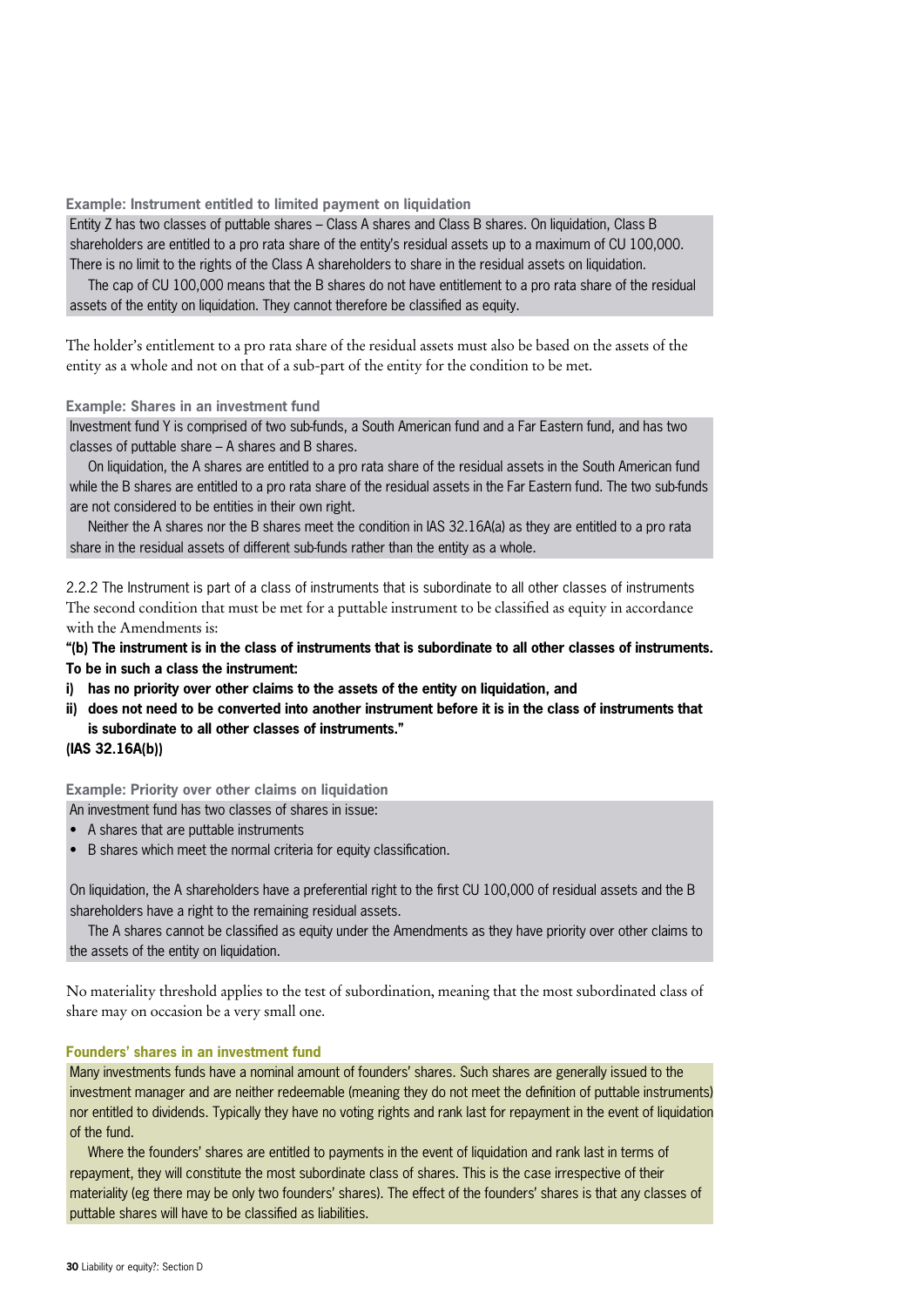It should be noted that the test of subordination refers to the order of repayment on liquidation only and not at other times.

**Example: Two classes of equity, one class puttable** 

 An entity has issued two types of financial instrument. Instrument A is an instrument without a put right while instrument B is a puttable instrument.

Instrument A meets the normal criteria for equity classification in IAS 32. Does Instrument B's put feature mean that it has priority over other claims to the assets of the entity and cannot be classified as equity under the puttable instruments exception contained in the Amendments?

No. Paragraph 16A(b) specifies that the level of an instrument's subordination is determined by its priority in liquidation. Accordingly, the existence of the put feature does not of itself imply that Instrument B is less subordinate than Instrument A.

2.2.3 All financial instruments in this most subordinate class have identical features

The third condition to be met for a puttable instrument to be classified as equity in accordance with the Amendments is as follows:

**"All financial instruments in the class of instruments that is subordinate to all other classes of instruments have identical features. For example, they must all be puttable, and the formula or other method used to calculate the repurchase or redemption price is the same for all instruments in that class."**

## **(IAS 32.16A(c))**

To apply this condition, an entity must first of all determine what is the most subordinate class of instruments. For this purpose the most subordinate class of instruments may consist of what are considered to be two or more separate types of instrument for company secretarial purposes.

**Example: Most subordinate class of shares**

 Entity E has, in legal terms, two distinct types of puttable shares – A shares and B shares. Both A shares and B shares are subordinate to all other claims on the entity and rank equally on liquidation.

The A shares and B shares together form the most subordinate class of shares for the purpose of applying the Amendments.

Having identified, the most subordinate class of instruments, the entity then needs to determine whether all of the items within this class have identical features in order to meet the condition in IAS 32.16A(c).

The meaning of the term 'identical features' is not elaborated on in the Amendments. Questions arise in practice where there are multiple instruments in the most subordinate class that have relatively minor or non-substantive differences. It is not clear whether 'identical features' should be taken literally so as to require every contractual term to be identical, or whether non-substantive differences should be ignored. Under this latter view, further questions arise as to which differences are non-substantive. In the absence of guidance, judgement will need to be applied.

In our view it is clear that the features to be evaluated are not limited to financial features such as the redemption price. Non-financial features such as voting rights must also be considered. It is also safe to say that any significant differences in the features of puttable instruments in the most subordinate class will result in all those instruments being classified as financial liabilities.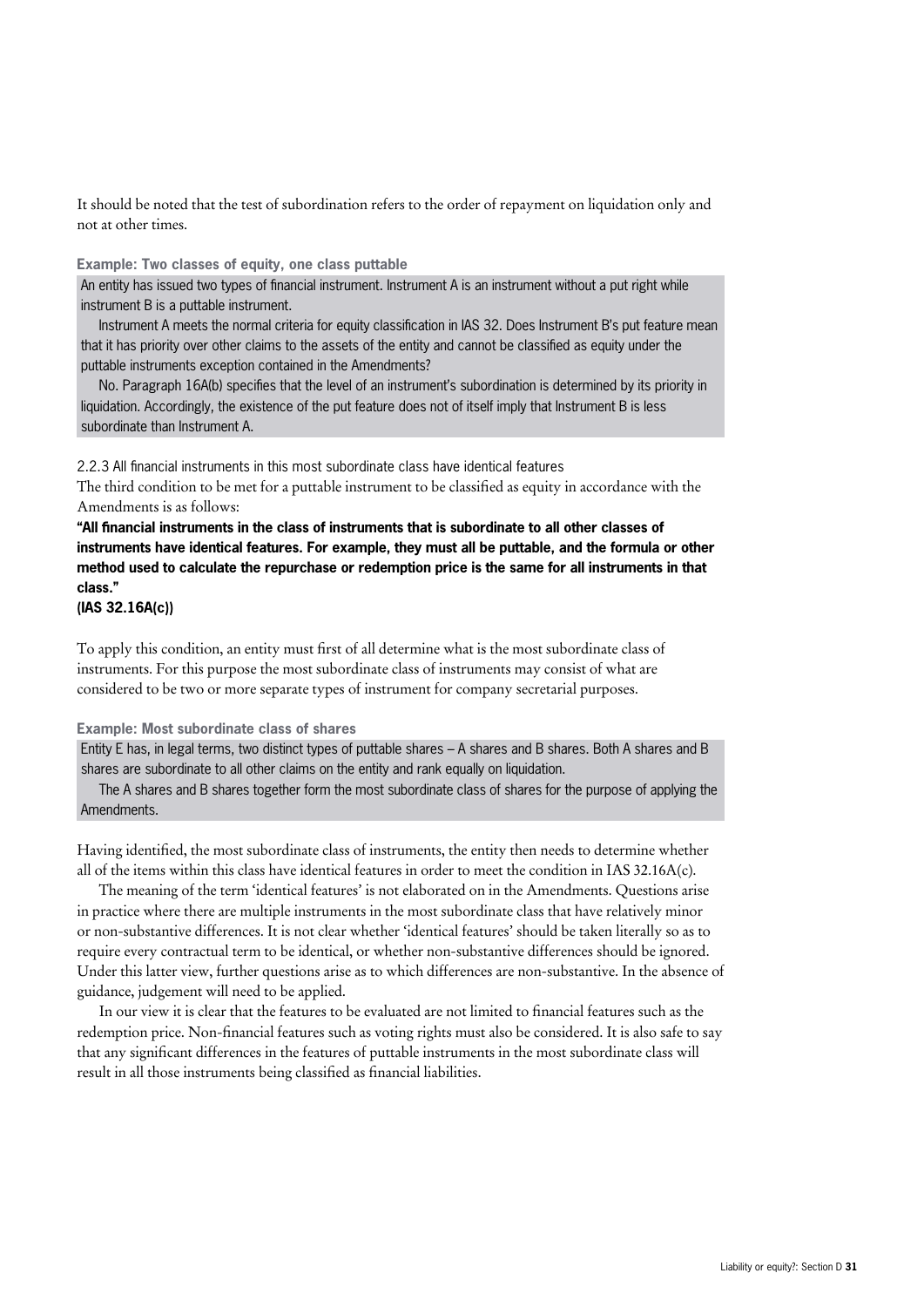**Example: Differences in repayment terms (varying administration fees)**

Entity E has issued puttable shares which investors may put back to the entity.

When an investor puts shares back to the entity an administration fee is charged by the entity. For shares issued to wholesale investors, the fee is specified as 1%. For shares issued to retail investors the fee is 5%. Can the shares be reclassified as equity under the Amendments?

No. The wording in the standard requires identical terms and different holders are being charged different fees that would result in differing distributions. This fails the identical features condition.

It should be noted that where there are instruments in the most subordinate class of instruments with features that are deemed to be non-identical for the purpose of applying the Amendments, it is not possible for the entity to say that one of the types of instrument is more subordinate than the other in order to treat that class of share as equity under the Amendments. A class of instrument is more subordinate than another class only where this accurately reflects the rights of the respective instruments on liquidation.

## **Example: Different voting rights**

 Entity W has two classes of puttable share – A shares and B shares. The A shares and B shares are considered to be equally subordinate to all other classes of instrument on liquidation. The terms of the put options for the A and B shares are the same, and the A and B shares are equally entitled to dividends. The A shares give holders the right to vote in general meetings of the entity, however, while the B shares do not.

Neither of the two classes of puttable share can be classified as equity, as they do not have identical features due to the difference in voting rights. It is not possible for Entity W to achieve equity classification of the A shares by designating them as being more subordinate than the B shares, as this does not reflect the fact that the two classes of share are equally entitled to share in Entity W's residual assets on liquidation.

2.2.4 No other contractual obligations to deliver cash or another financial asset

The fourth condition to be met for a puttable instrument to be classified as equity in accordance with the Amendments is as follows:

**"Apart from the contractual obligation for the issuer to repurchase or redeem the instrument for cash or another financial asset, the instrument does not include any contractual obligation to deliver cash or another financial asset to another entity, or to exchange financial assets or financial liabilities with another entity under conditions that are potentially unfavourable to the entity, and it is not a contract that will or may be settled in the entity's own equity instruments as set out in subparagraph (b) of the definition of a financial liability."**

**(IAS 32.16A(d))** 

The requirement that a puttable instrument contains no other contractual obligation to deliver cash or another financial asset means that it will not be possible for an instrument containing another liability element in addition to the put feature to be classified as equity under the Amendments.

**Example: Right to require distributions under a partnership agreement**

 Partnership G is an incorporated partnership of civil engineers. Under the terms of the partnership agreement, the capital that a partner paid for a share in the partnership is repayable when he or she retires or leaves the partnership.

In addition to this right, a partnership share gives the partner a right at any time to:

- require the partnership to distribute an amount equal to the partner's pro rata share of the entity's profits
- require a distribution to cover the partner's personal income tax liability arising from his share of the entity's profits.

 The existence of these additional contractual obligations means that it will not be possible to use the Amendments to classify the partnership shares as equity.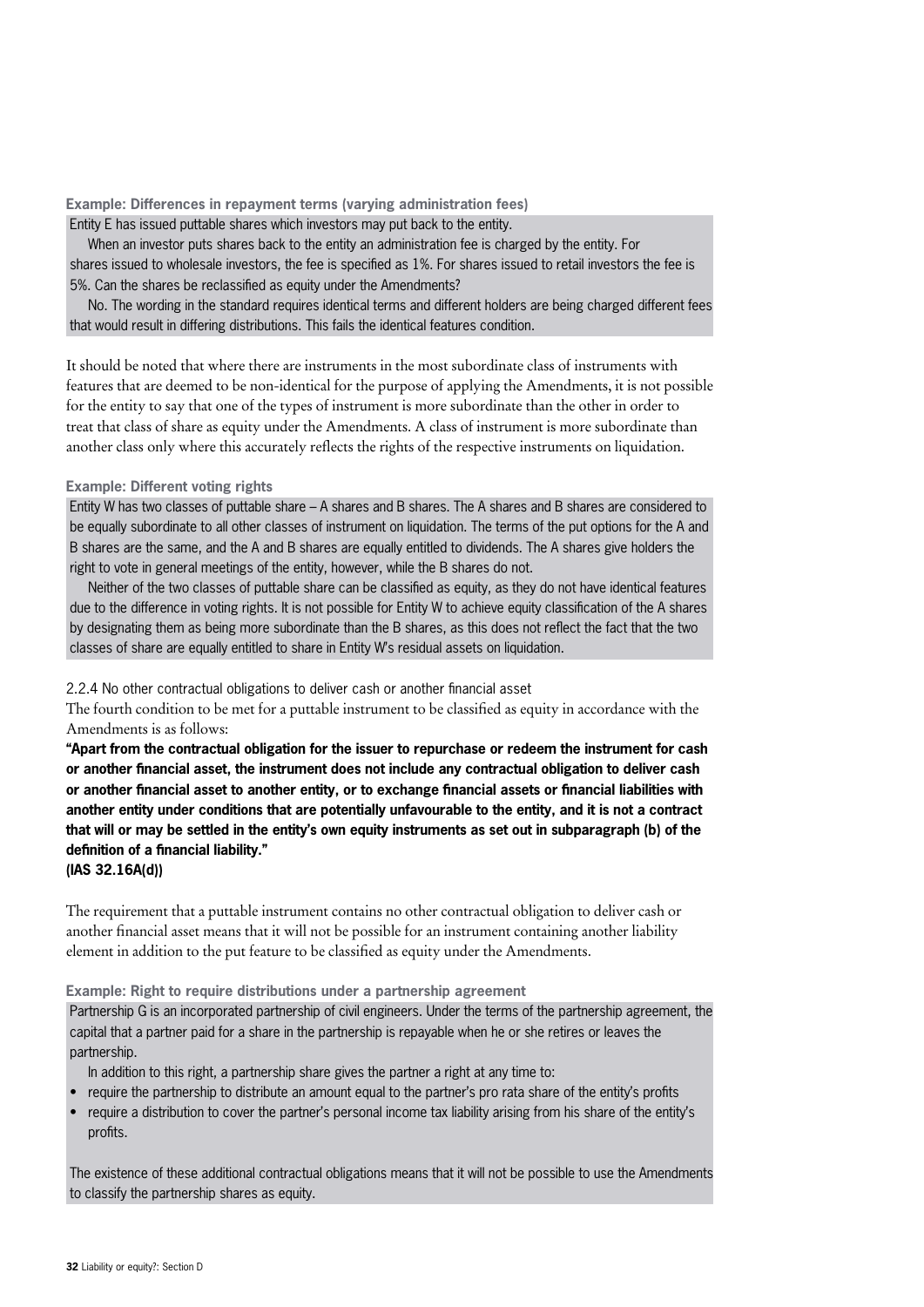**Example: Puttable instrument with obligation to pay dividends**

 Entity G has issued a class of share which gives the shareholder the right to put the share back to the entity. The shares entitle the holder to a minimum dividend of 5% per annum (based on the nominal value of the shares).

The shares cannot qualify for equity classification under the Amendments in their entirety as in addition to the put option there is also a contractual obligation to deliver cash to the holder due to the requirement to pay a minimum dividend.

2.2.5 Total expected cashflows attributable to the instrument over its life

The fifth condition to be met for a puttable instrument to achieve equity classification under the Amendments is:

**"The total expected cash flows attributable to the instrument over the life of the instrument are based substantially on the profit or loss, the change in the recognised net assets or the change in the fair value of the recognised and unrecognised net assets of the entity over the life of the instrument (excluding any effects of the instrument)."**

**(IAS 32.16A(e))** 

The cashflows attributable to an instrument include:

- the proceeds from the issue of the instrument
- returns on the instrument during its life (for example dividend payments)
- the amount payable by the entity upon the instrument holder putting the instrument back to the entity.

The condition requires that the cashflows are substantially based on the profit or loss, the change in the recognised net assets or the change in the fair value of the recognised and unrecognised net assets of the entity. The Amendments do not expand on what is meant by 'substantially' and judgement may be required to apply this condition.

#### **Example: Cash flows based on a formula**

 Entity M issues an instrument which pays discretionary dividends based on the attributable profits of Entity M as a whole, and which is puttable at a proportionate share of 75% of the fair value of the unrecognised and recognised net assets of Entity M. Does the instrument meet the condition in IAS 32.16A(e)?

In this example, the formula that determines the redemption price is based entirely on the change in the fair value of the recognised and unrecognised net assets of the entity. In our view this meets the applicable condition. It is not essential that the instrument receives 100% of the share of fair value of the recognised and unrecognised net assets of the entity in order to meet the condition.

If, however, the return on redemption of the instrument had consisted of a fixed amount of CU 100,000 plus 75% of the proportionate share of the fair value of the recognised and unrecognised net assets of the entity, then the IAS 32.16A(e) condition would be failed (assuming the CU 100,000 is 'substantial' in the context). This is because the fixed payment of CU 100,000 means that the cashflows are no longer substantially derived from the change in the fair value of the recognised and unrecognised net assets of the entity.

It should be noted that the evaluation of the cash flow condition must take account of the expected cash flows from dividends as well as the amount payable on exercise of the put feature.

In relation to the underlying basis for the calculation of the cashflows, further explanation is added in the Application Guidance to the Amendments, where it is noted that "Profit or loss and the change in the recognised net assets shall be measured in accordance with relevant IFRSs." (IAS 32.AG14E).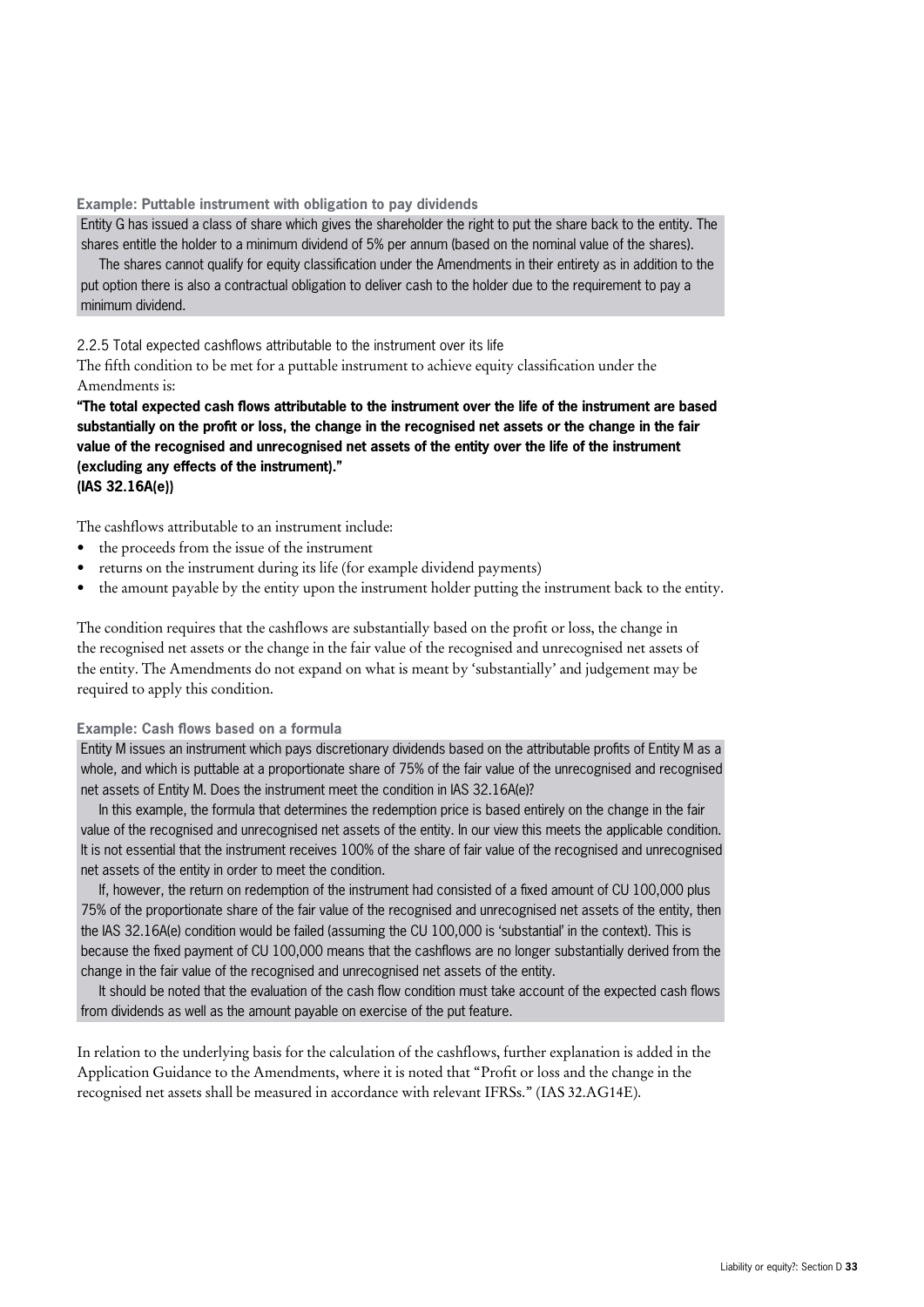#### **Cashflows based under local GAAP net assets**

 It is possible that the terms and conditions of an instrument might be based on local GAAP net assets or profits. This might arise, for example, where an instrument was issued before the entity began to prepare its financial statements under IFRS or where consolidated financial statements are prepared under IFRS but the parent entity continues to prepare financial statements for the individual entity under local GAAP and the terms attached to instruments issued by the parent reflect this.

Where this is the case, judgement will need to be exercised in deciding whether differences between local GAAP and IFRS are sufficiently insignificant that measurement under local GAAP can be considered equivalent to measurement under IFRS.

Readers should be aware however that even where the differences between local GAAP and IFRS are viewed as being insignificant, there is the potential for complications to arise in the future. Such complications may arise from the entity entering into new transactions where GAAP differences arise, or if local GAAP and IFRS diverge in future. Judgement is essential then both at the time of the initial classification decision and on an ongoing basis.

Readers should also be aware of the IASB's decision in the IFRS for Small and Medium-sized Entities published in July 2009, that "if the instrument is entitled to an amount measured on some other basis (such as local GAAP), the amount is classified as a liability". While the IFRS for Small and Medium-sized Entities is designed to be a simplified version of full IFRS, this decision may be indicative of the IASB thinking on this issue more generally.

Another effect of the total expected cash flows condition is that a return based only on a specific part of an entity's business will fail equity classification.

#### **Example: Puttable shares in a mining company**

 A diversified mining company acquires a copper mine. As a result of the acquisition, it issues a class of puttable shares to the former owners of the copper mine. Dividends on this class of shares are discretionary. The amount payable by the entity when the holder chooses to exercise his put option will be determined by reference to the fair value of the mine at that time.

This instrument does not meet the condition in IAS 32.16A(e) as the return on redemption by the holder is based on the fair value of part of the entity's business rather than the entity as a whole. The instruments will therefore be classified as financial liabilities.

### **What is the entity?**

While it is clear that it is not possible for the total expected cashflows on an instrument to be based on a specific part of an entity's business, questions still arise in relation to identification of the 'entity' in this context.

One common question relates to instruments issued by the parent within a group. Where dividends on an instrument issued by the parent are payable on the basis of the parent company's distributable profits, it could be argued that, from the group's perspective, the requirement for cashflows to be based substantially on the entity's profit or loss is failed. The argument is that in the consolidated financial statements, the entity is the group as a whole.

In practice, however, the cashflows on a puttable instrument issued by a parent are often calculated by reference to the parent company's separate financial statements. In our view, if the instrument meets the criteria for classification as equity in those separate financial statements, the same classification should apply in the consolidated financial statements.

Similarly, if the cashflows on an instrument are calculated by reference to the consolidated financial statements and the instruments are deemed to meet the criteria for classification as equity in the consolidated financial statements, then it is reasonable for the instrument to also be classified as equity in the separate financial statements.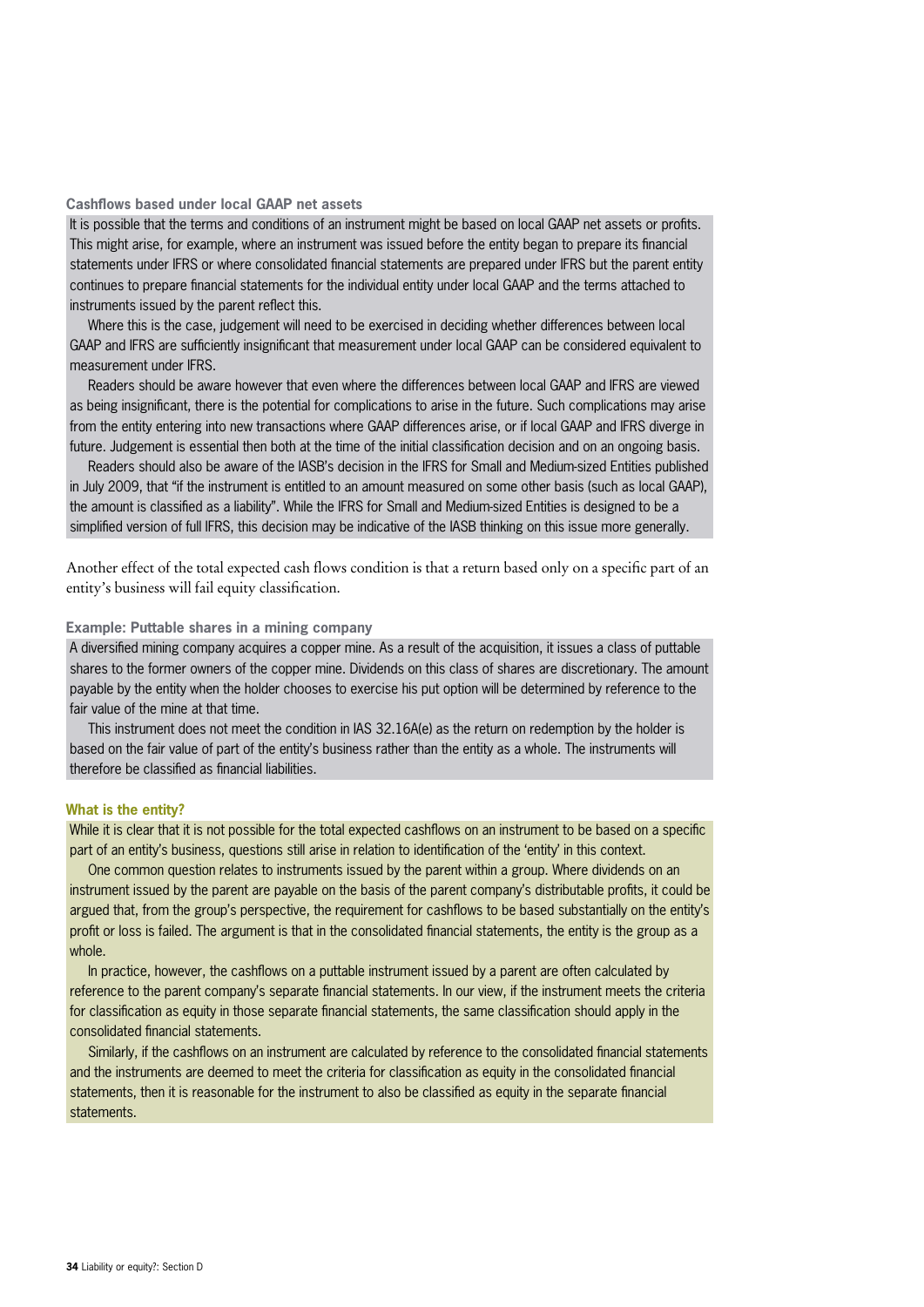2.2.6 No other financial instrument that is based on profit or loss or change in net assets of the entity and has the effect of fixing the residual return to the puttable instrument holders

The final condition to be met for a financial instrument to be classified as an equity instrument under the Amendments is that:

**"in addition to the instrument having all the above features, the issuer must have no other financial instrument or contract that has:**

- **a) total cash flows based substantially on the profit or loss, the change in the recognised net assets or the change in the fair value of the recognised and unrecognised net assets of the entity (excluding any effects of such instrument or contract) and**
- **b) the effect of substantially restricting or fixing the residual return to the puttable instrument holders."**

## **(IAS 32.16B)**

For the purposes of applying this condition, only the cash flows and the contractual terms and conditions of the instrument that relate to the instrument holder as an owner of the entity are considered. Nonfinancial contracts with the holder of the instrument that may arise where the holder of the instrument is, say, also an employee of the entity should be ignored (provided the cash flows and contractual terms of the transaction are similar to those of an equivalent contract that might occur between a non-instrument holder and the issuing entity).

**Example: Profit or loss sharing agreement based on services rendered** 

 The partners in a professional services partnership hold puttable 'partnership units'. The partners have entered into a profit sharing agreement that allocates profit or loss to the units based on business generated during the current year.

The profit sharing arrangement should not be considered when assessing whether the puttable instruments meet the conditions for equity classification under the Amendments. The profit sharing arrangement is a transaction with the instrument holders in their role as non-owners.

If the entity cannot determine that this 'no other financial instrument' condition is met, it shall not classify the puttable instrument as an equity instrument.

## **Examples**

 The following are example of 'other financial instruments' which, when entered into on normal commercial terms with unrelated parties, are unlikely to result in puttable instruments that otherwise meet the criteria for equity classification under the Amendments being classified as financial liabilities:

- instruments with total cash flows substantially based on specific assets of the entity
- instruments with total cash flows based on a percentage of revenue
- contracts designed to reward individual employees for services rendered to the entity
- contracts requiring the payment of an insignificant percentage of profit for services rendered or goods provided.

#### (IAS 32.AG14J)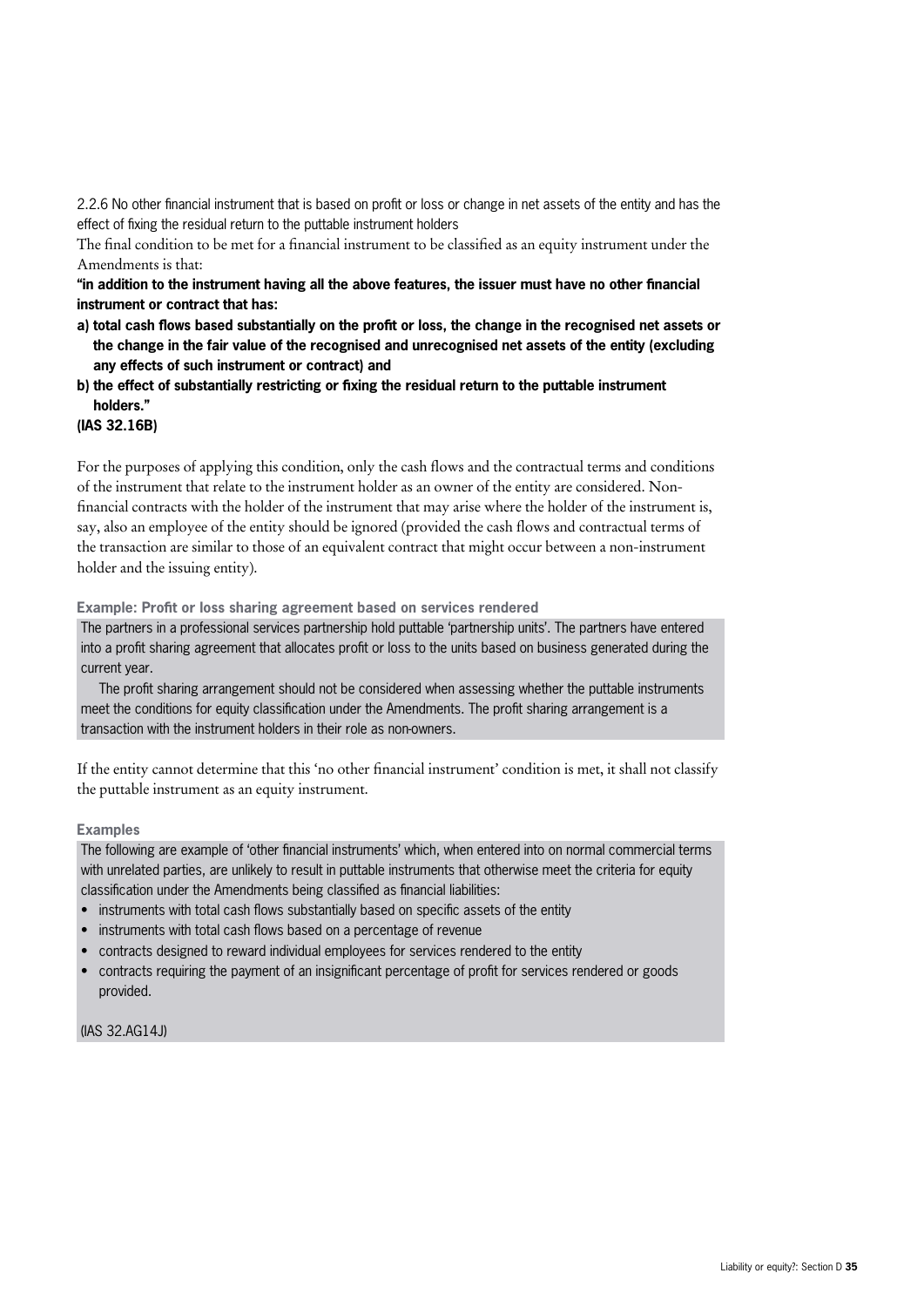#### **3 The obligations arising on liquidation exception**

The second exception to the general principles of liability/equity classification in the Amendments relates to certain types of obligation arising on liquidation.

The previous version of IAS 32 did not normally require an instrument to be classified as a liability solely on the grounds that it would be repayable on the liquidation of the entity that issued it (IAS 32.25(b)). It did however require liability classification where liquidation was certain to occur and was outside the control of the entity (eg a limited life entity) or was uncertain but was at the option of the holder of the instrument.

The Amendments require that instruments with these liquidation obligations are classified as equity if a number of conditions are met. These can be summarised as:

- 1) the instrument entitles the holder to a pro rata share of the entity's net assets on liquidation
- 2) the instrument is part of a class of instruments that is subordinate to all other classes of instruments
- 3) all financial instruments in this most subordinate class have identical features
- 4) the issuer must have no other financial instrument or contract that has (a) total cash flows based substantially on the profit or loss, the change in the recognised net assets or the change in the fair value of the recognised and unrecognised net assets of the entity (excluding any effects of such instrument or contract) and (b) the effect of substantially restricting or fixing the residual return to the puttable instrument holders.

There are many similarities between the above conditions and those that need to be met to achieve equity classification of a puttable instrument. A brief comparison of the conditions above with those set out in Section D2.2 shows that conditions 1, 2, 3 and 6 relating to puttable instruments are essentially the same as the four conditions which need to be met for equity classification of an obligation arising on liquidation.

Many of the issues discussed in Section D2.2 are then equally applicable to instruments containing an obligation arising on liquidation. There are however some important differences. These are summarised as follows:

- a) there is no requirement that there is 'no other contractual obligation' (in addition to the obligation arising on liquidation)
- b) there is no requirement to consider the expected total cash flows throughout the life of the instrument
- c) the only feature that must be identical among the instruments in the class is the obligation for the issuing entity to deliver to the holder a pro rata share of its net assets on liquidation.

Sections D.3.1 to D.3.3 discuss these differences in more depth.

#### **3.1 Other contractual obligations**

The obligations arising on liquidation exception deals solely with those instruments that would under IAS 32's normal principles be classified as financial liabilities because they contain an obligation to deliver a pro rata share of net assets on liquidation, and liquidation is either certain to occur or is uncertain but is at the option of the holder.

Consequently, the criteria relating to the obligations arising on liquidation exception does not include a condition that the instrument contains no other contractual obligations other than the obligation for the entity to deliver a pro rata share of its net assets on liquidation. This contrasts with the criteria for classification as equity under the puttable instruments exception (see Section D.2.2.4 above), which does contain such a condition.

As a result, the components of an instrument containing other contractual obligations may need to be accounted for separately in accordance with the normal requirements of IAS 32.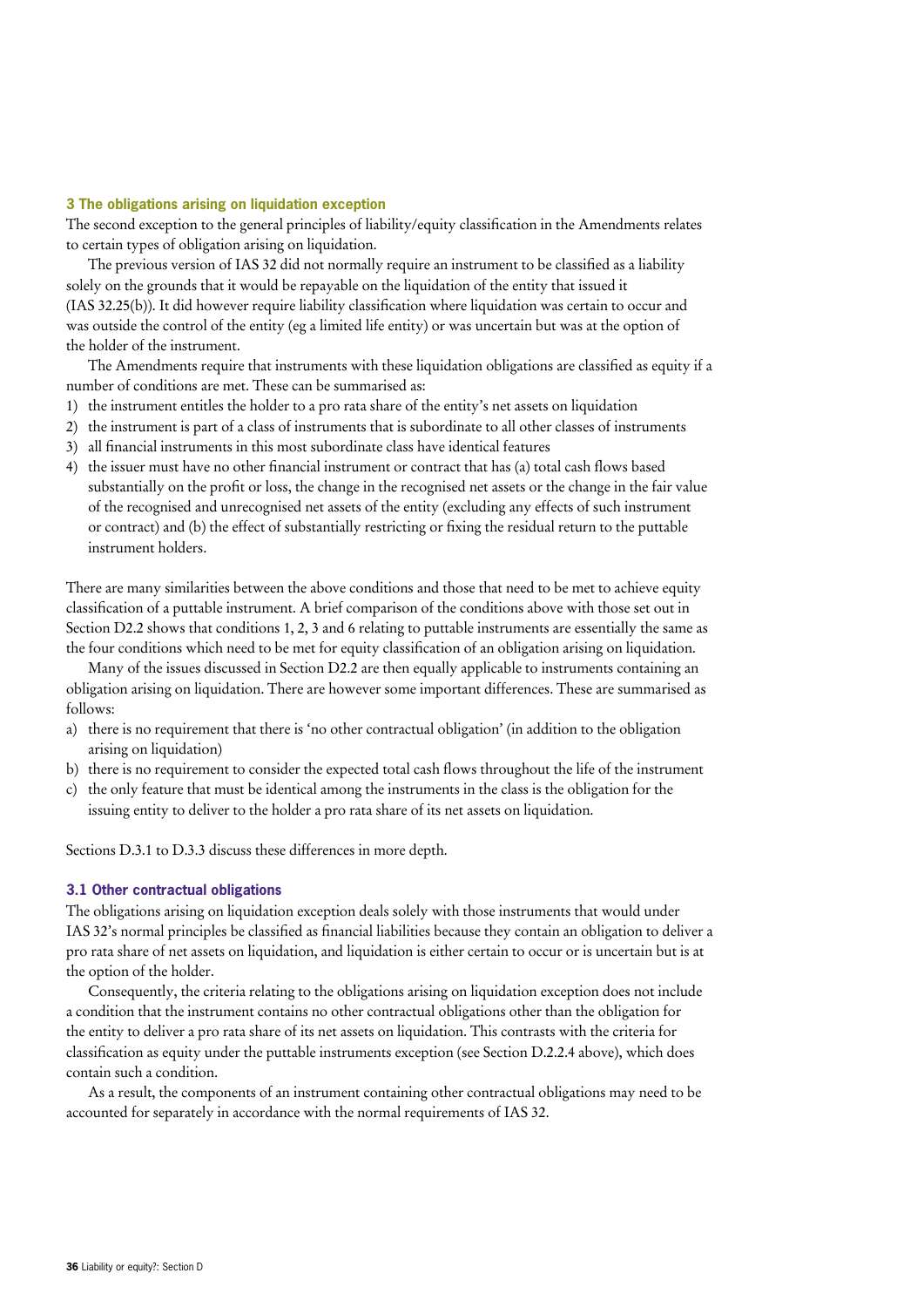**Example: Instrument with a contractual obligation in addition to an obligation arising on liquidation** Entity A is a limited life investment fund. It issues a class of instrument which entitles the holder to a pro rata share of the entity's net assets on liquidation of the entity, which will be in ten years.

In addition to the obligation arising on liquidation, the instruments pay a fixed dividend amounting to CU 500,000 in each of the first three years of their ten year life.

The instrument therefore comprises different components which may need to be accounted for separately.

Application of the obligations arising on liquidation exception is only relevant to those obligations that exist at liquidation. The obligation to pay dividends in the first three years of the instrument's life does not arise on liquidation and is therefore accounted for in accordance with the normal requirements of IAS 32. A financial liability is therefore recognised for the present value of the obligation to pay dividends of CU 500,000 per annum in the first three years.

Application of the obligations arising on liquidation exception is relevant to the feature of the instrument requiring payment of a pro rata share of the entity's net assets on liquidation. If all of the criteria in the exception are met, this component of the instrument is classified as equity. If the criteria are not met, this component will be classified as a liability in accordance with the normal requirements of IAS 32.

#### **3.2 No requirement to consider the expected total cash flows throughout the life of the instrument**

Unlike the puttables exception, there is no requirement under the obligations arising on liquidation obligation rules for the total expected cash flows attributable to the instrument over its life to be based substantially on the profit or loss, the change in the recognised net assets or the change in fair value of the recognised and unrecognised net assets of the entity over the life of the instrument.

The reason for this difference is the timing of settlement of the obligation. The life of the financial instrument is the same as the life of the issuing entity, and extinguishment of the obligation can only occur at liquidation. The criteria for equity classification therefore focus only on the obligations that exist at liquidation.

#### **3.3 The 'identical features' condition**

For obligations arising on liquidation, the condition that all financial instruments in the most subordinate class have identical features is slightly different from the requirement relating to puttable instruments. It states that:

**"All financial instruments in the class of instruments that is subordinate to all other classes of instruments must have an identical contractual obligation for the issuing entity to deliver a pro rata share of its net assets on liquidation." (IAS 32.16C(c))** 

It is possible then for an instrument within the most subordinate class of instruments to have different features from another instrument in that class as long as the entitlements on liquidation are the same.

#### **Example: Differing voting rights prior to liquidation**

An investment fund has two classes of share – A shares and B shares.

Both the A and the B shares give the holder the right to require the entity to enter into liquidation, upon which a pro rata share of net assets is repayable to the shareholders. Prior to liquidation, the only difference between the A and B shares is that the A shares entitle the shareholder to vote in general meeting. Upon liquidation, there are no differences between the rights of the A and B shares.

Does the difference between the voting rights of the A and B shares mean that neither can qualify for equity classification under the obligations arising on liquidation exception?

No. It is possible for the A and B shares to qualify for equity classification. The requirement under the obligations arising on liquidation exception is for all instruments in the most subordinated class to have an identical contractual obligation to deliver a pro rata share of net assets on liquidation. The differing voting rights of the A and B shares prior to liquidation are not relevant to this assessment.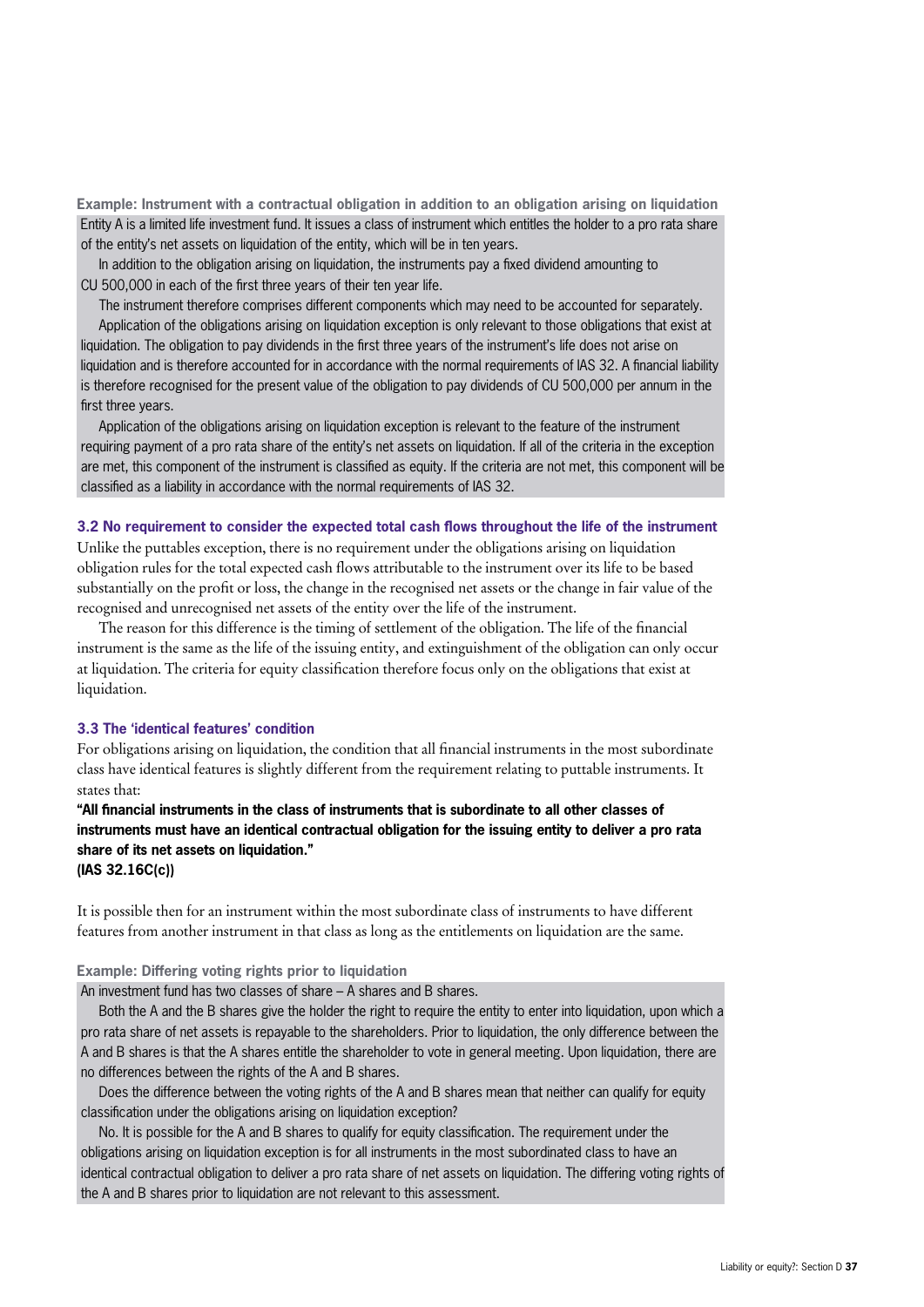#### **4 Changes in classification as a result of the Amendments**

Because of the extensive conditions attached to equity classification of these types of instruments, the equity criteria could be met in some periods but failed in others.

Care is needed as an entity that has (correctly) classified a puttable instrument or an instrument with an obligation arising on liquidation as equity might, for example, subsequently issue another, more subordinated class of instruments. This would require the instrument to be reclassified as a liability.

## **Example: New class of redeemable shares issued**

 An investment fund has only one class of puttable shares ('Class A') which meet the criteria for equity classification under the Amendments.

The fund decides to issue another class of redeemable shares ('Class B'). Class B shares are more subordinate than the Class A shares. What is the effect of this new issue on the classification of the existing class of redeemable shares?

IAS 32.16A(b) requires a puttable instrument to be in the most subordinate class of shares in order to be equity. The effect of issuing a new, more subordinated class of instruments is therefore that the Class A puttable instruments must be reclassified as financial liabilities. The Class B shares may be classified as equity instruments if all the applicable conditions are met.

In summary, the Amendments' requirements on reclassification of puttable instruments and obligations arising on liquidation are that:

- an instrument is classified or reclassified into equity from the date it meets all of the applicable conditions
- the instrument is reclassified into liabilities if it ceases to meet all those conditions
- if an instrument is reclassified from liability to equity the amount transferred to equity is the carrying value of the financial liability at the date of reclassification
- if an instrument is reclassified from equity to liability, the initial carrying value of the liability is its fair value at the date of reclassification. Any difference between this fair value and the carrying value of the equity instrument is recorded in equity.

### **4.1 Non-controlling interests**

As discussed above, the Amendments result in some instruments that would otherwise be classified as liabilities being classified as equity, provided certain conditions are met. IAS 32.AG29A clarifies that these exceptions do not extend to the classification of non-controlling interests in consolidated financial statements.

Where for example a subsidiary classifies puttable instruments or instruments that impose an obligation only on liquidation as equity in its individual financial statements, any of those instruments held by noncontrolling parties will not be presented as equity in the group's consolidated financial statements.

The logic behind this rule is that if the group were to be liquidated, the claims of those non-controlling interests to the assets of the subsidiary would have to be met first ahead of those of the parent entity's shareholders. This illustrates the potential for situations to exist where instruments are classified as equity in the single entity financial statements of a subsidiary but as liabilities at consolidated level.

#### **4.2 Derivatives over puttable instruments and obligations arising on liquidation**

Entities often issue or acquire derivatives over their own equity instruments such as warrants and share options. As discussed in Section C, derivatives over an entity's own equity which meet the fixed for fixed test are treated as equity instruments.

Where the instruments to be received or delivered by the entity on settlement of a derivative contract are puttable financial instruments (or instruments with obligations arising on liquidation) the derivative is always a financial asset or liability. This is the case even if the underlying instruments would fall to be classified as equity in accordance with the Amendments (IAS 32.22A).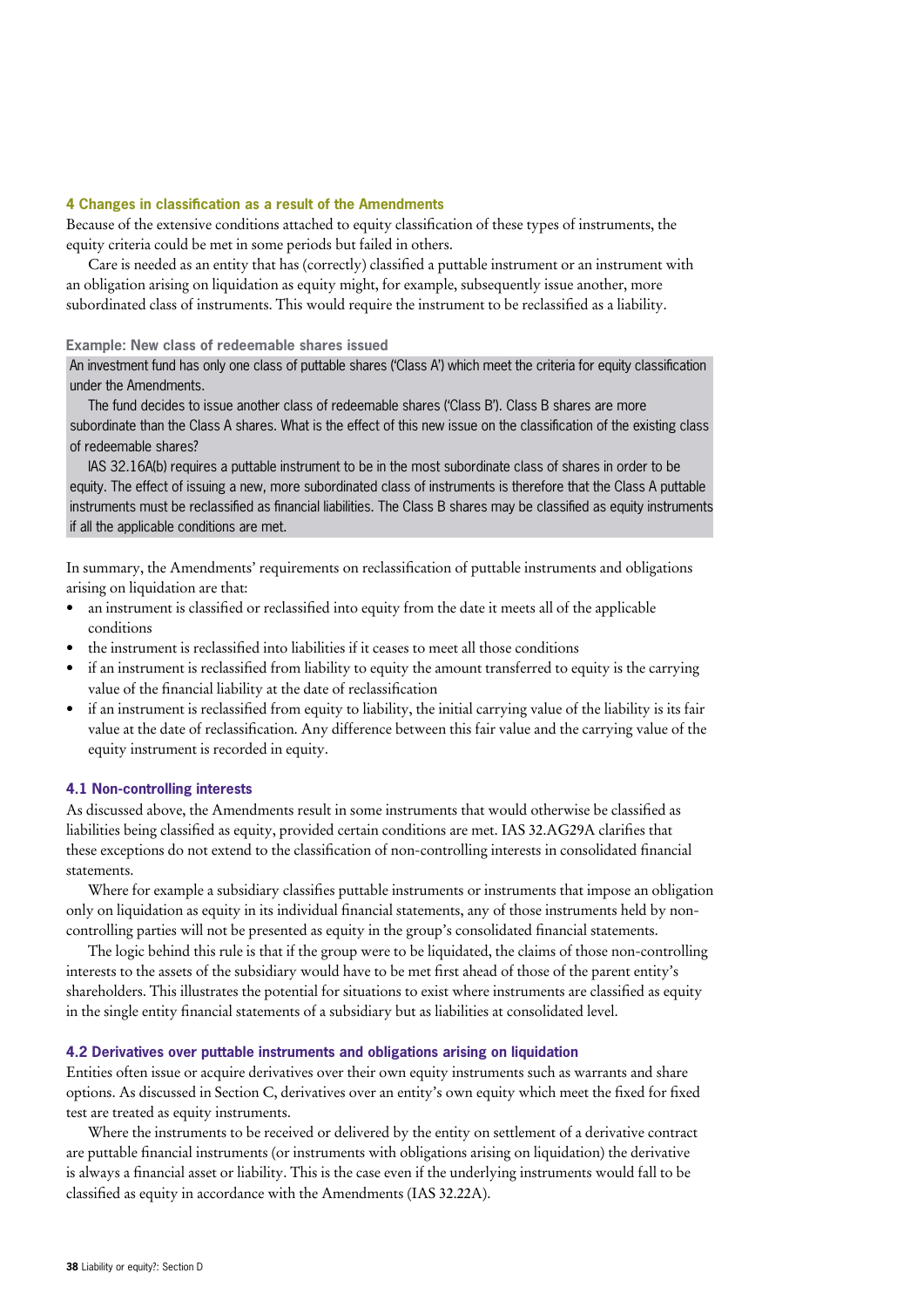## E. Compound financial instruments

#### **Summary of requirements**

- compound instruments are those non-derivative instruments that possess both equity and liability characteristics
- in order to recognise the substance of such instruments, IAS 32 requires the equity and liability components to be separated on initial recognition, a process sometimes referred to as 'split accounting'
- split accounting involves first calculating the fair value of the liability component. The equity component is then determined by deducting the fair value of the financial liability from the fair value of the compound financial instrument as a whole
- the split and the amount of the liability and equity components is determined on initial recognition and is not altered subsequently.

## **1 Section overview**

The terms of a financial instrument may contain elements which are representative of both equity and liability classification. Where this is the case, the instrument is known as a compound financial instrument. Section E looks at the accounting for compound instruments, discussing:

- the principle of classification in accordance with substance rather than legal form
- 'split accounting' for the equity and liability components of a compound instrument
- applying split accounting where an embedded derivative does not meet the definition of equity (in this case the instrument is not referred to as a compound instrument but as a 'hybrid' instrument).

It then goes on to discuss some of the issues relating to conversion of a compound instrument, including:

- early repayment of a convertible bond
- the effects of amending the terms of a compound instrument to induce early conversion.

## **2 Examples of compound financial instruments**

As discussed in Section B of the Guide, the first step in accounting for any instrument is to analyse the contractual obligations attaching to it. A compound instrument contains elements which are representative of both equity and liability classification.



A common example is a convertible bond, which typically (but not always, see Section E.2.2) consists of a liability component in relation to a contractual arrangement to deliver cash or another financial asset) and an equity instrument (a call option granting the holder the right, for a specified period of time, to convert the bond into a fixed number of ordinary shares of the entity).

Other examples of possible compound financial instruments include instruments with rights to a fixed minimum dividend and additional discretionary dividends, and instruments with fixed dividend rights but with the right to share in the residual net assets of the issuing entity on the entity's liquidation.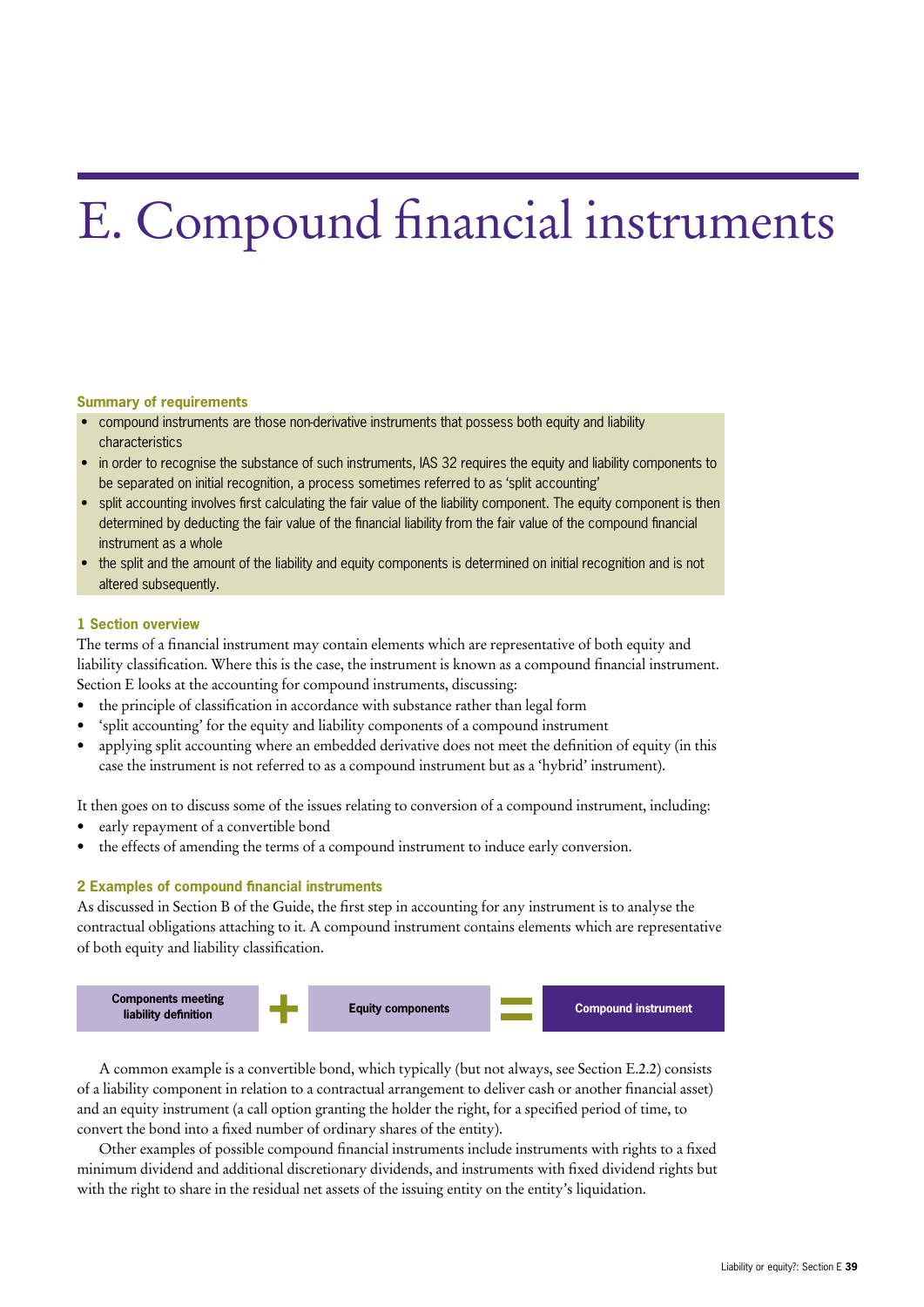#### **2.1 Financial instruments with payments based on profits of the issuer**

As discussed in Section B.2.1.3, an obligation to pay interest or dividends linked to profits of the issuer is a contractual obligation to deliver cash, which therefore meets the definition of a financial liability.

Some instruments that include such an obligation also include an equity component. For example, the contractual arrangements might make clear that the obligatory payments are a minimum and that additional, discretionary dividends might be paid. Such a feature meets the definition of an equity component since:

- there is no obligation to deliver cash
- it represents an interest in the residual assets of the issuer, after deducting all of the liabilities (IAS 32.11).

An equity component should be identified only if the discretionary feature has substance. It should not be presumed to exist (since, in theory, the issuer of any instrument could decide to make additional, discretionary payments). As with all financial instruments within the scope of IAS 39, the liability should initially be recorded at its fair value. Subsequently, the instrument is measured in accordance with IAS 39 at amortised cost, using the effective interest method.

#### **2.2 Convertible bonds**

Many convertible bonds are compound instruments. However, a common misconception is that a convertible bond is always a compound financial instrument. In fact, a convertible bond will only be a compound instrument where the component relating to conversion satisfies the requirements of the 'fixed for fixed' test.

**Example: Foreign currency denominated convertible debt**

 A UK company whose functional currency is pounds sterling issues a convertible bond which is denominated in US dollars.

The fact that the bond is denominated in a foreign currency means that the conversion component fails the fixed for fixed test, as a fixed amount of foreign currency is not considered to represent a fixed amount of cash (see Section C.4.1).

The key is to carefully examine the terms of each financial instrument to determine whether separate components exist and, where they do, whether they are equity components or liability components.

The following table illustrates the importance of the 'fixed for fixed' test in relation to conversion rights:

| Do conversion rights pass fixed for fixed test? | <b>Accounting required</b>                                                                                                                                                                                                                                                                                                                                                                                                                                                               |
|-------------------------------------------------|------------------------------------------------------------------------------------------------------------------------------------------------------------------------------------------------------------------------------------------------------------------------------------------------------------------------------------------------------------------------------------------------------------------------------------------------------------------------------------------|
| <b>Yes</b>                                      | instrument is treated as a compound instrument<br>$\bullet$<br>liability and equity instruments split on inception<br>equity element is not remeasured                                                                                                                                                                                                                                                                                                                                   |
| N <sub>o</sub>                                  | instrument is a hybrid instrument containing a host debt<br>instrument with a conversion right (an embedded derivative)<br>$-$ see Section E.5<br>the instrument is split on inception (unless the conversion<br>$\bullet$<br>option is closely related to the host instrument). Where split,<br>both elements are carried as liabilities<br>where separately recognised, the embedded derivative<br>$\bullet$<br>must be separately recognised at fair value through profit<br>and loss |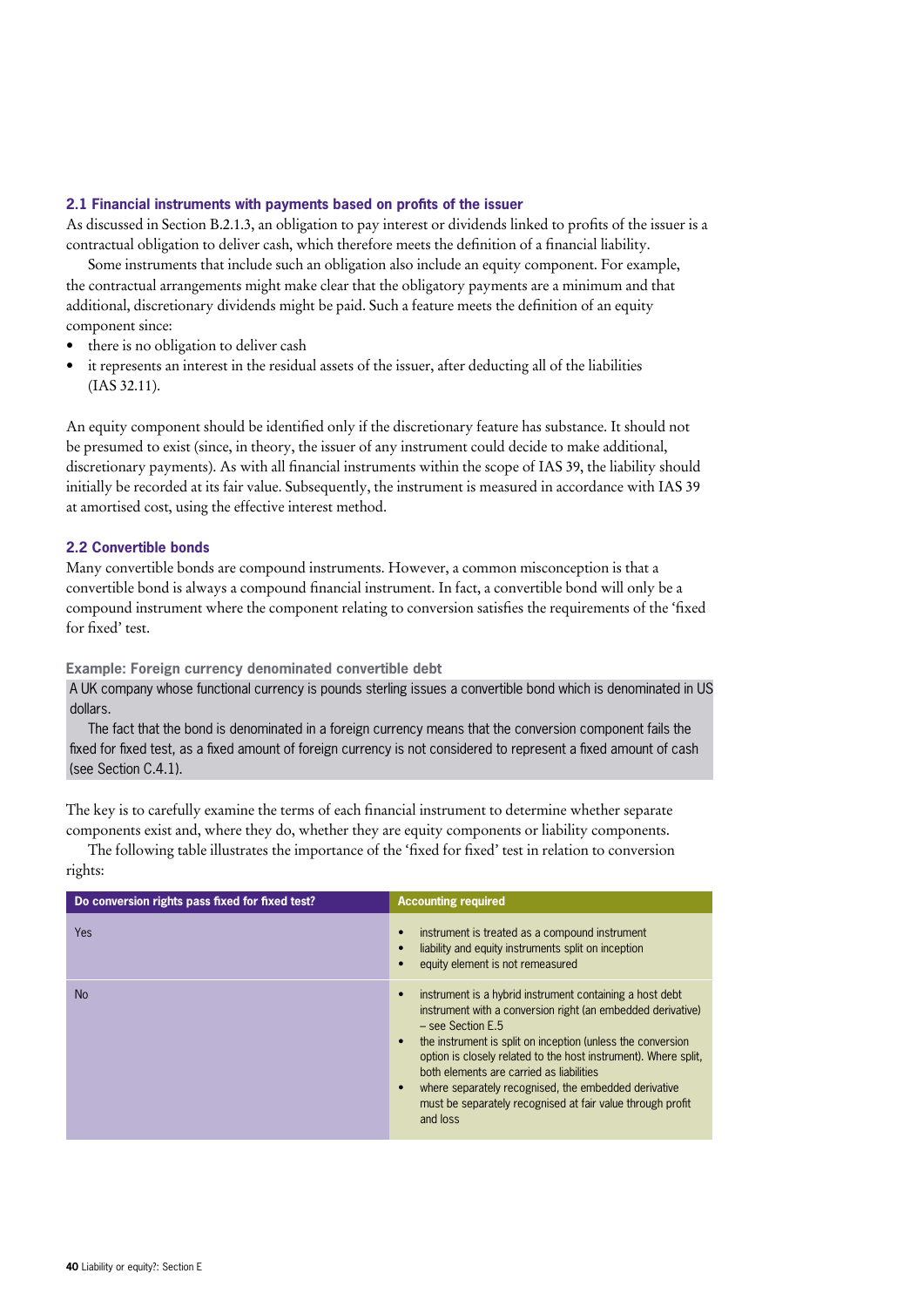#### **3 Split accounting for a compound financial instrument**

IAS 32 requires the principle of substance over legal form to be applied in accounting for compound financial instruments. This involves separating the compound financial instrument into its separate components on initial recognition, a process which is often referred to as 'split accounting'.

Taking the example of a convertible bond, split accounting is performed by first determining the carrying amount of the liability component. This is done by measuring the net present value of the discounted cash flows of interest and principal, ignoring the possibility of exercise of the conversion option. The discount rate is the market rate at the time of inception for a similar liability that does not have an associated equity component. The carrying amount of the equity instrument represented by the conversion option is then determined by deducting the fair value of the financial liability from the fair value of the compound financial instrument as a whole. This approach, which is illustrated diagrammatically in Appendix C, is consistent with the definition of an equity instrument because equity is the residual interest after deducting liabilities.

#### **Example: Compound instrument – convertible bond**

 Entity A issues 1,000 convertible bonds on 1 July 2008 at par value of CU 1,000 each, giving CU 1m proceeds. The bonds have a three-year term and interest at 6% is paid annually in arrears. The bonds are convertible at the option of the holder, at any time until maturity, at a rate of 250 ordinary shares per bond. The prevailing market rate of similar bonds, without the conversion feature, is 9% per annum.

The values of the liability and equity components are calculated as follows:

|                                                          | CU        |
|----------------------------------------------------------|-----------|
| Present value of principal payable at the end of 3 years |           |
| (CU 1m discounted at 9% for 3 years)                     | 772,183   |
| Present value of interest payable in arrears for 3 years |           |
| (CU 60,000 discounted at 9% for each of 3 years)         | 151,878   |
| <b>Total liability component</b>                         | 924.061   |
| Proceeds of issue                                        | 1,000,000 |
| Residual – equity component                              | 75.939    |

 In subsequent years, the profit and loss account is charged with interest of 9% on the debt instrument. Assuming a June year-end the accounting effect may be summarised as follows, assuming in this case that the bond is redeemed for cash rather than converted at the end of its term:

|                               | <b>Cash movement from</b> | Interest charge | Liability (CU) | Equity (CU) |
|-------------------------------|---------------------------|-----------------|----------------|-------------|
|                               | issue/interest/           | at 9% (CU)      |                |             |
|                               | redemption (CU)           |                 |                |             |
| 1 July 2008                   | 1,000,000                 |                 | 924.061        | 75.939      |
| 30 June 2009                  | (60,000)                  | 83,165          | 947.226        | 75,939      |
| 30 June 2010                  | (60,000)                  | 85.250          | 972.476        | 75,939      |
| 30 June 2011 (pre redemption) | (60,000)                  | 87.524          | 1,000,000      | 75,939      |
| 30 June 2011 (redemption)     | (1,000,000)               |                 |                | 75,939      |

If the holder had exercised the option to convert at 30 June 2011, the carrying value at that time would have been transferred to equity rather than being repaid in cash (see IAS 32.AG32).

The split of the instrument between debt and equity and the amount of the respective components is determined on initial recognition and is not altered subsequently to reflect the likelihood of conversion of the instrument.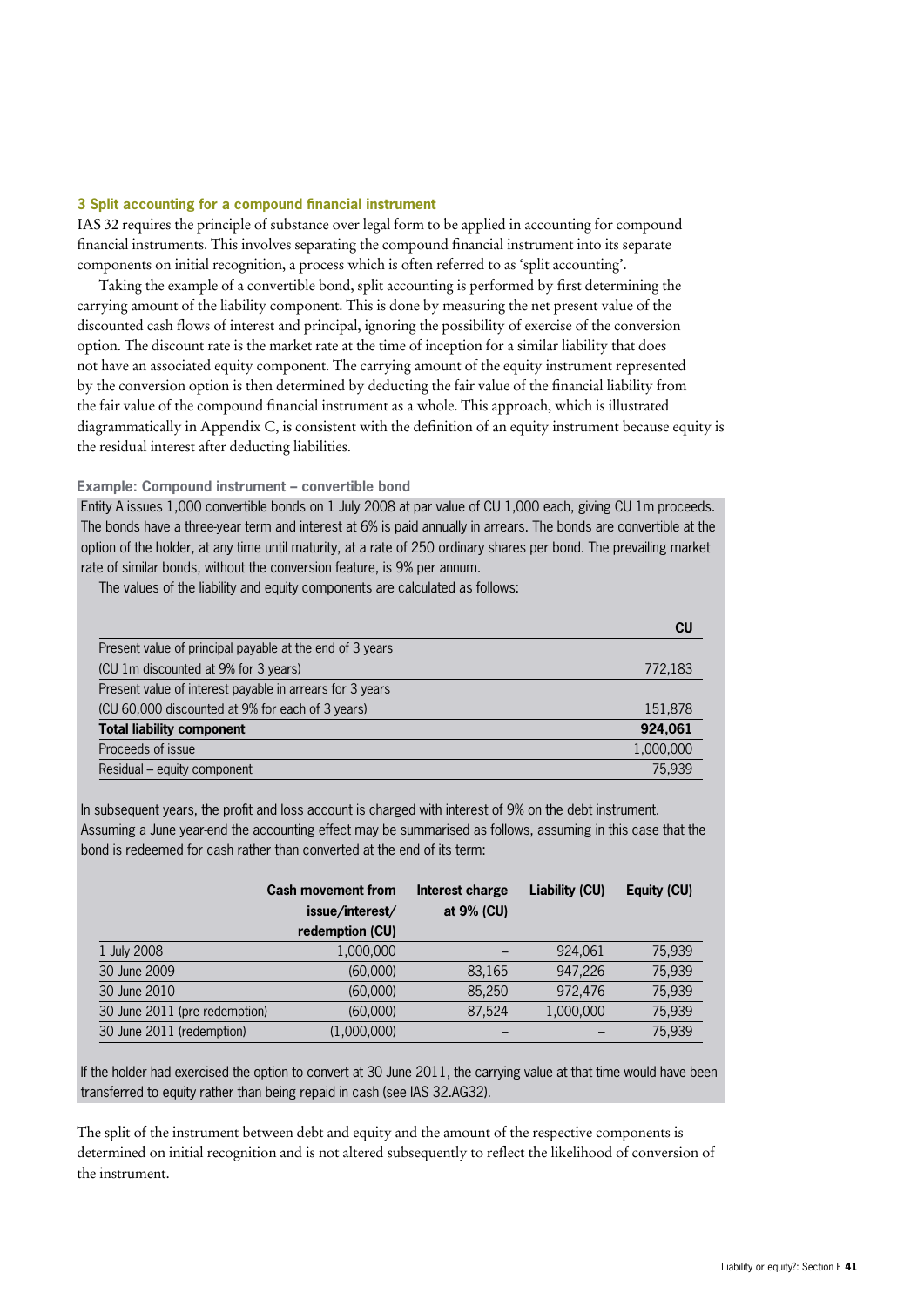Another example of a compound instrument could be a non-redeemable preference share with an obligation to pay a contractual dividend but where in addition, there is also a contractual right to participate in further discretionary dividends. Such an instrument would be split accounted for as follows:

**Example: Non-redeemable preference shares with obligation to pay dividends at less than market rate**

 Entity A issues 1,000 non-redeemable preference shares at par of CU 1 each, but the shares pay dividends of only 1% per annum (which is below the market rate of 8%). This amounts to an obligation to pay CU 10 per annum. In addition, the preference shares rank equally alongside ordinary shares in a winding up and the preference shares have voting rights. The preference shares also carry the possibility of discretionary dividends (ie in addition to the 1% obligation).

The CU 10 per annum dividend obligation meets the definition of a liability, but an equity component also exists as a result of the possibility of receiving discretionary dividends and participating in the net assets of Entity A should the entity be liquidated. The shares are therefore compound financial instruments.

The liability component would be based on the net present value at time of inception of the CU 10 obligation for the annual dividend. This figure would be calculated using the market rate of interest of 8% for a debt instrument without an equity component, giving CU 125 (CU 10/0.08). The remainder of the proceeds received for issuing the shares would then be allocated to equity. The initial accounting would therefore be:

|                      | <b>Debit CU</b> | <b>Credit CU</b> |
|----------------------|-----------------|------------------|
| Cash                 | 1.000           |                  |
| Financial liability  |                 |                  |
| Equity share capital |                 |                  |

 The annual "dividend" of CU 10 would be charged in the profit and loss account within finance costs, but any additional dividend payment would be recognised in equity.

## **4 Compound instruments containing embedded non-equity derivatives**

In the above example, the issuer does not have an option (at its discretion) to force early repayment. Such an option would be an embedded derivative (see glossary).

Where a compound instrument contains another embedded derivative in addition to the holder's conversion option, the value of the additional embedded derivative must be allocated to the financial liability component (IAS 32.31). This is done using the same principles as for a normal compound financial instrument – the liability component is established by measuring the value of a liability with similar terms (including the existence of a similar embedded derivative) but without the holder's conversion option.

The equity component is then arrived at by deducting the liability component calculated above from the fair value of the instrument as a whole.

Having performed this calculation, a further assessment must be made of whether the embedded derivative is closely related to the host debt contract. This is in accordance with the normal requirements in IAS 39 for embedded derivatives to be accounted for separately if they are not considered to be closely related to the host contract. This assessment is made before separating the equity component.

#### **5 Hybrid instruments**

A financial instrument containing an embedded derivative which does not meet the definition of equity is referred to as a hybrid instrument.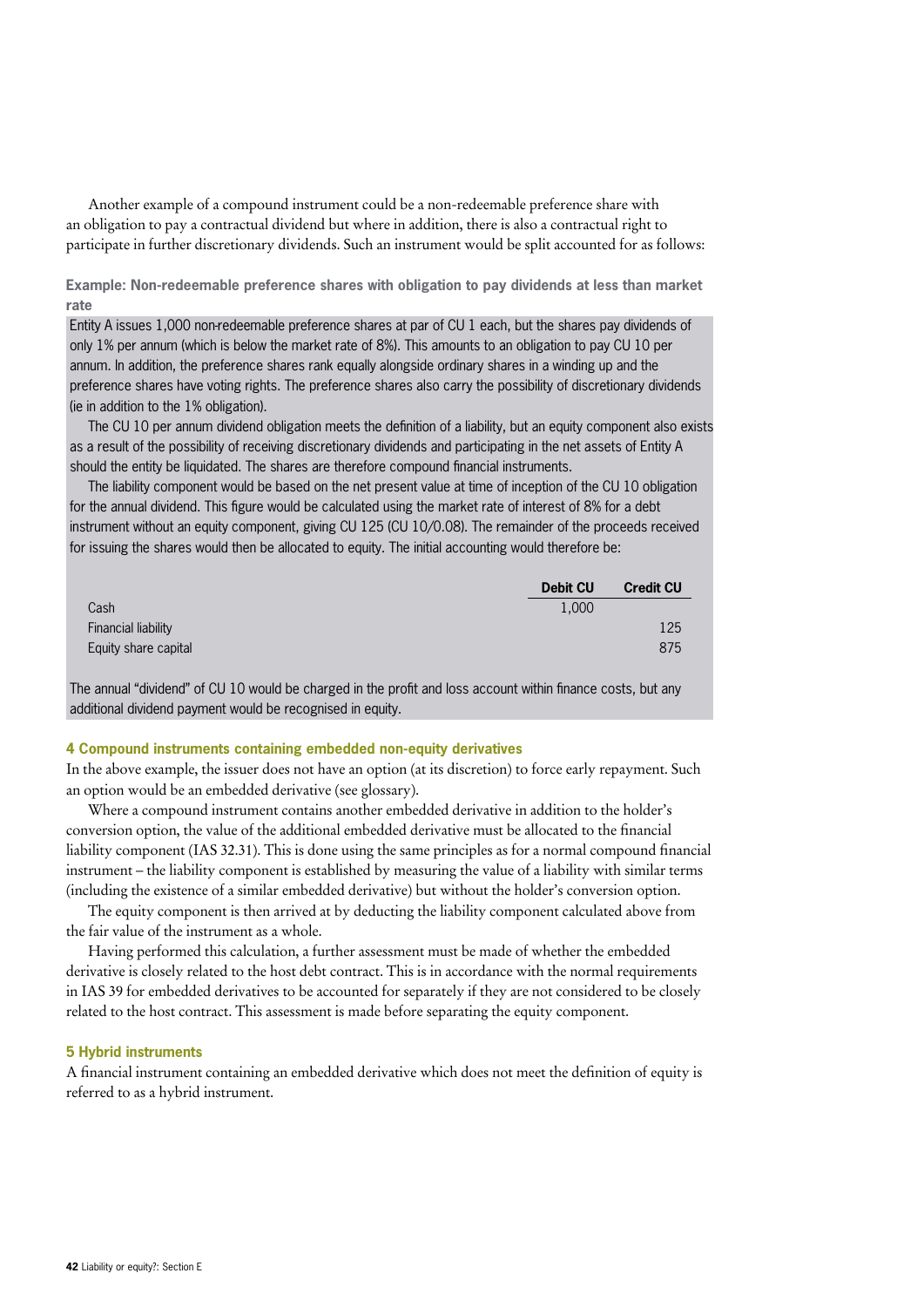**Example: Foreign currency denominated convertible debt**

 The convertible debt instrument denominated in a foreign currency discussed in Section E.2.2 is an example of a hybrid instrument.

The conversion component does not meet the definition of equity as a fixed amount of foreign currency is not considered to represent a fixed amount of cash (see Section C.4.1). The term 'hybrid instrument' indicates that the instrument contains a host debt contract and an embedded derivative liability (the written call option over the entity's own shares).

As in Section E.4 above, an assessment of whether the embedded derivative is closely related to the host contract is required. Unless the embedded derivative is closely related to the host contract, it should be separated out from the host contract and measured at fair value. As an alternative, however, the entity may choose to fair value the entire instrument and so avoid the practical problems in having to separate out the embedded derivative component from the host contract.

#### **6 Conversion of a convertible bond**

On conversion of a convertible bond at maturity, the liability element relating to the convertible bond should be derecognised and recognised as equity. The original amount recognised in respect of the equity component remains in equity (although it may be transferred from one line item to another within equity). There is no gain or loss on conversion at maturity.

#### **6.1 Early settlement of a convertible bond**

When a convertible bond or other form of compound instrument is extinguished before its maturity date, the issuer should allocate the consideration and any transaction costs for the repurchase or redemption to the liability and equity components of the instrument at the date of settlement.

In allocating the consideration paid (and the transaction costs) to the separate components, the issuer applies the same method as for the original allocation of the issue proceeds to the liability and equity components. In other words, the issuer starts by allocating the settlement price to the remaining liability, and allocates the residual settlement amount to the equity component. It determines the fair value of the remaining liability using a discount rate that is based on circumstances at the settlement date. This may differ from the rate used for the original allocation.

Once this allocation has been performed, any resulting gain or loss should be treated in accordance with the accounting principles that apply to the related component.

This means that a loss is recorded in profit or loss to the extent that the amount of the consideration allocated to the liability component exceeds the carrying amount of the liability component at the date of early settlement (and vice versa). In contrast, the amount of consideration allocated to equity is recorded in equity. No gain or loss is recorded in respect of the equity component. Any remaining balance in relation to the equity component may be reclassified to another component of equity.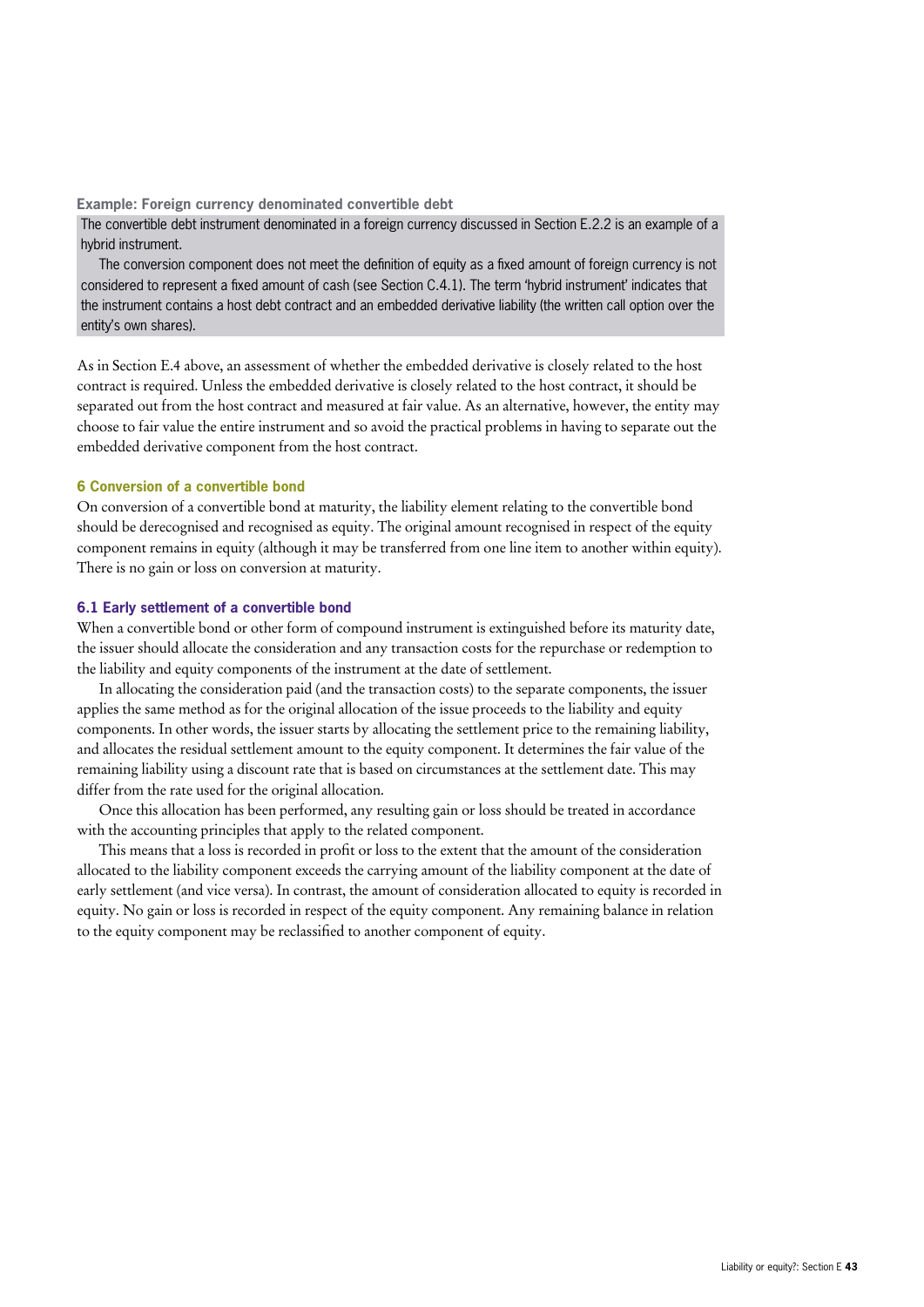**Example: Issuer settles convertible bond by early repayment**

 The details are the same as in the first example in Section E.3. However on 30 June 2010, Entity A tenders an offer of CU 1.1m (after the payment of the interest due on 30 June 2010) to the convertible bondholder to extinguish the liability and conversion rights, and the holder accepts.

IAS 32 requires that the amount paid (of CU 1.1m) is split by the same method as is used in the initial recording. However at 30 June 2010, the interest rate has changed. At that time, Entity A could have issued a one-year (ie maturity 30 June 2011) non-convertible bond at 5%. As set out in the first example in Section E.3, the carrying value of the liability at 30 June 2010 is CU 972,476.

The split of the CU 1.1m paid is as follows:

|                                                                        | CU        |
|------------------------------------------------------------------------|-----------|
| Present value of principal payable at 30/06/11 in one year's time      |           |
| (CU 1m discounted at 5% for 1 year)                                    | 952,381   |
| Present value of interest payable (CU 60,000 at 5% in one year's time) | 57,142    |
| <b>Total liability component</b>                                       | 1,009,523 |
| Proceeds - total fair value                                            | 1,100,000 |
| Residual – equity component                                            | 90,477    |

 The amount paid allocated to the liability element is CU 1,009,523. This compares to a book value of the liability at that date of CU 972,476, so a loss of CU 37,047 is reflected in the profit and loss account. The CU 90,477 of the "redemption" related to equity is debited to equity.

#### **6.2 Amendment of the terms of a compound instrument to induce early conversion**

An entity may amend the terms of a convertible instrument to induce early conversion, for example by offering a more favourable conversion ratio or paying other additional consideration in the event of conversion before a specified date.

Where this is the case, the difference between the fair value of the consideration the holder receives on conversion of the instrument under the revised terms and the fair value of the consideration the holder would have received under the original terms is recognised as a loss in profit or loss.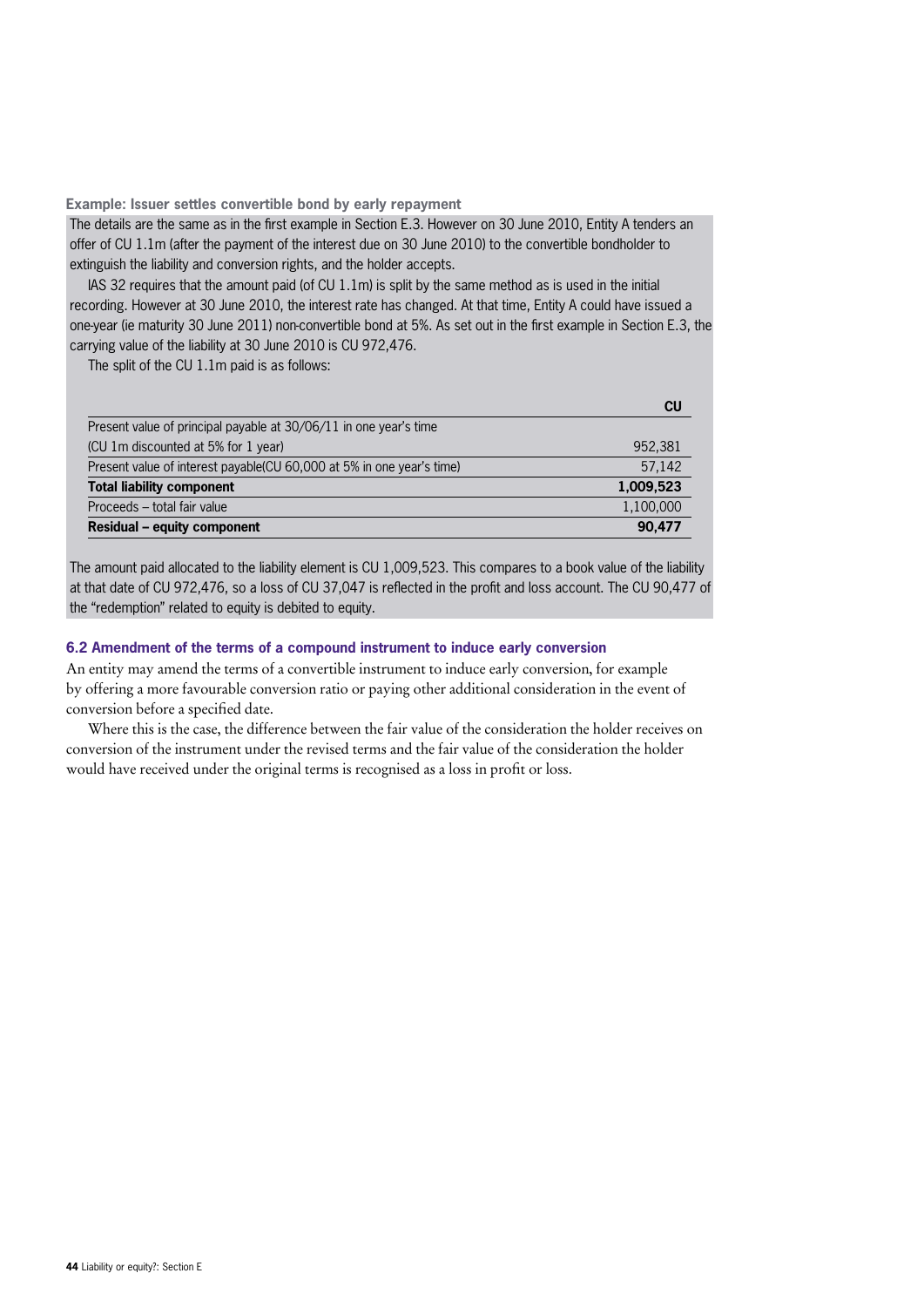## F. Future developments

Back in February 2008, the IASB took what was intended to be its first due process step towards a new Standard to replace IAS 32 by issuing a Discussion Paper entitled 'Financial Instruments with Characteristics of Equity'. The Discussion Paper was a response to criticisms that IAS 32 was both difficult to apply and can result in inappropriate classification of some financial instruments. The IASB decided not to develop the Discussion Paper into an Exposure Draft, however, and the project was abandoned in favour of addressing what were felt to be greater priorities at the time.

In the IASB's December 2012 Feedback Statement on its 2011 'Agenda Consultation', the IASB indicated that it intends to reopen the debate on this area of classification by conducting a research project on it. The research project will focus on identifying financial instruments that are difficult to classify under the current requirements, or for which preparers or users question the classification. The Feedback Statement notes that any consideration of the distinction between liabilities and equity needs to be undertaken in conjunction with the Conceptual Framework work on elements of financial statements, and that the instruments identified in the course of the research will provide test cases for the staff developing the elements chapter of the Conceptual Framework. At the time of writing the IASB had not started the research project.

In the course of writing this Guide, we have indicated a number of questions and interpretive issues that arise in applying the current version of IAS 32. Despite these problems, we do not wish to see the requirements on determining the classification of financial instruments degenerate into a list of complicated rules. We therefore encourage the IASB to ensure that the development of any revised Standard is firmly based on strong principles.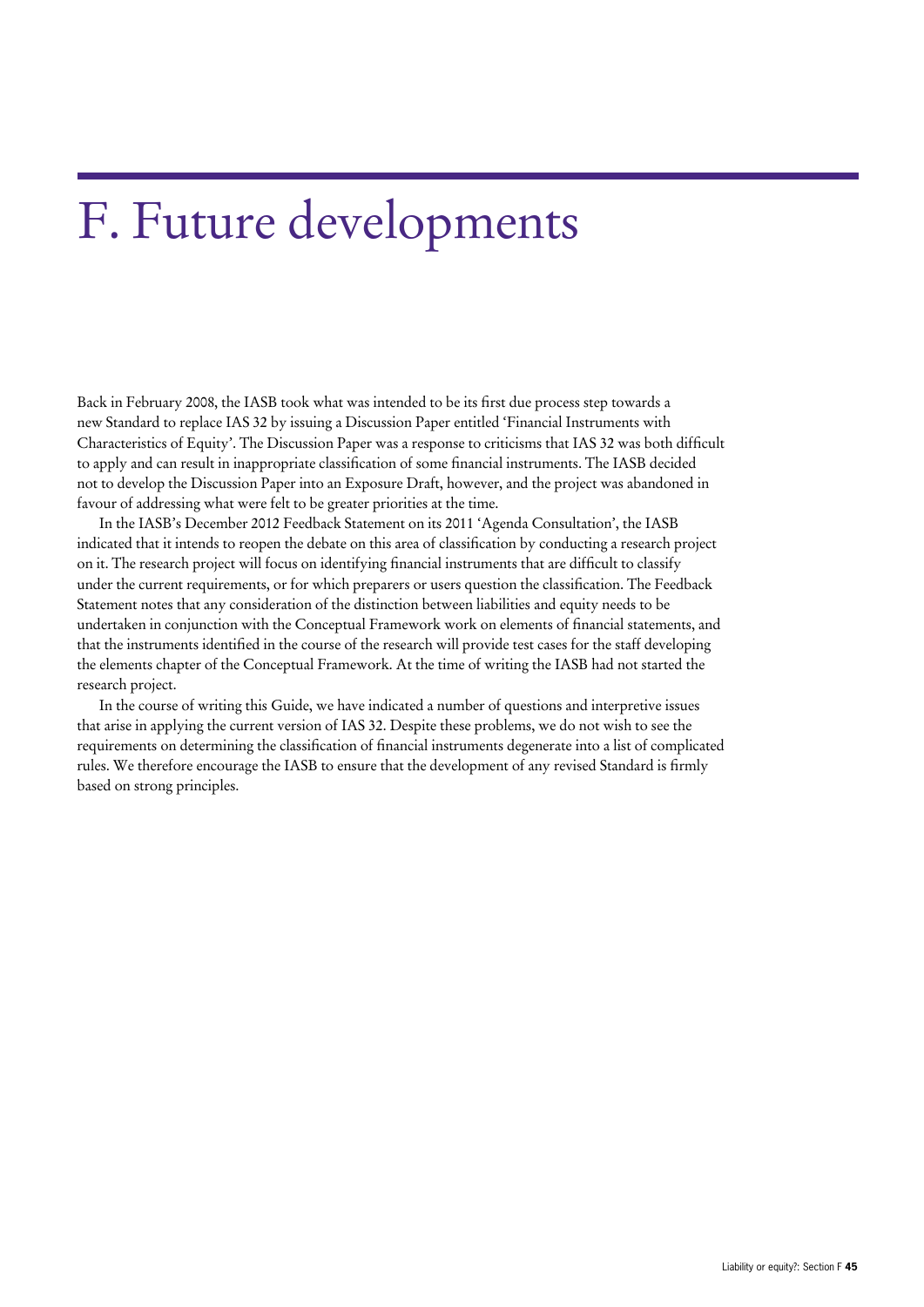## Appendix A: Definition of a financial liability

A **financial liability** is defined under IAS 32.11 as:

"any liability that is:

- a) a contractual obligation:
	- i) to deliver cash or another financial asset to another entity; or
	- ii) to exchange financial assets or financial liabilities with another entity under conditions that are potentially unfavourable to the entity; or
- b) a contract that will or may be settled in the entity's own equity instruments and is:
	- i) a non-derivative for which the entity is or may be obliged to deliver a variable number of the entity's own equity instruments; or
	- ii) a derivative that will or may be settled other than by the exchange of a fixed amount of cash or another financial asset for a fixed number of the entity's own equity instruments. For this purpose, rights, options or warrants to acquire a fixed number of the entity's own equity instruments for a fixed amount of any currency are equity instruments if the entity offers the rights, options or warrants pro rata to all of its existing owners of the same class of its own non-derivative equity instruments. Also, for these purposes the entity's own equity instruments do not include puttable financial instruments that are classified as equity instruments in accordance with paragraphs 16A and 16B, instruments that impose on the entity an obligation to deliver to another party a pro rata share of the net assets of the entity only on liquidation and are classified as equity instruments in accordance with paragraphs 16C and 16D, or instruments that are themselves contracts for the future receipt or delivery of the entity's own equity instruments.

 As an exception, an instrument that meets the definition of a financial liability is classified as an equity instrument if it has all the features and meets the conditions in paragraphs 16A and 16B or paragraphs 16C and 16D."

The references in the definition to "rights, options or warrants to acquire a fixed number of the entity's own equity instruments for a fixed amount of any currency…" and to "paragraphs 16A to 16D" of the Standard are to exceptions from the basic definition.

The reference to "rights, options or warrants to acquire a fixed number of the entity's own equity instruments for a fixed amount of any currency…" was introduced by 'Classification of Rights Issues (Amendment to IAS 32)' in October 2009 (see Section C.4.1.1).

Paragraph 16A and 16B deal with exceptions in respect of puttable instruments while 16C to 16D deal with the exceptions in respect of instruments, or components of instruments, that impose on the entity an obligation to deliver to another party a pro rata share of the net assets of the entity only on liquidation. These exceptions were introduced by the 'Amendments to IAS 32 Financial Instruments: Presentation and IAS 1 Presentation of Financial Statements Puttable Financial Instruments and Obligations Arising on Liquidation' published in February 2008 (see Section D for further details).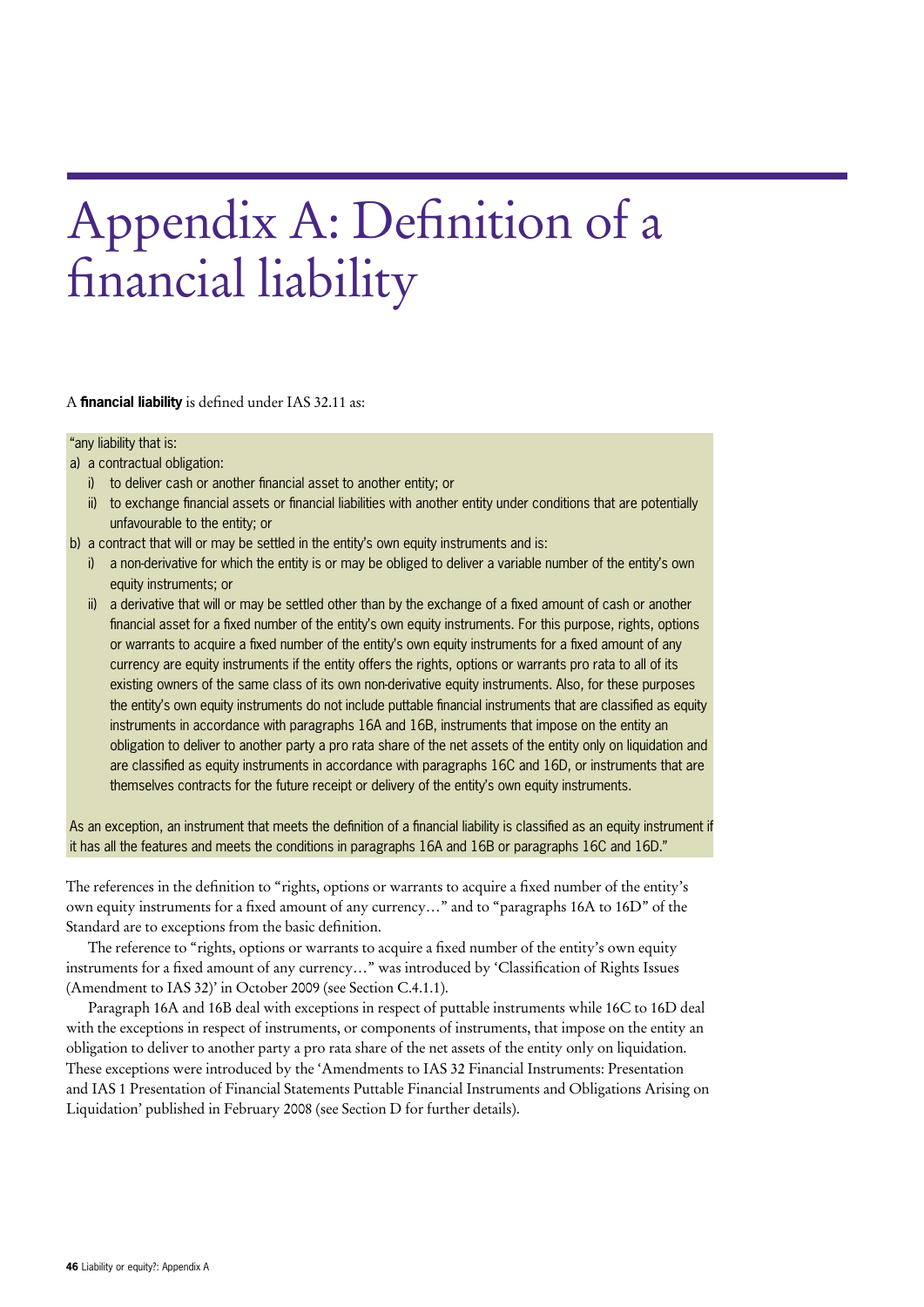## Appendix B: Definition of equity

**Equity** is defined under IAS 32.11 as

"any contract that evidences a residual interest in the assets of an entity after deducting all of its liabilities." IAS 32.16 expands on this definition, saying:

"When an issuer applies the definitions in paragraph 11 to determine whether a financial instrument is an equity instrument rather than a financial liability, the instrument is an equity instrument if, and only if, both conditions (a) and (b) below are met.

- a) The instrument includes no contractual obligation:
	- i) to deliver cash or another financial asset to another entity; or
	- ii) to exchange financial assets or financial liabilities with another entity under conditions that are potentially unfavourable to the issuer.

b) If the instrument will or may be settled in the issuer's own equity instruments, it is:

- i) a non-derivative that includes no contractual obligation for the issuer to deliver a variable number of its own equity instruments; or
- ii) a derivative that will be settled only by the issuer exchanging a fixed amount of cash or another financial asset for a fixed number of its own equity instruments. For this purpose rights, options or warrants to acquire a fixed number of the entity's own equity instruments for a fixed amount of any currency are equity instruments if the entity offers the rights, options or warrants pro rata to all of its existing owners of the same class of its own non-derivative equity instruments. Also, for these purposes the issuer's own equity instruments do not include instruments that have all the features and meet the conditions described in paragraphs 16A and 16B or paragraphs 16C and 16D, or instruments that are contracts for the future receipt or delivery of the issuer's own equity instruments.

 A contractual obligation, including one arising from a derivative financial instrument, that will or may result in the future receipt or delivery of the issuer's own equity instruments, but does not meet conditions (a) and (b) above, is not an equity instrument. As an exception, an instrument that meets the definition of a financial liability is classified as an equity instrument if it has all the features and meets the conditions in paragraphs 16A and 16B or paragraphs 16C and 16D."

This definition is essentially the converse of the definition of a financial liability set out in Appendix A.

The reference to "rights, options or warrants to acquire a fixed number of the entity's own equity instruments for a fixed amount of any currency…" was introduced by 'Classification of Rights Issues (Amendment to IAS 32)' in October 2009 (see Section C.4.1.1).

The references in the definition to paragraphs 16A to 16D of the Standard are as a result of the 'Amendments to IAS 32 Financial Instruments: Presentation and IAS 1 Presentation of Financial Statements Puttable Financial Instruments and Obligations Arising on Liquidation' that were published in February 2008 (see Section D for further details).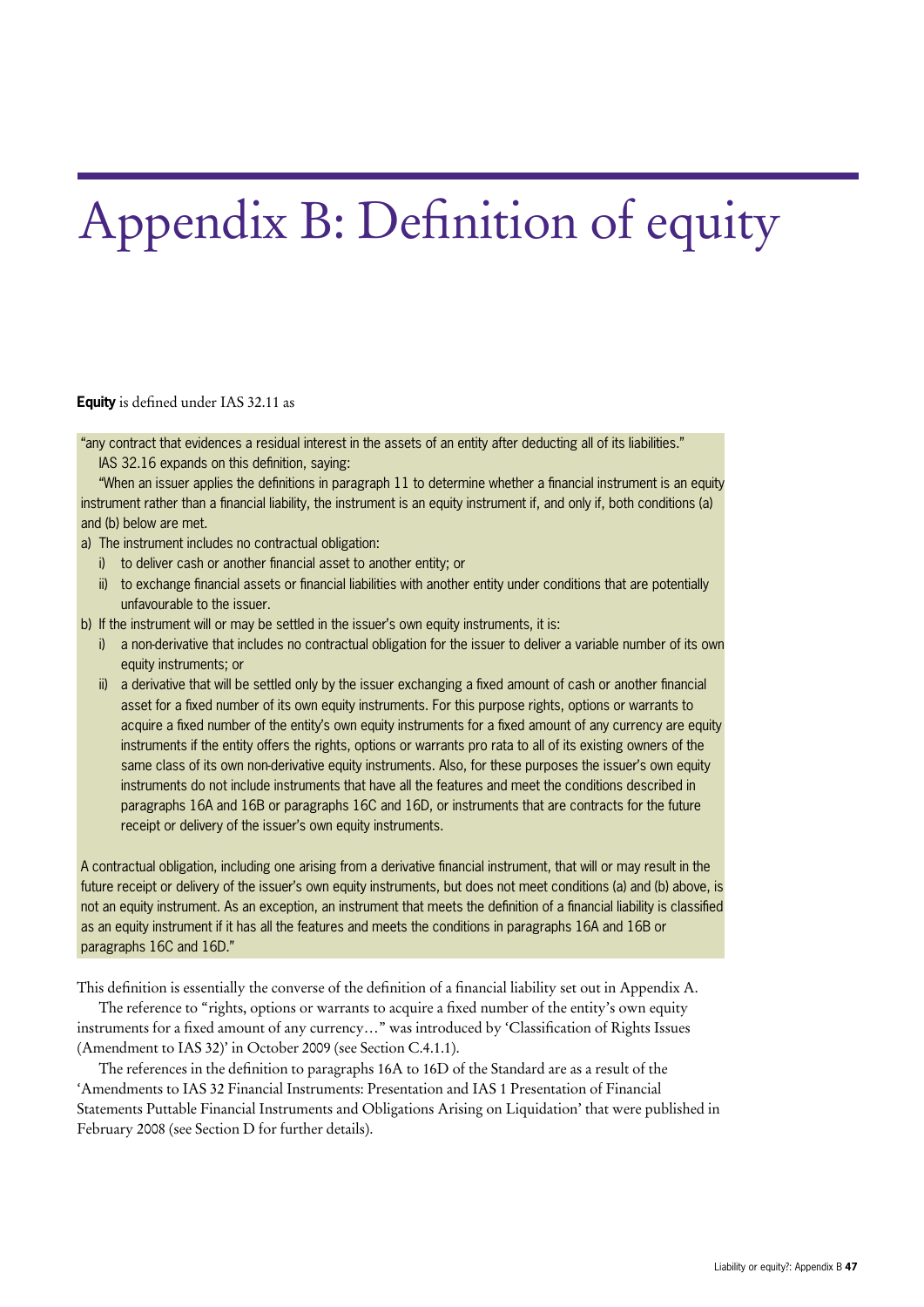## Appendix C: Steps to follow in applying 'split accounting' to a compound instrument

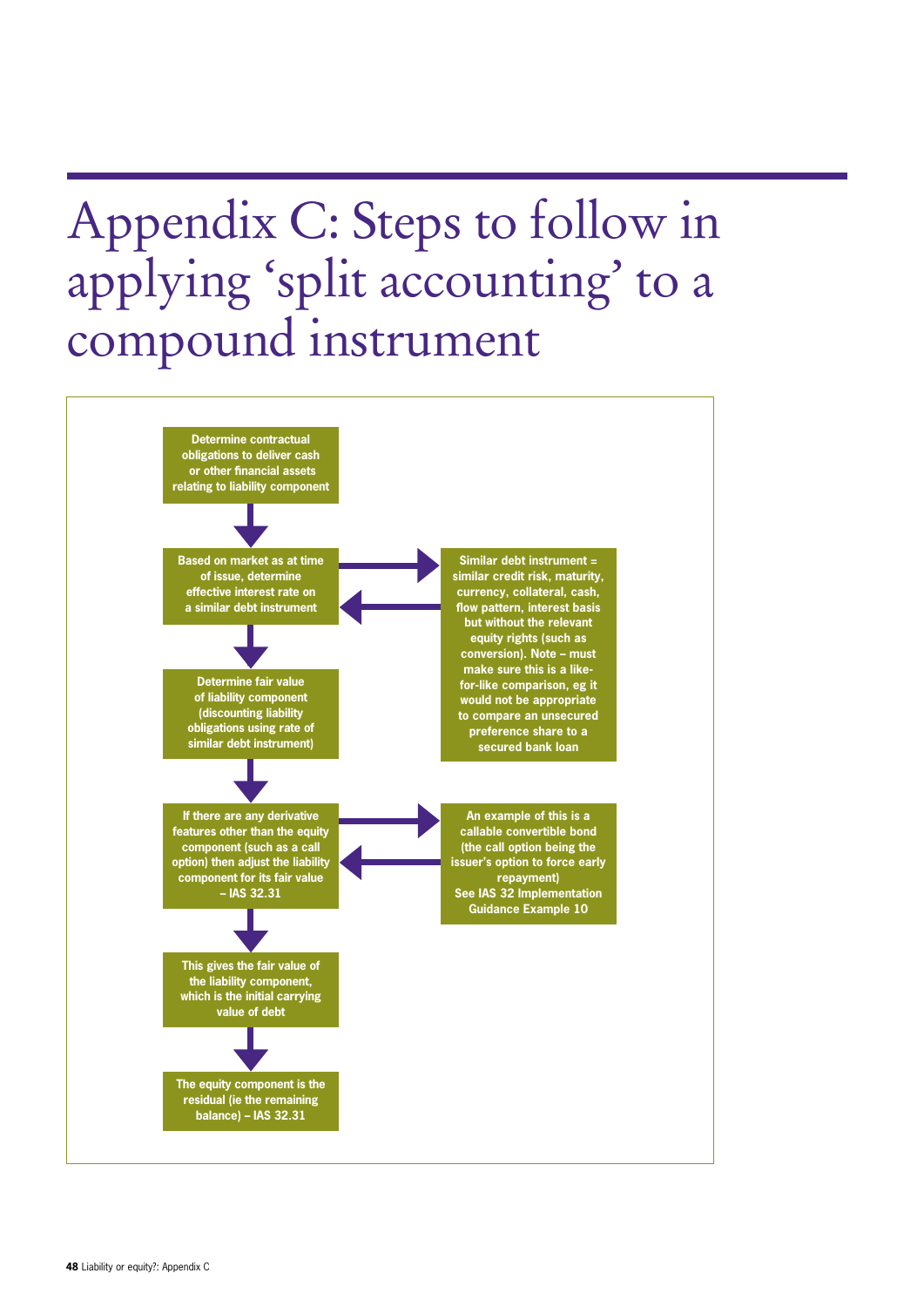## Appendix D: Application of the fixed for fixed test

The following table illustrates the application of the fixed for fixed test discussed in Section D to various scenarios in which the conversion price or number of shares to be issued is subject to possible adjustment. The commentary refers to changes in the conversion price or ratio in a convertible bond, but the underlying technical analysis applies equally to stand-alone options and warrants that the issuer will settle in its own shares.

| <b>Nature of conversion feature</b>                                                                                                                                                                                                                                            | Is the conversion feature an equity component?                                                                                                                                                                                                                                                                                                                                                                                                                                                                                                                                                                                                                                                                                                                                                                                                                                                                                                                                                                                                                                                                                                                                                                                                       |
|--------------------------------------------------------------------------------------------------------------------------------------------------------------------------------------------------------------------------------------------------------------------------------|------------------------------------------------------------------------------------------------------------------------------------------------------------------------------------------------------------------------------------------------------------------------------------------------------------------------------------------------------------------------------------------------------------------------------------------------------------------------------------------------------------------------------------------------------------------------------------------------------------------------------------------------------------------------------------------------------------------------------------------------------------------------------------------------------------------------------------------------------------------------------------------------------------------------------------------------------------------------------------------------------------------------------------------------------------------------------------------------------------------------------------------------------------------------------------------------------------------------------------------------------|
| Conversion ratio changes from one exercise date to<br>another on a predetermined basis - the conversion ratio is<br>adjusted on different dates by an amount that is predetermined<br>at inception.                                                                            | Yes. This is a point of interpretation. In our view it is reasonable<br>to regard a conversion feature as meeting the 'fixed for fixed'<br>test if the conversion ratio changes only with time, but is fixed<br>and predetermined (ie known in advance) at any point in time.                                                                                                                                                                                                                                                                                                                                                                                                                                                                                                                                                                                                                                                                                                                                                                                                                                                                                                                                                                        |
| Conversion ratio changes upon a share split or bonus<br><b>issue</b> – the conversion ratio is expressed as a fixed number of<br>shares but is increased proportionately if the issuer sub-divides<br>its shares or issues new shares without consideration (bonus<br>shares). | Yes. The effect of a proportionate adjustment in these<br>circumstances is to preserve the rights of the bondholders<br>relative to other equity shareholders.                                                                                                                                                                                                                                                                                                                                                                                                                                                                                                                                                                                                                                                                                                                                                                                                                                                                                                                                                                                                                                                                                       |
| Conversion ratio changes upon a rights issue $- a$<br>convertible bond provides for a change to the conversion ratio<br>upon a rights issue.                                                                                                                                   | <b>Possibly.</b> A rights issue can be analysed into:<br>a bonus issue of "free" ordinary shares<br>an issue of new shares at market price.<br>$\bullet$<br>An adjustment for the bonus issue component of a rights<br>issue does not in our view breach the fixed for fixed test. An<br>adjustment that alters the conversion terms based on changes<br>in the market price (ie the second element) does not comply with<br>the fixed for fixed test.                                                                                                                                                                                                                                                                                                                                                                                                                                                                                                                                                                                                                                                                                                                                                                                               |
| Conversion ratio changes upon a dividend payment<br>- convertible bond contains a clause that adjusts the<br>conversion ratio or price if the issuer pays dividends to existing<br>shareholders.                                                                               | <b>Probably.</b> If no dividends were expected to be payable on the<br>underlying shares at the time of setting the conversion price,<br>then clauses which adjust the conversion ratio to take account<br>of subsequent dividend payments can generally be considered<br>anti-dilutive and therefore consistent with the fixed for fixed<br>test. This is on the basis that the subsequent adjustments to<br>the conversion ratio were maintaining the relative rights of the<br>convertible bondholder and the existing shareholders.<br>A similar logic would apply if a specified level of dividends<br>were anticipated at the time of setting the conversion price $- a$<br>special dividend in excess of that specified level of dividends,<br>which is in effect a return of excess capital, would not breach<br>the fixed for fixed test as it would be maintaining relative rights.<br>Adjustments that take place for dividends that were<br>anticipated at the time of setting the conversion price are likely<br>to fail the fixed for fixed test, however, as they would benefit the<br>convertible bondholder to the detriment of the existing ordinary<br>shareholders. Such situations are likely to be relatively rare<br>however. |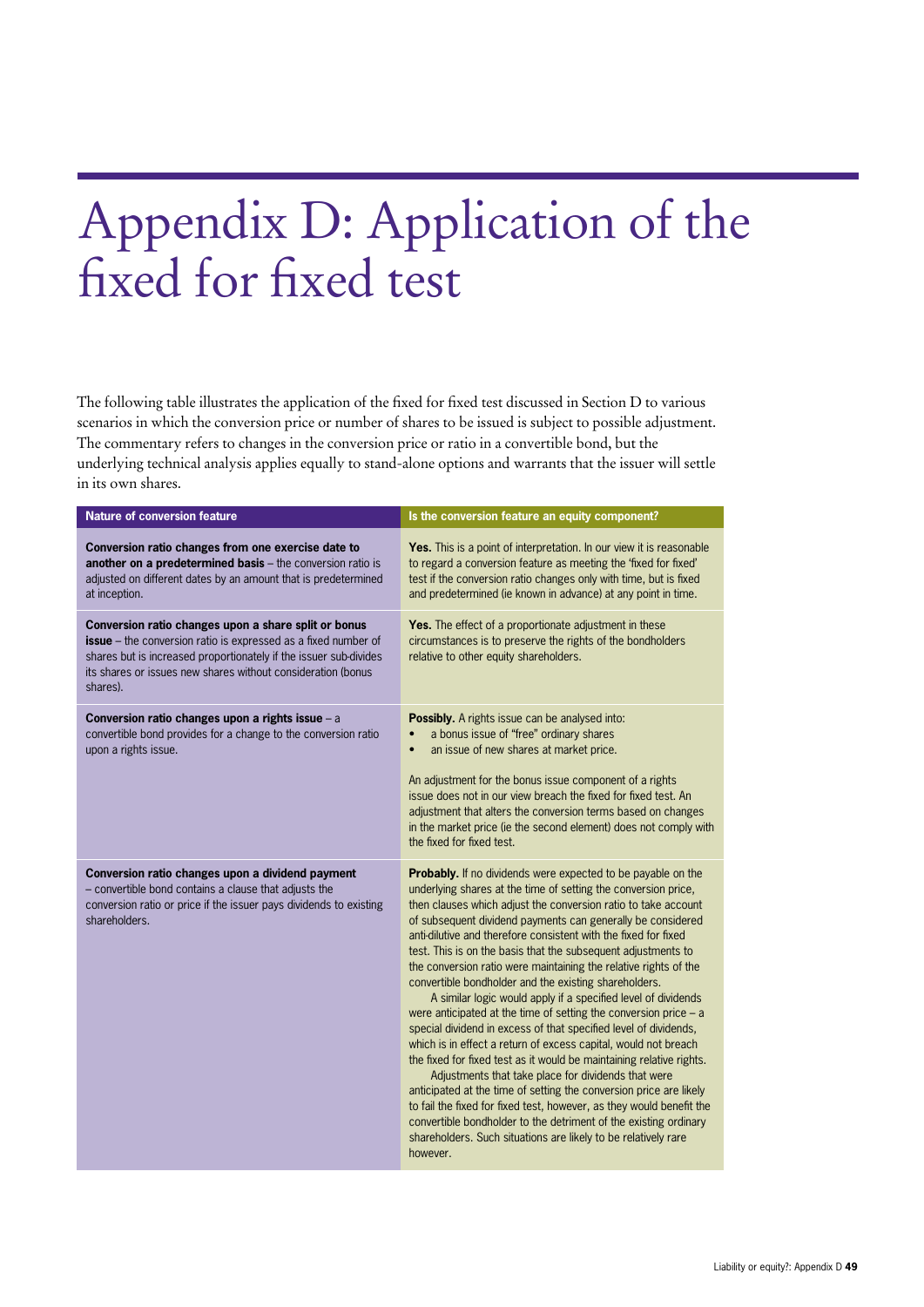## **Nature of conversion feature**

## **Is the conversion feature an equity component?**

so as to benefit the holder relative to other equity shareholders,

the fixed for fixed test would be breached.

| Conversion ratio changes upon a change of control<br>– entity issues a convertible bond that is convertible at an<br>improved ratio if the issuer is acquired by another entity (ie<br>undergoes a change of control) before the maturity date of the<br>bonds.                                                              | <b>Possibly.</b> The holder of a convertible bond issued by a quoted<br>company will be disadvantaged if that company is acquired<br>and ceases to be listed (because their option is then to acquire<br>'illiquid' shares in a private company). It is therefore common to<br>allow or require bondholders to convert their bonds immediately<br>on acquisition. Bondholders who convert can then sell shares<br>to the acquirer. However, as a result of early conversion<br>the holders have sacrificed the time value component of the<br>conversion option's total value. An adjustment whose effect is<br>purely to compensate for this loss of time value does not in our<br>view fail the fixed for fixed test. |
|------------------------------------------------------------------------------------------------------------------------------------------------------------------------------------------------------------------------------------------------------------------------------------------------------------------------------|-------------------------------------------------------------------------------------------------------------------------------------------------------------------------------------------------------------------------------------------------------------------------------------------------------------------------------------------------------------------------------------------------------------------------------------------------------------------------------------------------------------------------------------------------------------------------------------------------------------------------------------------------------------------------------------------------------------------------|
| Conversion ratio changes if the entity issues shares at a<br><b>lower share price</b> – entity issues a convertible bond for which<br>the conversion ratio is improved if the entity subsequently issues<br>new shares at a lower valuation than the share price when the<br>bonds were issued.                              | <b>Probably not.</b> The effect of such an adjustment is to increase<br>the conversion ratio if the entity's share price declines and new<br>shares are issued at the lower price. This does not preserve<br>the rights of bondholders relative to other shareholders. Rather,<br>it underwrites (wholly or in part) the value of the conversion<br>option. This favours the bondholders at the expense of other<br>shareholders. Such a provision might however be argued to be<br>anti-dilutive if it enhances the conversion ratio only if new shares<br>are issued at below market value (including in a bonus or rights<br>issue – see above).                                                                     |
| Convertible bond with variable conversion rate subject to<br><b>a cap or floor</b> – an entity issues an instrument that is settled<br>in a variable number of shares but is subject to a cap to prevent<br>excessive dilution of the existing shareholders through the issue<br>of new shares.                              | No. This instrument includes a provision to issue a variable<br>number of shares. It therefore fails the fixed for fixed test unless<br>the factors that vary the conversion terms are anti-dilutive.                                                                                                                                                                                                                                                                                                                                                                                                                                                                                                                   |
| Conversion option entitling holder to acquire a fixed<br>percentage of share capital at a fixed price per share<br>- an entity issues a bond with a conversion option or warrant<br>entitling the holder to acquire (say) 10% of the company's issued<br>share capital (or fully diluted share capital) at a fixed price per | <b>Probably.</b> Although the number of shares does potentially vary<br>in such circumstances (in that the number of shares that will be<br>issued is not known until the date of conversion), this feature is<br>typically designed to preserve the relative economic rights of the<br>various equity shareholders. If however the feature is designed                                                                                                                                                                                                                                                                                                                                                                 |

share.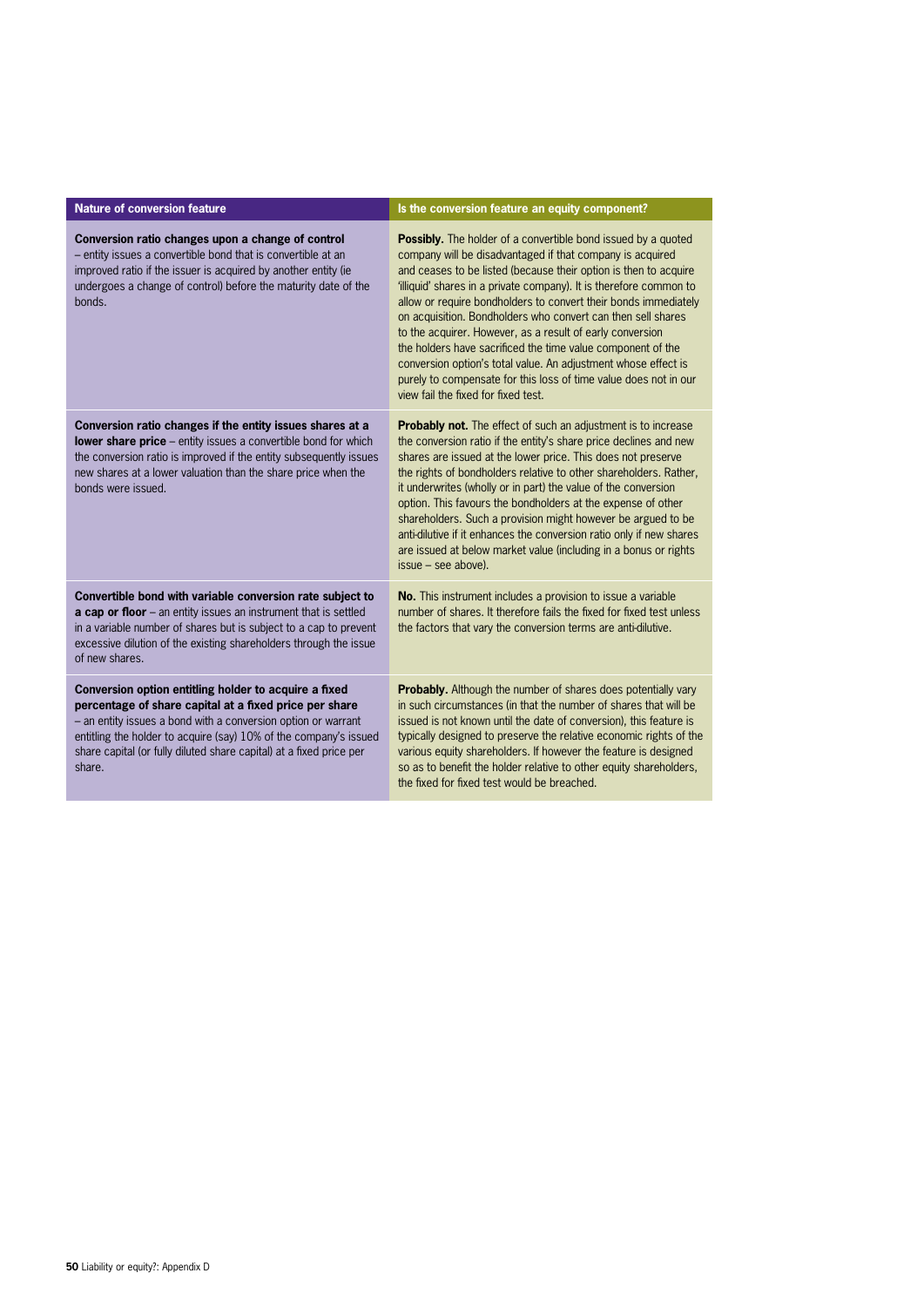# Glossary

| <b>Name</b>                    | <b>Description</b>                                                                                                                                                                                                                                                                                                                                                                                                                                                                                                                                                                                                                                                                                                                                                                           |
|--------------------------------|----------------------------------------------------------------------------------------------------------------------------------------------------------------------------------------------------------------------------------------------------------------------------------------------------------------------------------------------------------------------------------------------------------------------------------------------------------------------------------------------------------------------------------------------------------------------------------------------------------------------------------------------------------------------------------------------------------------------------------------------------------------------------------------------|
| <b>Call option</b>             | An option contract that gives the holder the right (but not the obligation) to purchase a specified amount of the underlying asset at<br>the given strike price, on or before the expiration date of the contract.                                                                                                                                                                                                                                                                                                                                                                                                                                                                                                                                                                           |
| <b>Compound instrument</b>     | A non-derivative financial instrument which contains both a liability and an equity component.                                                                                                                                                                                                                                                                                                                                                                                                                                                                                                                                                                                                                                                                                               |
| <b>Derivative</b>              | A derivative is a financial instrument or other contract with all three of the following characteristics:<br>a) its value changes in response to the change in a specified interest rate, financial instrument price, commodity price, foreign<br>exchange rate, index of prices or rates, credit rating or credit index, or other variable, provided in the case of a non-financial<br>variable that the variable is not specific to a party to the contract (sometimes called the 'underlying');<br>it requires no initial net investment or an initial net investment that is smaller than would be required for other types of<br>b)<br>contracts that would be expected to have a similar response to changes in market factors; and<br>it is settled at a future date.<br>$\mathsf{C}$ |
| <b>Dividend blocker</b>        | A financial instrument containing a clause that prohibits the issuer from making any distributions unless a dividend is declared in<br>relation to another instrument.                                                                                                                                                                                                                                                                                                                                                                                                                                                                                                                                                                                                                       |
| <b>Embedded derivative</b>     | An embedded derivative is a component of a hybrid (combined) instrument that also includes a non-derivative host contract-with the<br>effect that some of the cash flows of the combined instrument vary in a way similar to a stand-alone derivative. An embedded derivative<br>causes some or all of the cash flows that otherwise would be required by the contract to be modified according to a specified interest<br>rate, financial instrument price, commodity price, foreign exchange rate, index of prices or rates, credit rating or credit index, or other<br>variable, provided in the case of a non-financial variable that the variable is not specific to a party to the contract.                                                                                           |
| <b>Gross-settled contracts</b> | A contract that will be settled by only delivery of a fixed amount of an asset in exchange for the payment of a fixed price on its expiration.                                                                                                                                                                                                                                                                                                                                                                                                                                                                                                                                                                                                                                               |
| <b>Hybrid instrument</b>       | A financial instrument which does not contain an equity component but which contains a host contract and an embedded derivative.                                                                                                                                                                                                                                                                                                                                                                                                                                                                                                                                                                                                                                                             |
| <b>IFRIC</b>                   | The IFRS Interpretations Committee.                                                                                                                                                                                                                                                                                                                                                                                                                                                                                                                                                                                                                                                                                                                                                          |
| <b>Issuer</b>                  | The issuer is the entity which issues the instrument (not the holder). In the context of borrowings, the issuer will be the borrower.                                                                                                                                                                                                                                                                                                                                                                                                                                                                                                                                                                                                                                                        |
| <b>IFRIC 2</b>                 | IFRIC Interpretation 2 'Members' Shares in Co-operative Entities and Similar Instruments'.                                                                                                                                                                                                                                                                                                                                                                                                                                                                                                                                                                                                                                                                                                   |
| Net cash settlement            | Where one party's net gain or loss is settled in cash rather than the asset subject to the contract being exchanged at its expiration.                                                                                                                                                                                                                                                                                                                                                                                                                                                                                                                                                                                                                                                       |
| <b>Put option</b>              | An option contract that gives the holder the right to sell (or put) a specified amount of the underlying asset at the given strike<br>price, on or before the expiration date of the contract.                                                                                                                                                                                                                                                                                                                                                                                                                                                                                                                                                                                               |
| <b>Puttable instrument</b>     | A puttable instrument is a financial instrument which includes a contractual obligation for the issuer to repurchase or redeem that<br>instrument for cash or another financial asset on exercise of the put.                                                                                                                                                                                                                                                                                                                                                                                                                                                                                                                                                                                |
| <b>Subordinated instrument</b> | A financial instrument which ranks lower in priority than other financial instruments when there is a claim upon the company which<br>issued it                                                                                                                                                                                                                                                                                                                                                                                                                                                                                                                                                                                                                                              |
| Step-up clause                 | A dividend clause on a financial instrument that would increase the dividend payable on the instrument at a pre-determined date in<br>the future unless the instrument is called beforehand by the issuer                                                                                                                                                                                                                                                                                                                                                                                                                                                                                                                                                                                    |
| <b>Written option</b>          | A 'written option' is where the entity is the option seller, ie it has the obligation to sell the asset (if a call) or to buy the asset (if a<br>put) on which the option is written if the option buyer exercises the option.                                                                                                                                                                                                                                                                                                                                                                                                                                                                                                                                                               |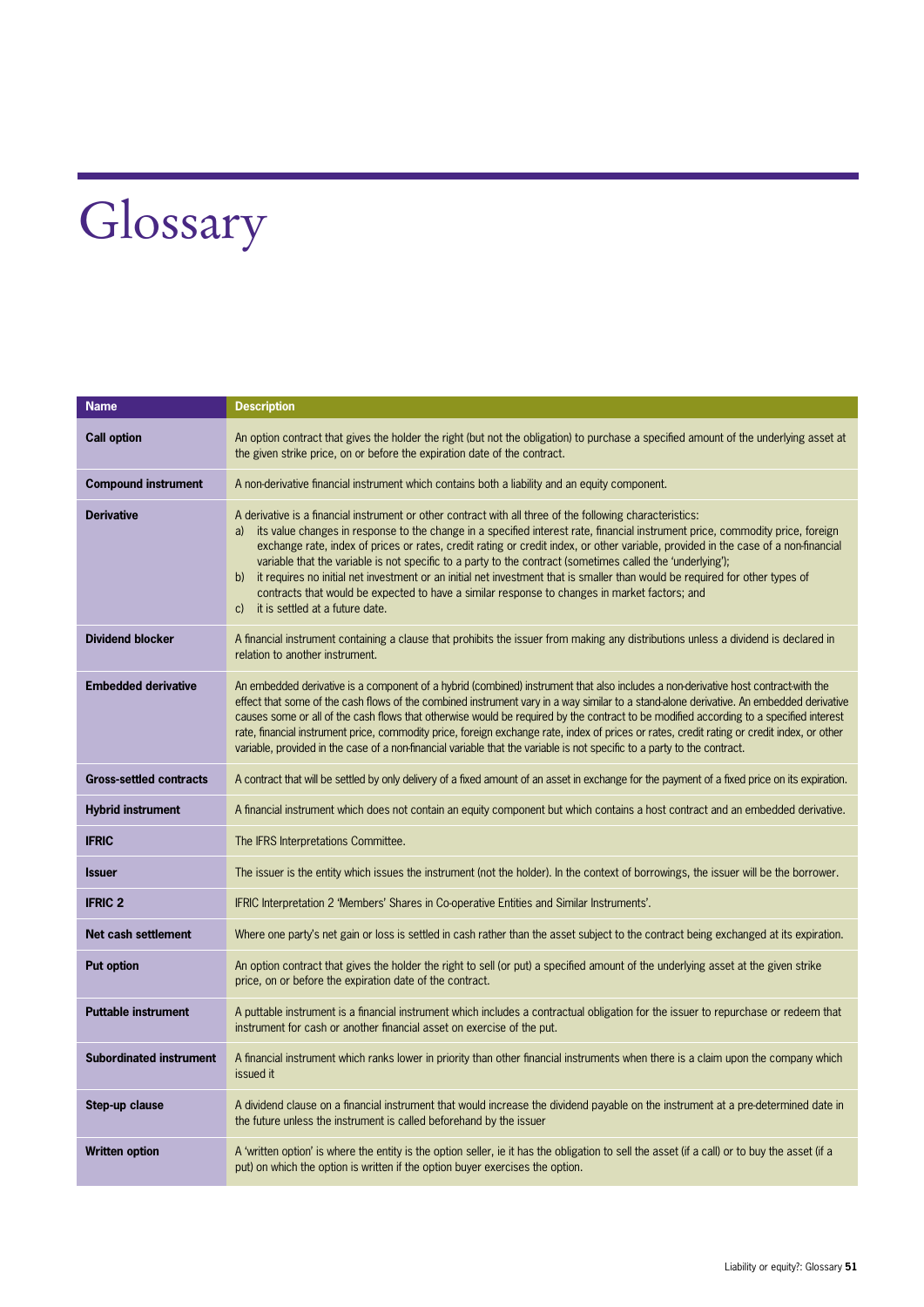## Notes